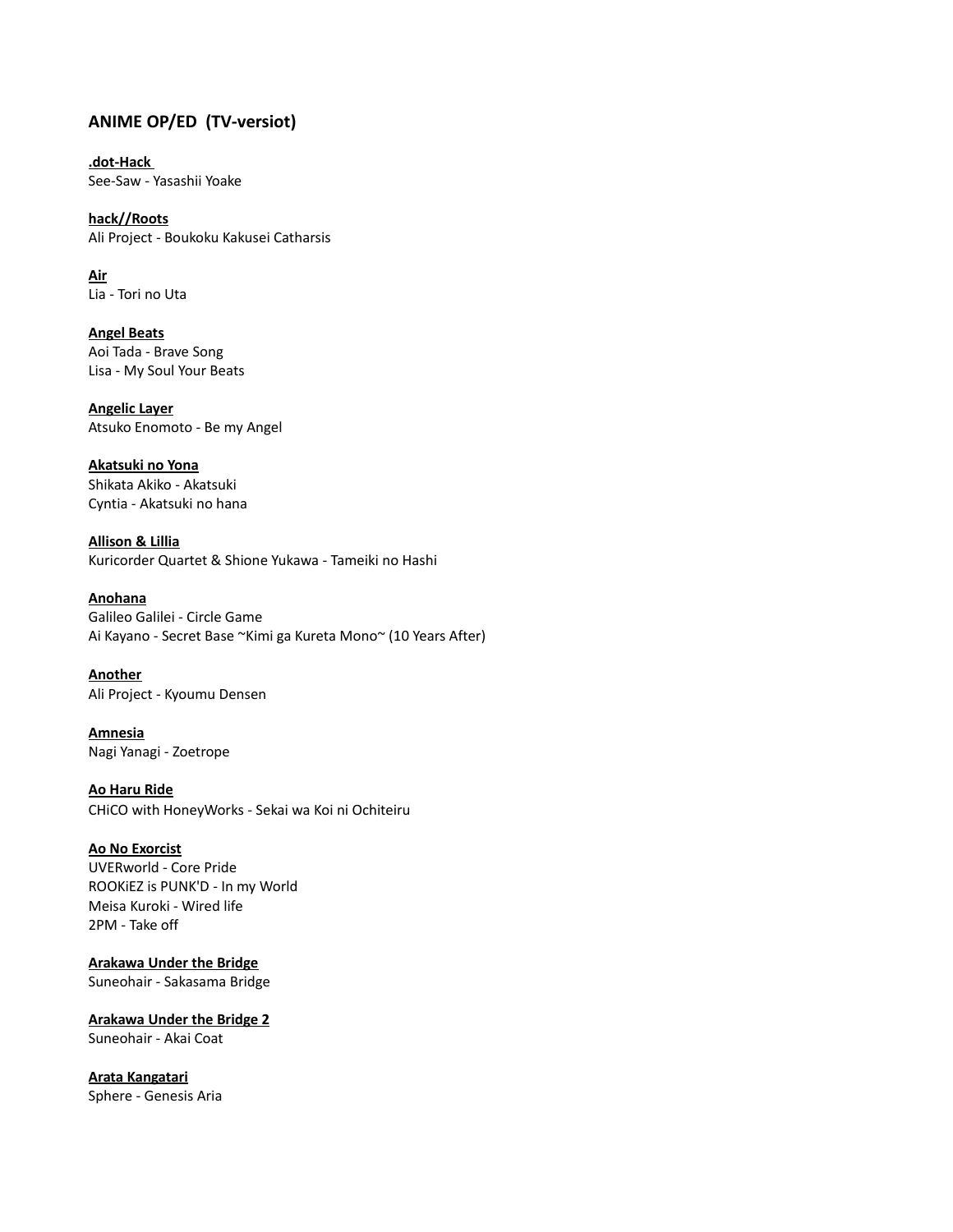**Ars Nova** Trident - Blue Fields Trident - Innocent Blue

**Arslan Senki**

Eir Aoi - Lapis Lazuli Uverworld - Boku no kotoba dewa nai, Kore wa bokutachi no kotoba

**Astarotte no Omocha!**

Aimi - Tenshi no Clover

**Azumanga Daioh** Oranges & Lemons - Rasberry Heaven Oranges & Lemons - Soramimi Cake

**Aquarion** AKINO - Sousei no Aquarion (TV)

**B-Gata H Kei**  Yukari Tamura - Oshiete A to Z

**Baka to Test to Shoukanjuu** Milktub - Baka Go Home Natsuko Asou - Perfect Area Complete

## **Bakemonogatari** Kana Hanazawa - Renai Circulation

Supercell - Kimi No Shiranai Monogatari Yui Horie - Sugar Sweet Nightmare

# **Bakumatsu Rock**

vistlip - Jack

**Basilisk Kouga Ninpou Chou** Omnyouza - Kouga nonpou chou

**Barakamon** SUPER BEAVER - Rashisa

**Beelzebub** no3b - Answer Shoko Nakagawa - Tsuyogari

**Binbougami Ga!** Pico - Make my Day

**Black Bullet** Nagi Yanagi - Tokohana FripSide - Black Bullet

**Black Cat** Yoriko - Daia No Hana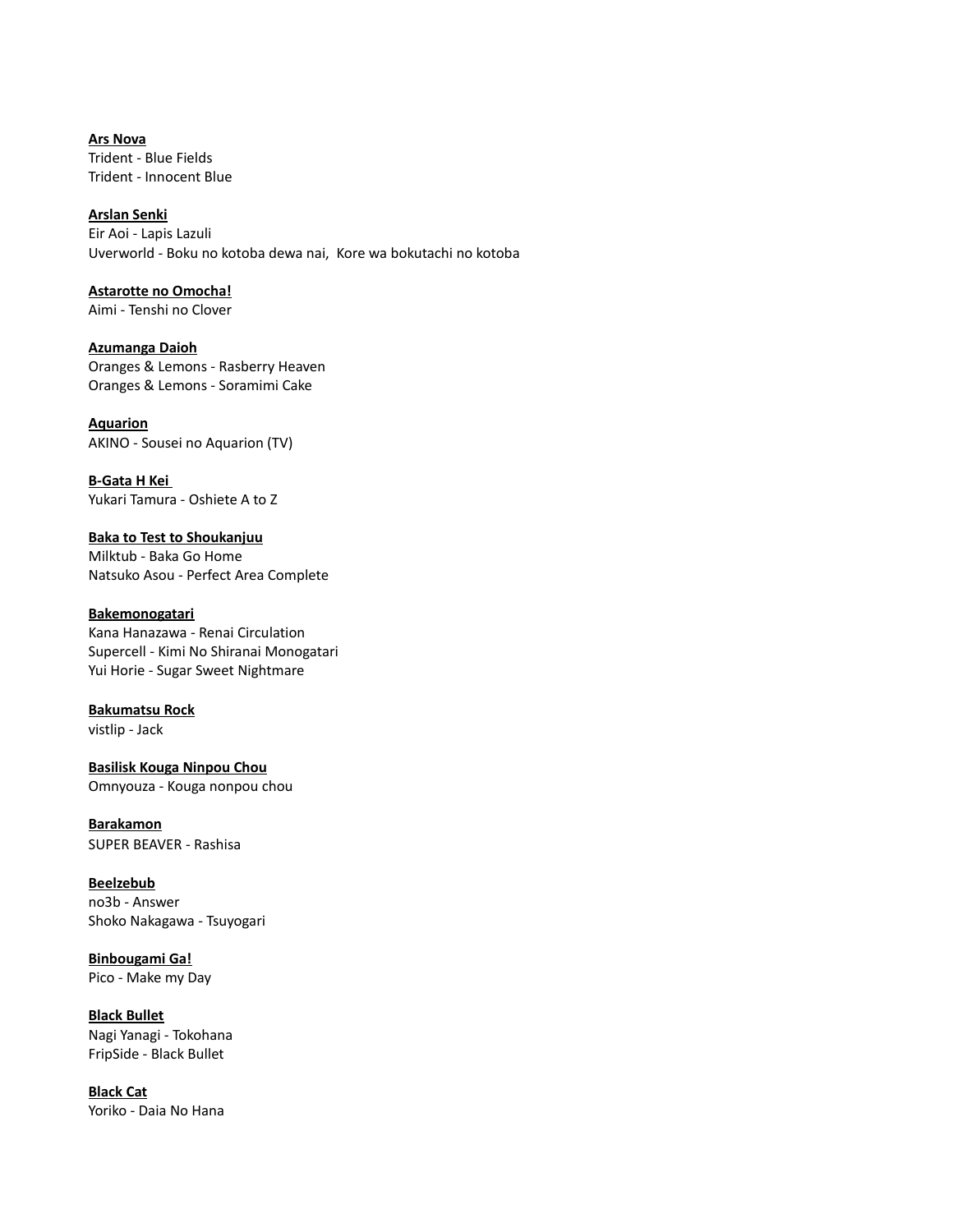#### **Black Lagoon**

Mell - Red Fraction

### **BLEACH**

Aqua Timez - ALONES Aqua Timez - Velonica Asian Kung-Fu Generation - After Dark Beat Crusaders - Tonight, tonight, tonight HIGH AND MIGHTLY COLOR - Ichirin no Hana Home Made Kazoku - Thank you! Ikimono gakari - Hanabi June - Baby it's you Kelun - CHU-BURA Mai Hoshimura - Sakura Biyori Ore Ska Band - Tsumasaki ROOKiEZ is PUNK'D - Song for... SCANDAL - Harukaze SCANDAL - Shoujo S Shion Tsuji - Sky chord ~Otona ni naru kimi he~ Sid - Ranbu no Melody SPYAIR - Last Moment Stereo Pony - Hitohira no hanabira SunSet Swish - My pace SunSet Swish - Sakurabito Takacha - Movin!! Universe - Echoes Unlimits - Haruka Kanata Youhna - Houki Boshi YUI - Life YUI - Rolling star

#### **BLOOD+**

UVERword - Colors of the Heart

#### **Bokurano**

Chiaki Ishikawa - Uninstall

## **Boku wa Tomodashi ga Sukunai**

Marina Inoue -Watashi no Ki-Mo-Chi Tomodachi Tsukuritai - Zennenkei Rinjinbu Hoshi Futatsu Han

## **Boku Wa tomodachi Tsukinai Next**

Marina Inoue - Be My Friend

## **Bokusatsu Tenshi Dokuro-chan** Chiba Saeko - Bokusatsu Tenshi Dokuro- Chan

#### **Boogiepop Phantom**

Kyoko - Mirai Seiki Maruhi Club Suga Shikao – Yuudashi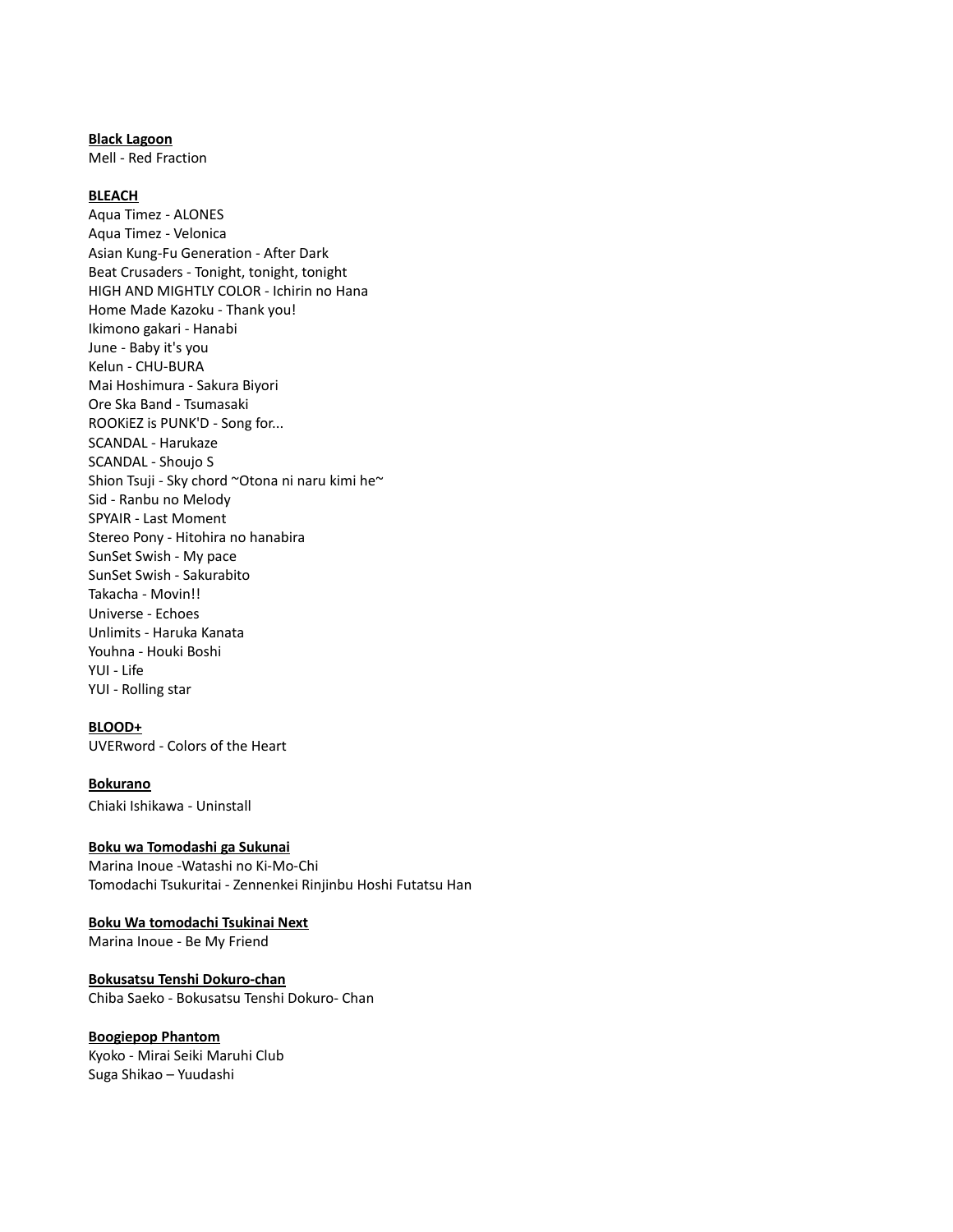## **Brothers Conflict** GERO - BelovedxSurvival ASAHINA BROS+ Juli - 14 to 1

**Captain Earth** flumpool - Believers High

**Captain Tsubasa**  Max - Feel so right

## **Card Captor Sakura**

Anza - Tobira Wo Akete Chihiro - Honey GUMI - Catch You Catch Me GUMI - Hitorijime Kojima Megumi - Fruits Candy Koumi Hirose - Groovy Maaya Sakamoto - Platium

**Carnival Phantasm OVA**

Minami Kuribayashi - Super Affection

**Chaos; Head** Itou Kanako – F.D.D. Itou Kanako - shadow in the dark

#### **Chihayafuru** Asami Seto - Soshite Ima

**Chobits** Rie Tanaka - Ningyo Hime Round Table featuring Nino - Let me Be With You

**Clannad** Eufonius - Megumeru Clannad Lia - Toki Wo Kizamu Uta

**Claymore** Nigtmare - Raison d'être Riyu Kosaka - Danzai no hana ~Guilty Sky~

**Code Geass** Access - Hitomi no Tsubasa FLOW - Colors FLOW - World End Orange Range - Shiawase Neiro

**Codename wa Sailor V**  Fukami Rica - Route Venus

**Coppelion** Angela – ANGEL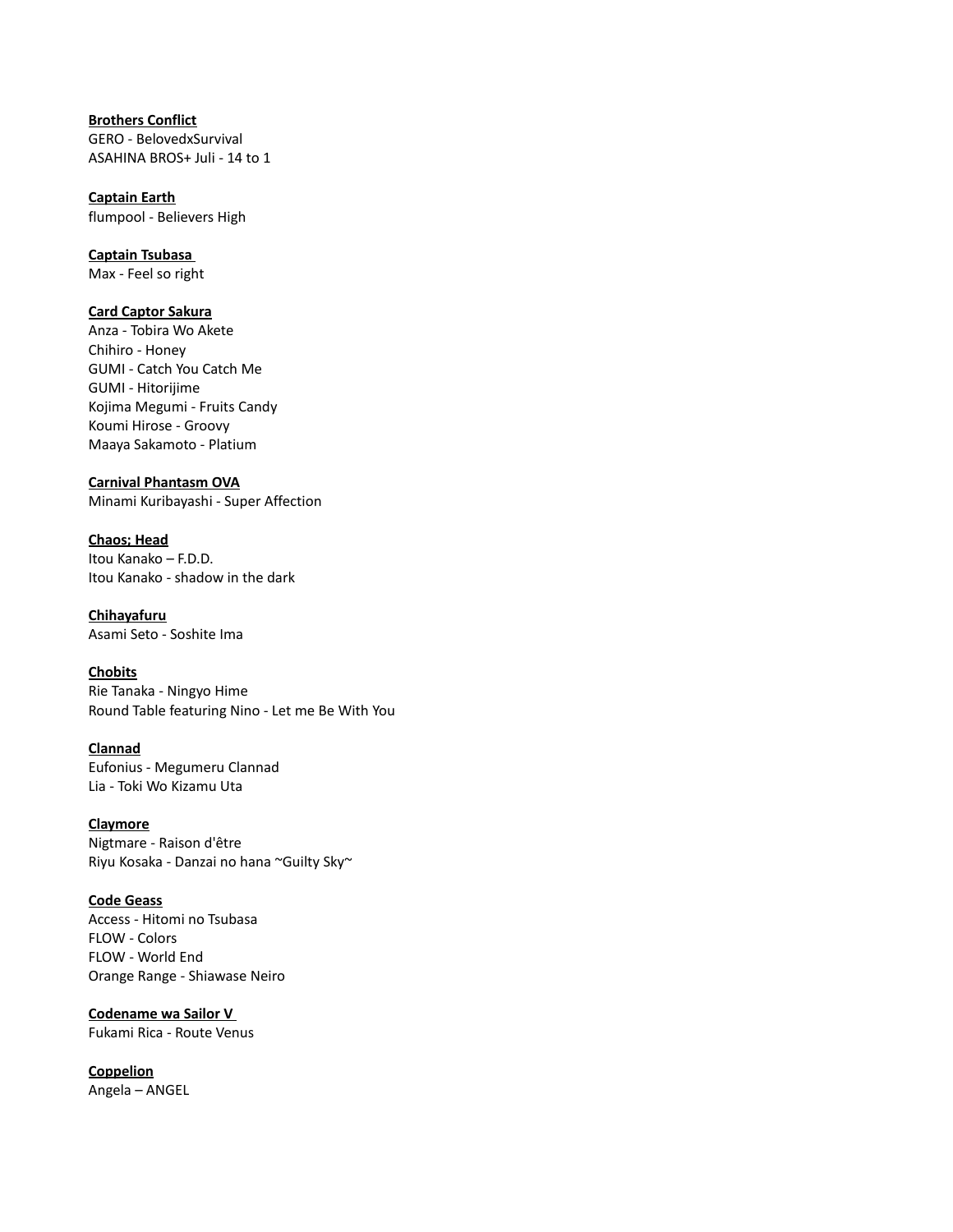**Cyporg 009** Globe - genesis of next Globe - starting from here Globe - what's the justice

**D.Gray-Man** Abingdon boys school - Innocent sorrow Access - Doubt and Trust

**D.N.Angel.** Shunichi Miyamoto - Byakuya ~True Light~

**Da Capo** Yozuca - Sakura Amaneku Sekai

**Date a Live** Sweet Arms - Date a Live Iori Nomizu - Save my Heart

**Darker Than Black** Abingdon boys school - From Dusk Till Dawn Abingdon boys school - HOWLING

**Death Note** Maximum the Hormone - Zetsubou Billy Nightmare - Alumina Nightmare - The world

**Death Parade** BRADIO- Flyers

**Densha Otoko** Electric Light Orchestra - Twilight Sambomaster - Sekai Wa Sore Wo Ai To Yobundaze

**Diamond Ace** Seidou High School Baseball Club - CLOUD NINE GLAY - Hashire! Mirai!

**Digimon** Ai Maeda - Ashita wa Atashi no Kaze ga Fuku Ai Maeda - I wish Ayumi Miyazaki - Brave Heart Kouji Wada - Butter-fly Kouji Wada - The biggest dreamer

**Diabolik Lovers** Hikaru Midorikawa & Kousuke Toriumi - Mr.SADISTIC NIGHT

**Dragon ball** Hashimoto Ushio - Romantikku Ageryu Yo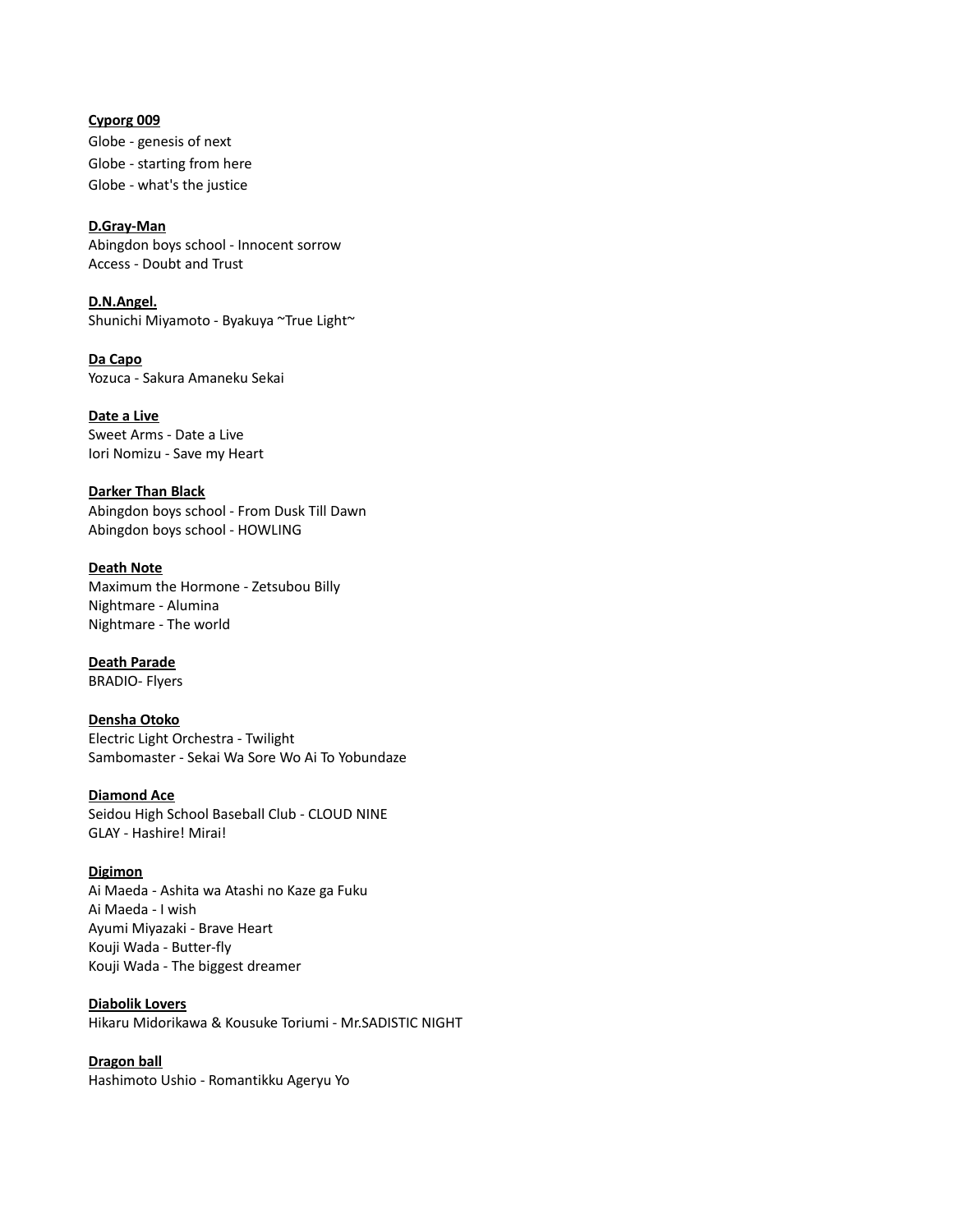**Dragon ball kai** Takayoshi Tanimoto - Dragon Soul

**Dragon Crisis** Yui Horie - Immoralist

## **Dungeon ni Deai wo Motomeru no wa Machigatteiru Darou ka**

Kanon Wakeshima - Right Light Rise Yuka Iguchi - Hey World

**Durarara!** Rookiez is PUNK'D - Complication Yuya Matsushita - Trust me Theatre Brook - Uragiri no Yuuyake

**Earth Girl Arjuna** Mameshiba - Mameshiba

**Ef- a Tale of Melodies**

 Tenmon Feat Elisa - Ebullient Future Tenmon Feat Elisa - Euphoric Field

**Elfen Lied**

Chieko Kawabe - Be your girl Kumiko Noma - Lilium

**Escaflowne** Hiroki Wada - Mystic Eyes

**Eureka 7** FLOW - Days

## **Excel Saga**

Excel Girls - Ai Excel Girls - Menchi aishou no borero

# **Fairytail**

+ Plus - Fiesta + Plus - Hajimari No Sora Aya Hirano - Daily Hymn ~This Place~ Funkist - Snow fairy Idoling!!! - S.O.W ~Sense of Wonder~ Boa - Masamune Chasing BREATHE - Kimi to Kare to Boku to Kanojo to BAKC-ON - STRIKE BACK Mariya Nishiuchi - Don't let me down V6 - Break Out! Do As Infinity - Mysterious Magic

## **Fate Stay Night**

Tainaka Sachi - Kirameku namida wa hoshi ni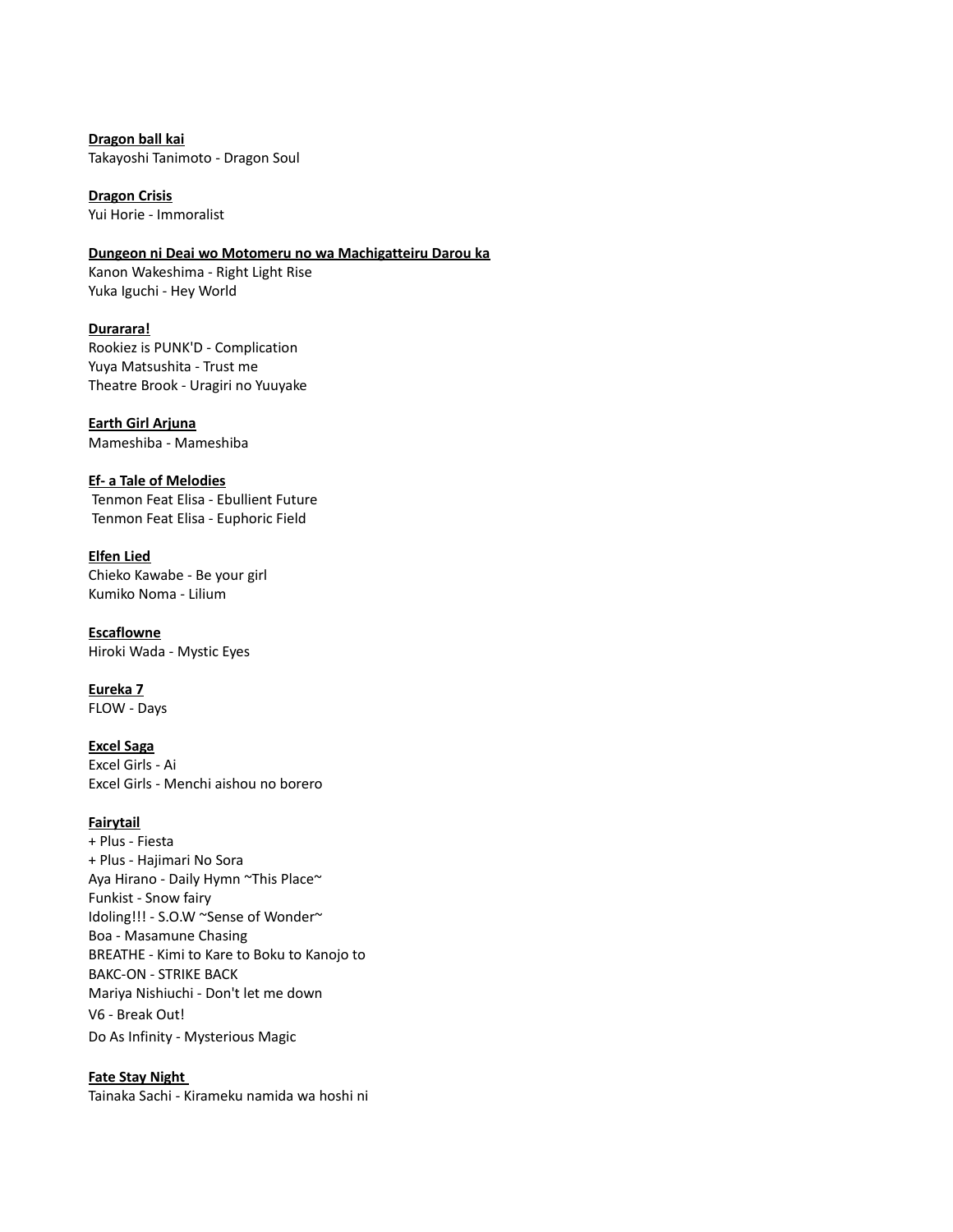**Fate/Zero** Kalafina - To The Beginning

**Fate/Zero 2** Haruna Luna - Sora wa Takaku Kaze wa Utau

**Fate/stay night: Unlimited Blade Works** Mashiro Ayano - ideal white Kalafina - Believe

**Final Fantasy XII** Angela Aki - Kiss Me Good-Bye

**Free!** STYLE FIVE - SPLASH FREE OLDCODEX - Rage on STYLE FIVE - FUTURE FISH OLDCODEX - Dried Up Youthful Fame

**Freedom OAV** Utada Hikaru - This Love

## **Fullmetal Alchemist**

Asian Kung-fu Generation - Rewrite CHEMISTRY - Period Cool Joke - Undo L'Arc~en~Ciel - Link L'Arc~en~Ciel - READY STEADY GO Miho Fukuhara - LET IT OUT Nana Kitade - Kesenai tsumi NICO Touches the Walls - Hologram Porno Graffitti - Melissa

## **Fullmetal Alchemist Brotherhood**

SID - Rain SID - Uso Sukima Switch - Golden time lover YUI - Again

#### **Fullmetal Panic**

Mikuni Shimokawa - Minami Kaze Mikuni Shimokawa - Sore Ga Ai Deshou Mikuni Shimokawa - Tomorrow

**Fushigi Yuuki** Youko Ueno - Chijou no seiza

## **Fuun Ishin Dai Shogun**

Kyoco - Tamashii Rises Saeko Zougou - Upon a Star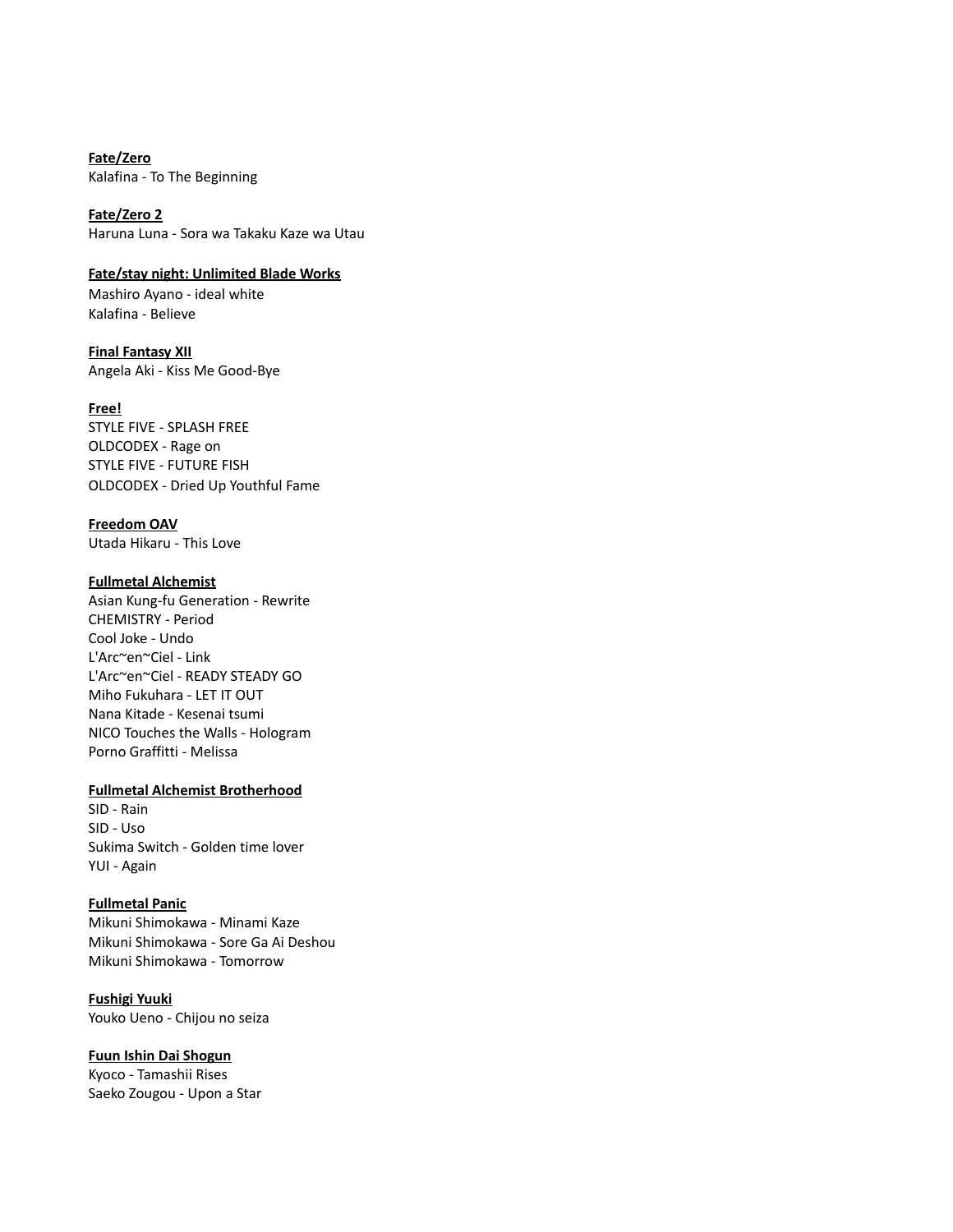**Fortissimo** FripSide - The Ultimate Crisis Fripside - From Insanity Affection

**Fortune Arterial** Lia - Kizunairo

**Galaxy Angel!**

Angel- tai - Galaxy Bang! Bang!

**Galilei Donna** Negoto - Synchromanica

**Ga-Rei ~Zero~** Minori Chihara - Paradise Lost

## **Gekkan Shoujo Nozaki-kun**

Masayoshi Ooishi - Kimi Janakya Dame Mitai Ari Ozawa - Ura Omote Fortune

# **Getbackers**

Bon-bon blanco - Namida no hurricane Naomi Tamura - Yuragu Koto Nai Ai PIERROT - Barairo no sekai

## **Ghost in the Shell**

Origa - Inner Universe

# **Gintama**

DOES - Donten DOES - Shura Ecosystem - Dilemma Hitomi Takahashi - Candy Line Hitomi Takahashi x BEAT CRUSADERS - Wo Ai Ni Piko - Sakurane Serial TV drama - Tougenkyou Alien Shigi - Kagayaita SPYAIR - Samurai Heart (Some Like it Hot!!) Tommy heavenly6 - Pray Blue Encount - Day x Day

# **Gintama Enchousen**

Amoyamo - Let's go out

## **GlassLip**

Chouco - Natsu no Hi to Kimi no Koe

# **Golden Time**

Yui Horie - Golden Time Yui Horie - Sweet&Sweet CHERRY

# **Gosick**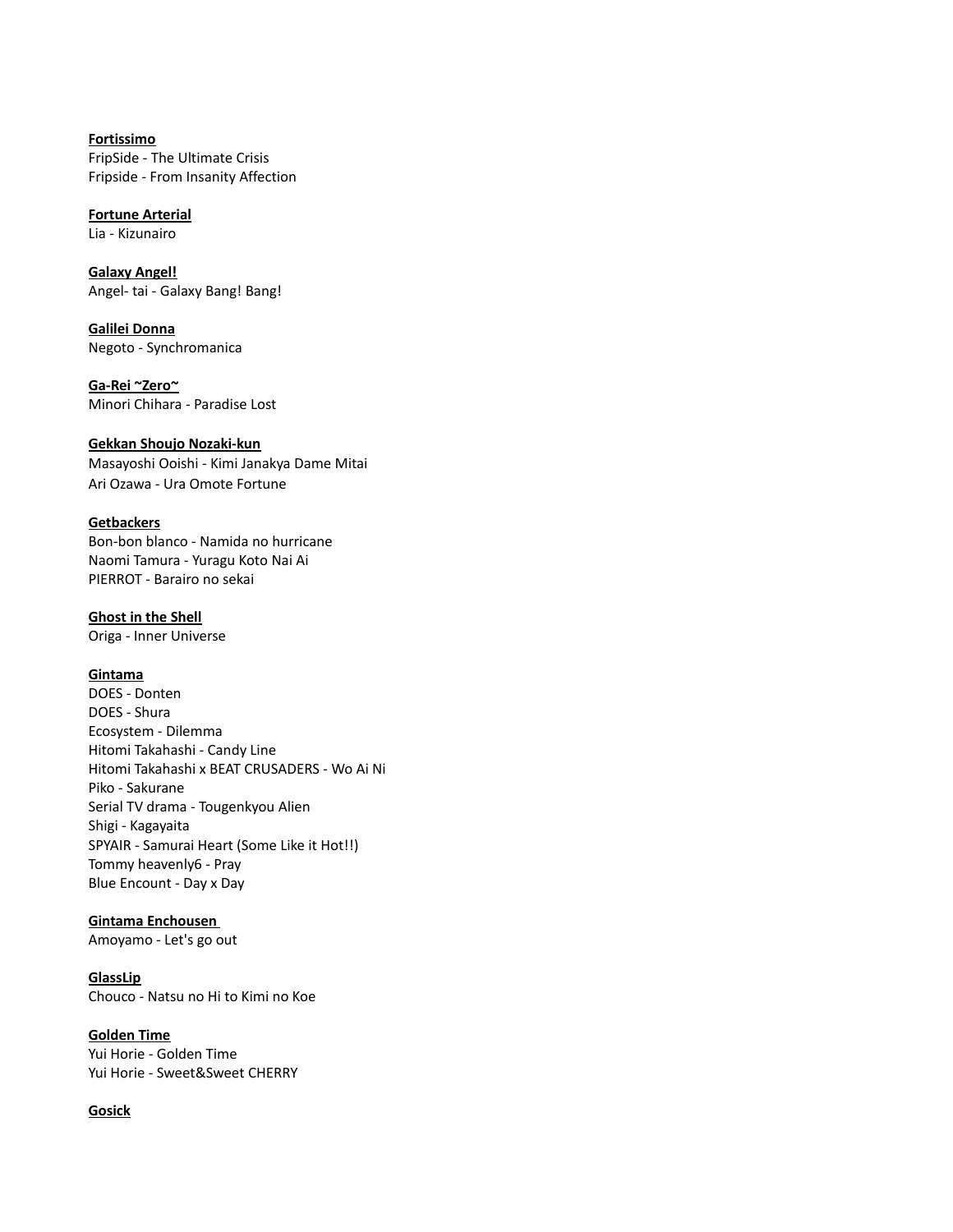Yoshiki Lisa - Destin Histoire

**Gravitation** Sakanoue Yosuke - Super Drive

**Green Green** Hiromi Satou - Guri Guri Yuria – Aozora

**Grisaia no Rakuen** Maon Kurosaki - Setsuna no kajitsu

**Gugure! Kokkuri-san** Daisuke Ono, Takahiro Sakurai & jouji Nakata - Welcome! Disco kemokemoke

**Guilty Crown** Egoist - The Everlasting Guilty Crown

**Gundam 00** L'Arc~en~Ciel - Daybreak's Bell

**Gundam Seed** T.M.Revolution - Invoke

**Gundam Seed Destiny** HIGH and MIGHTY COLOR - Pride Hitomi Takahashi - Bokutachi No Yukue

**Gundam W** Rumi Onishi - It's Just Love

**Haikyuu!!** SPYAIR - Imagination NICO Touches The Walls - Tenchi Gaeshi tacica - LEO

**Hajime No Ippo** Last alliance - Hekireki Last alliance - Under Star

**Hanasaku Iroha** Nano. Ripe - Hana no Iro

**Hanayamata** Team Hanayamata - Hana wa Odore ya Irohaniho

**Hayate no Gotoku!** Kotoko - Hayate no Gotoku Kotoko - Shichitenhakki Shijou Shugi Mami Kawada - Get My Way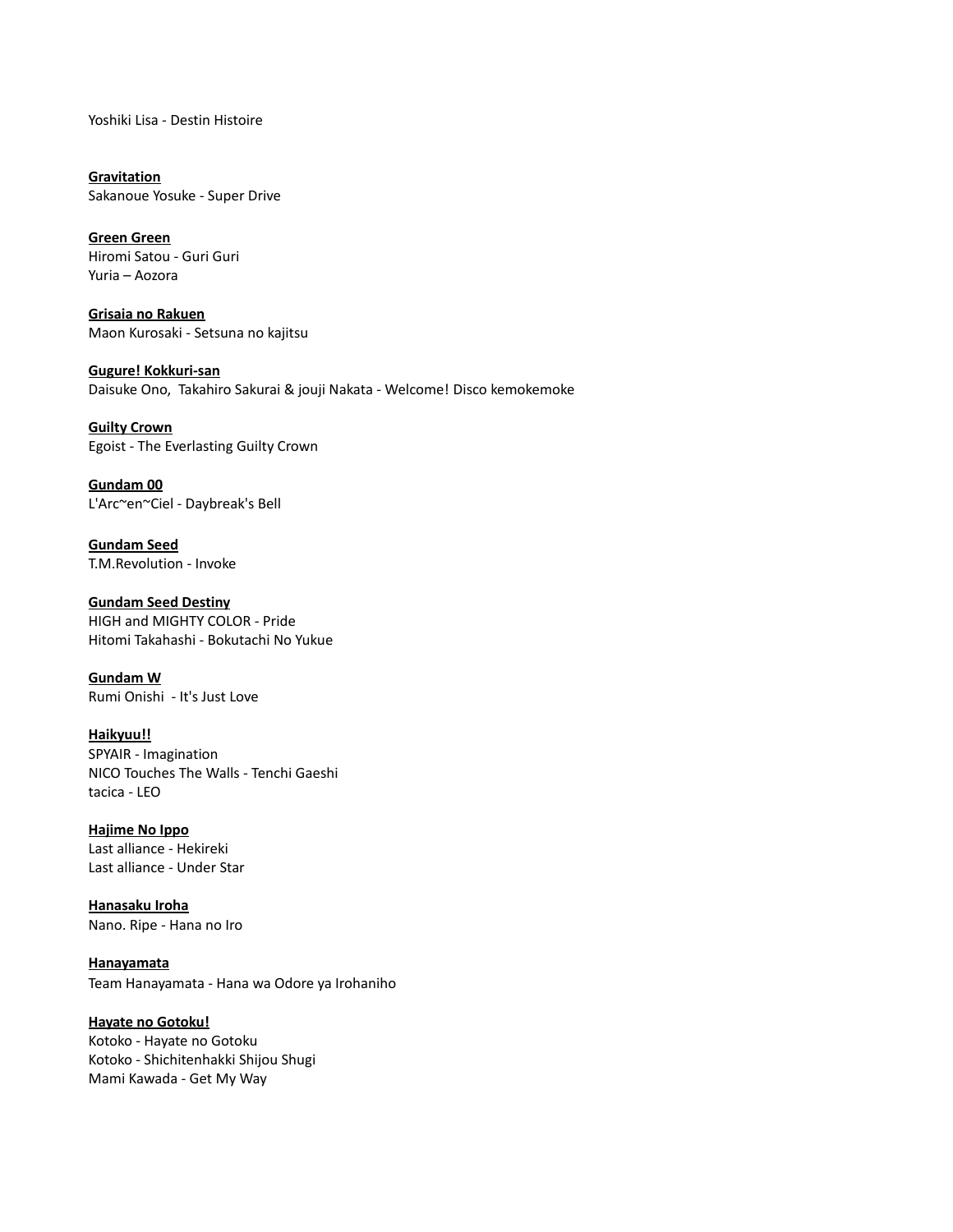## **Haiyore! Nyaruko-san**

Ushiro Kara Hai Yori Tai G - Taiyou Iwaku Moe yo Chaos Ushiro Kara Hai Yori Tai G - Koi wa Chaos no Shimobe Nari

**Hellsing** Mr.Big – Shine

**Heroic Age** Angela - Gravitation

**Hidan no Aria** Aiko Nakano - Camellia no Hitomi

**High School DxD** Larval Stage Planning - Trip Innocent of D

## **Highschool of The Dead**

Kishida Kyoudan - Highschool of The Dead

## **Higurashi no Naku Koro ni**

Eiko Shimamiya - Higurashi no Naku Koro ni Eiko Shimamiya - Naraku no Hana Eiko Shimamiya - Super Scription of Data anNina - Taishou a Yukari Tamura - Happy! Lucky! Dochy!

**Hikaru no Go** Dream - Get over

**Hitsugi no Chaika** Iori Nomizu - Darakena

## **HunterxHunter**

Fear, and Loathing in Las Vegas - Just Awake Galneryus - Hunting for Your Dream Masatoshi Ono - departure! YUZU - Nagareboshi Kirari YUZU – REASON YUZU feat. HYADAIN - Hyouri Ittai

**Hoozuki no Reitetsu** Jigoku no Sata All Stars - Jigoku no Sata mo Kimi Shidai

# **Horizon Middle of Nowhere**

Minori Chihara - Terminated

**Hyouka** 

Choucho - Yasashisa no Riyuu

## **Ichigo 100%**

Dream - Shine of Voice Hinoi Team - Ike Ike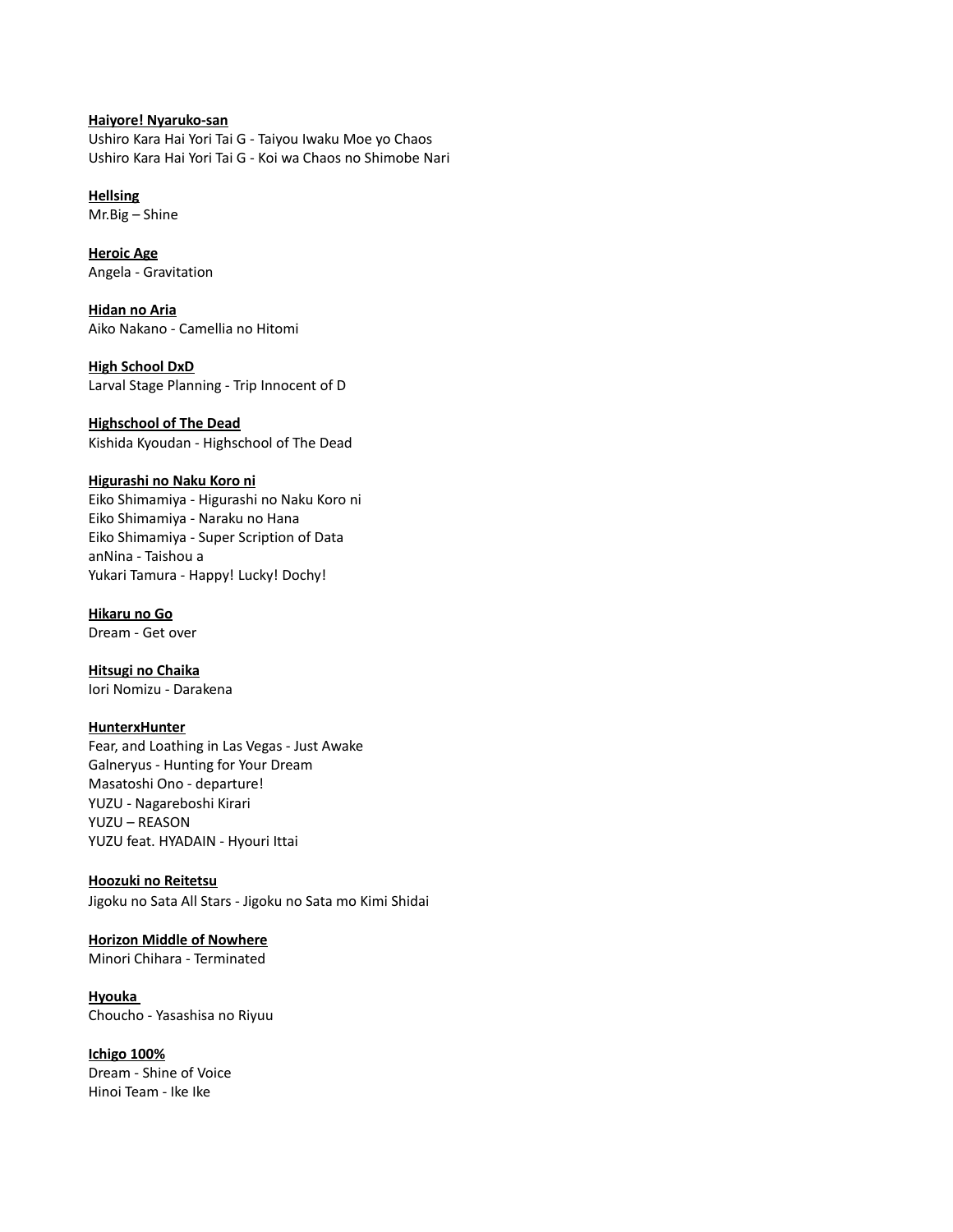**Initial D** m.o.v.e – Dogfight

#### **Inu x Boku**

Kana Hanazawa - Sweet Parade Mamoru Miyano - One Way Yoshimasa Hosoya & Youko Hikasa - Taiyou to Tsuki Yuuichi Nakamura - Rakuen no Photograph

#### **Inukami**

Yui Horie - Hikari

#### **Inuyasha**

AAA - With You Ayumi Hamasaki - Dearest Do as Infinity - Shinjitsu no Uta Hitomi Furuya - I am Kwon Boa - Every Heart Namie Amuro - Come V6 - Change the World Do as Infinity - Fukai Mori

# **IS ~Infinite Stratos~**

Yoko Hikasa - Super Stream

## **Ishuugan Friends**

Sora Amamiya - Kanade Natsumi Kon - Niji no kakera

## **Itazura Na Kiss**

AZU - Jikan yo Tomare feat SEAMO

**Jigoku Shoujo** SNoW - Sakasama no Chou

## **Jojo's Bizarre Adventures**

Jin Hashimoto - Stand Proud JoStars, Tommy, Coda & Jin - Jojo - Sono Chi no Kioku ~end of THE WORLD~ Oingo & Boingo - Akuyaku Concerto - Oingo & Boingo - Hiroaki Tommy Tominaga - Jojo - Sono Chi no Sadame

# **Jungle Wa Itsumo Hale Nochi Guu**

Sister Mayo - Love Tropicana

# **Junjou Romantica**

Pigstar - Kimi = Hana Pigstar - Shoudou

## **K**

Angela - KINGS Mikako Komatsu - Tsumetai Heya, Hitori

## **Kaicho wa Maid - Sama**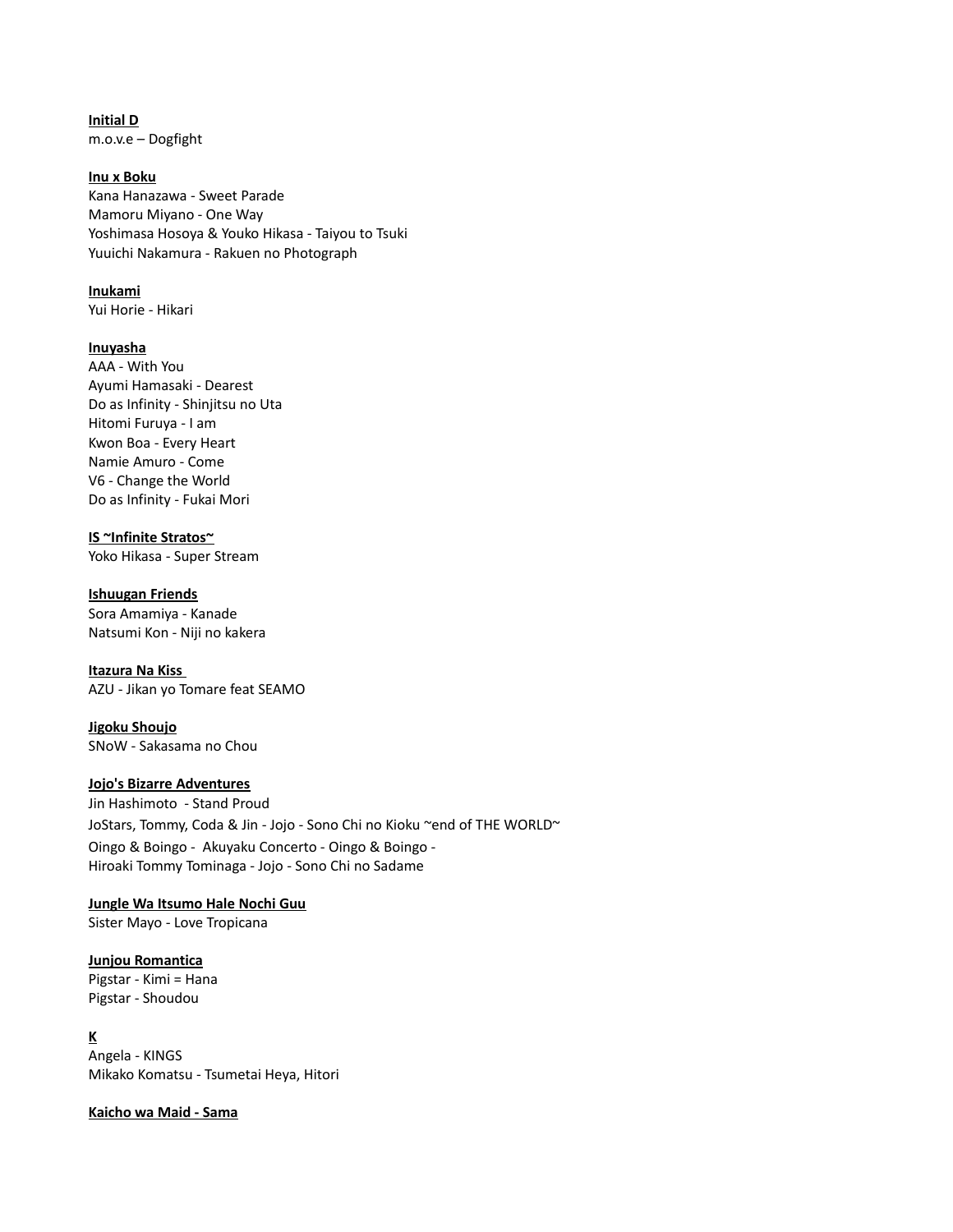Saaya Mizuno - My Secret Heidi. - Loop Heidi. - Yokan

**Kakumeki Valvrave**

Angela - Boku Ja Nai

#### **Kami Nomi zo Shiru Sekai**

Kami Nomi zo Shiritai - Koi no Shirushi Oratorio The World God Only Knows - God Only Knows

**Kami Nomi zo Shiru Sekai II** Kami Nomi zo Shirai - Ai no yokan

#### **Kamigami no Asobi**

Apollon, Hades, Tsukito, Takeru, Balder, Loki - Reason for... Apollon, Hades, Tsukito, Takeru, Balder, Loki - Till the End

## **Kamisama Hajimemashita**

Hanae - Kamisama Hajimemashita

**Kamisama Hajimemashita 2** Hanae - Kamisama no Kamisama

## **Kannaduki no Miko**

Kotoko - Agony Kotoko - Being Kotoko - Re-sublimity

#### **Kantai Collection**

Shiena Nishikawa - Fubuki Akino from Bless4 - Miiro

**Kareshi Kanojo Ni Jijou** Fukuda Mai - Tenshi no Yubikiri

#### **Katekyou Hitman Reborn**

LM.C - 88 W-inds - Ameato SPLAY - Drawing days SxOxU - Funny Sunny Day

#### **Kekkai Sensen**

UNISON SQUARE GARDEN - Sugar Song to Bitter Step BUMP OF CHICKEN - Hello world!

# **Kill la Kill**

Eir Aoi - Sirius Miku Sawai - Gomen ne, Iiko ja Irarenai GARNiDELia - ambiguous

#### **Kimi no Todoke**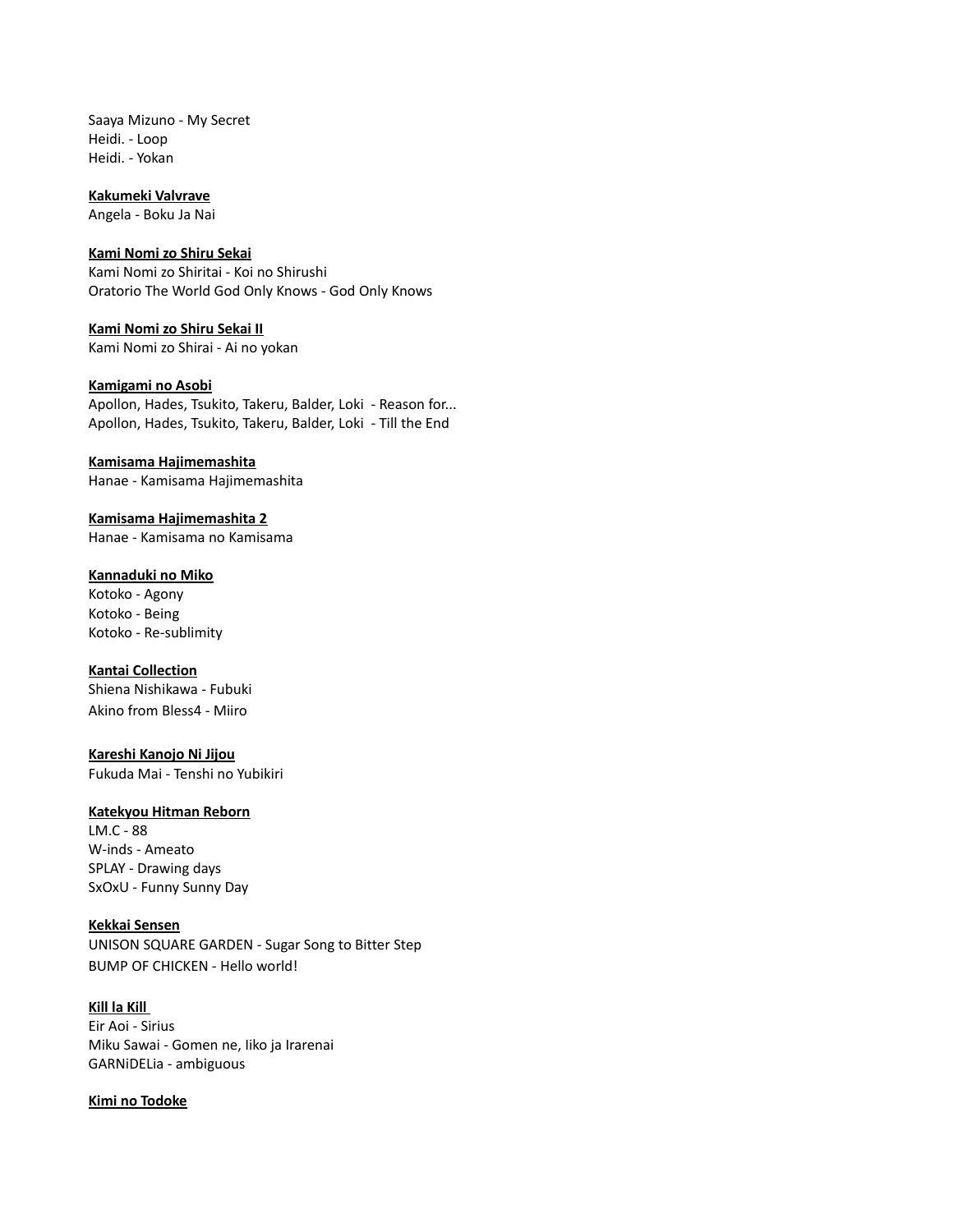Chara - Kataomoi Tomofumi Tanizawa - Kimi no Todoke

**Kimi no Iru Machi** Yoshimasa Hosoya - Kimi no Iru Machi

**Kiseijuu: Sei no kakuritsu** Fear, and Loathing in Las Vegas - let me hear

**Kodomo no Jikan** Little Non - 1,2,3 Day Little Non - Hanamaru Sensation

**Koihime†Musou** FripSide - Flower of Bravery

### **K-On!**

- Cagayake girls - Don't say Lazy Aki Toyosaki - Tenshi Ni Fureta Yo Hikasa Youko - No, Thank you! Houkago Tea Time - Fuwa fuwa time - Listen!! Aki Toyosaki – Ichiban Ippai! - Gohan wa Okazu!
- Singing

**Kore wa Zombie Desu Ka** Nomizu Iori - Ma-Ka-Se-Te Tonight

**Kuroshitsuji** SID - Monochrome no kiss

## **Kuroshitsuji II**

Gazette – Shiver Kalafina - Kagayaku Sora no Shijima ni wa

# **Kuroshitsuji -Book of Circus**

SID - ENAMEL AKIRA - Aoki Tsuki Michite

#### **Kuroko no Basket**

GRANRODEO - Can Do GRANRODEO - Hengenjizai no Magical Star GRANRODEO – RIMFIRE Kensho Ono - Fantastic Tune OLDCODEX - Catal Rhythm OLDCODEX – WALK OLDCODEX – Rage on GRANRODEO - The Other self

#### **Kyoukai no Rinne**

Keytalk - Oukaranman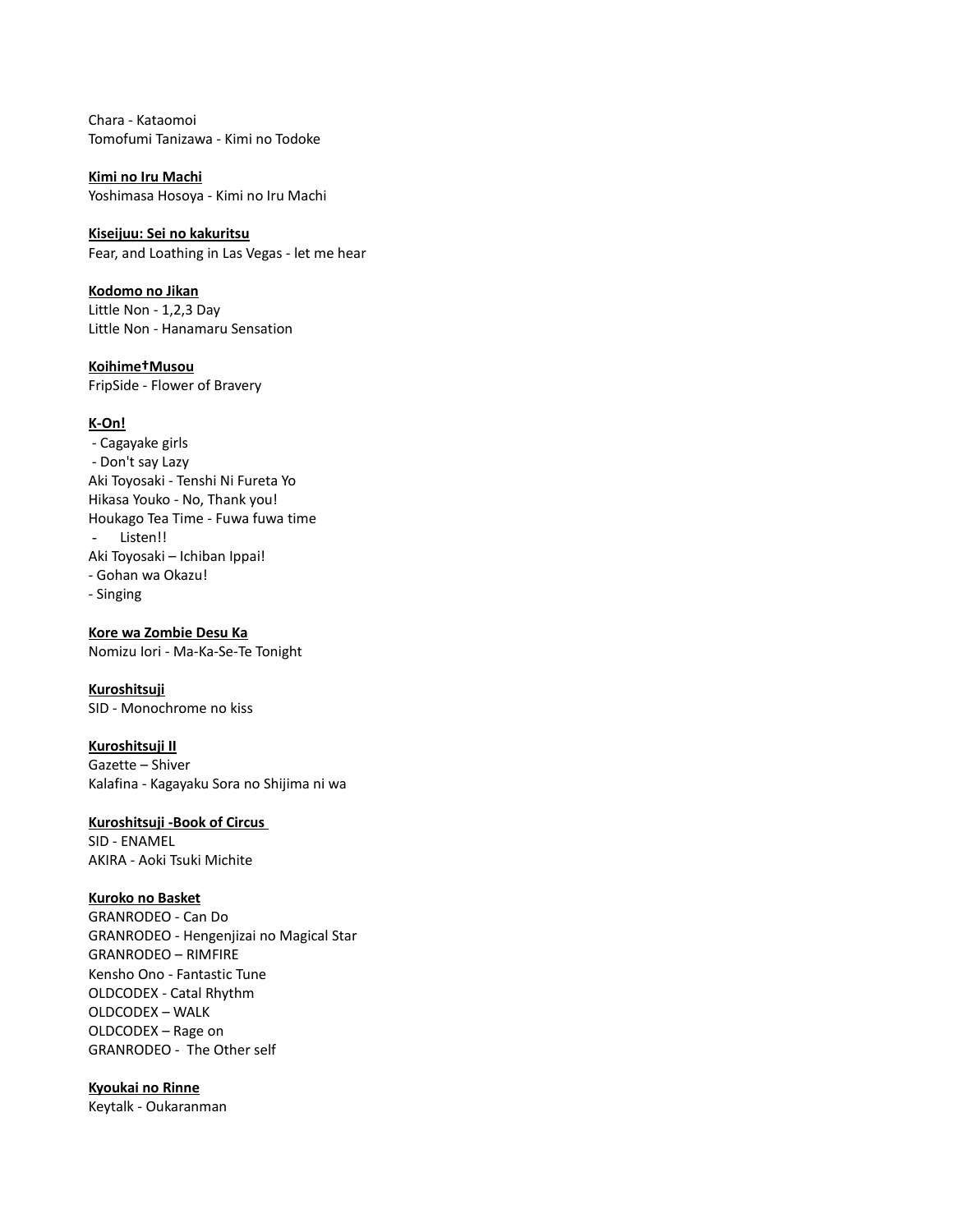#### **Kyoukai Senjou no Horizon**

Ceui – Stardust Melodia

## **Ladies versus Butlers**

Ayako Kawasumi - Love x Heaven

# **Law of Ueki**

Hitomi Shimatani - Falco

**Level E** Chiaki Kuriyama - Cold finger girl

**Little Busters** Rita - Little Busters

## **Love Hina**

Megumi Hayashibara - Kimisae Ireba Megumi Hayashibara - Sakura Saku Yui Horie - Kirari takaramono

## **Love Live! School Idol Project**

Emi Nitta, Aya Uchida & Suzuko Mimori - Susume-Tomorrow

- Bokura wa Ima no Naka de
- Kitto Seishun ga Kikoeru
- START DASH!! (pitkä, full)
- Sore wa Bokutachi no Kiseki
- Donna Toki mo Zutto

**Lucky Star** Shiraishi Minoru - Ore no wasuremono

## **Macross Frontier**

Maaya Sakamoto - Triangular May'n - Diamond Crevasse May'n - Lion Megumi Nakajima - Aimo Megumi Nakajima - Seikan Hikou

## **Magic Knight Rayearth**

Tamura Naomi - Hikari to Kage wo Dakishimeta Mama Tamura Naomi - Yuzurenai Negai Yoshinari Keiko - Asu e no Yuuki

## **Magi The Labirinth of Magic**

SID - V.I.P 9Nine - With you With me

# **Maji de Watashi ni Koi Shinasai!!**

Aki Misato - u-n-d-e-r-standing!

## **Makai Ouji**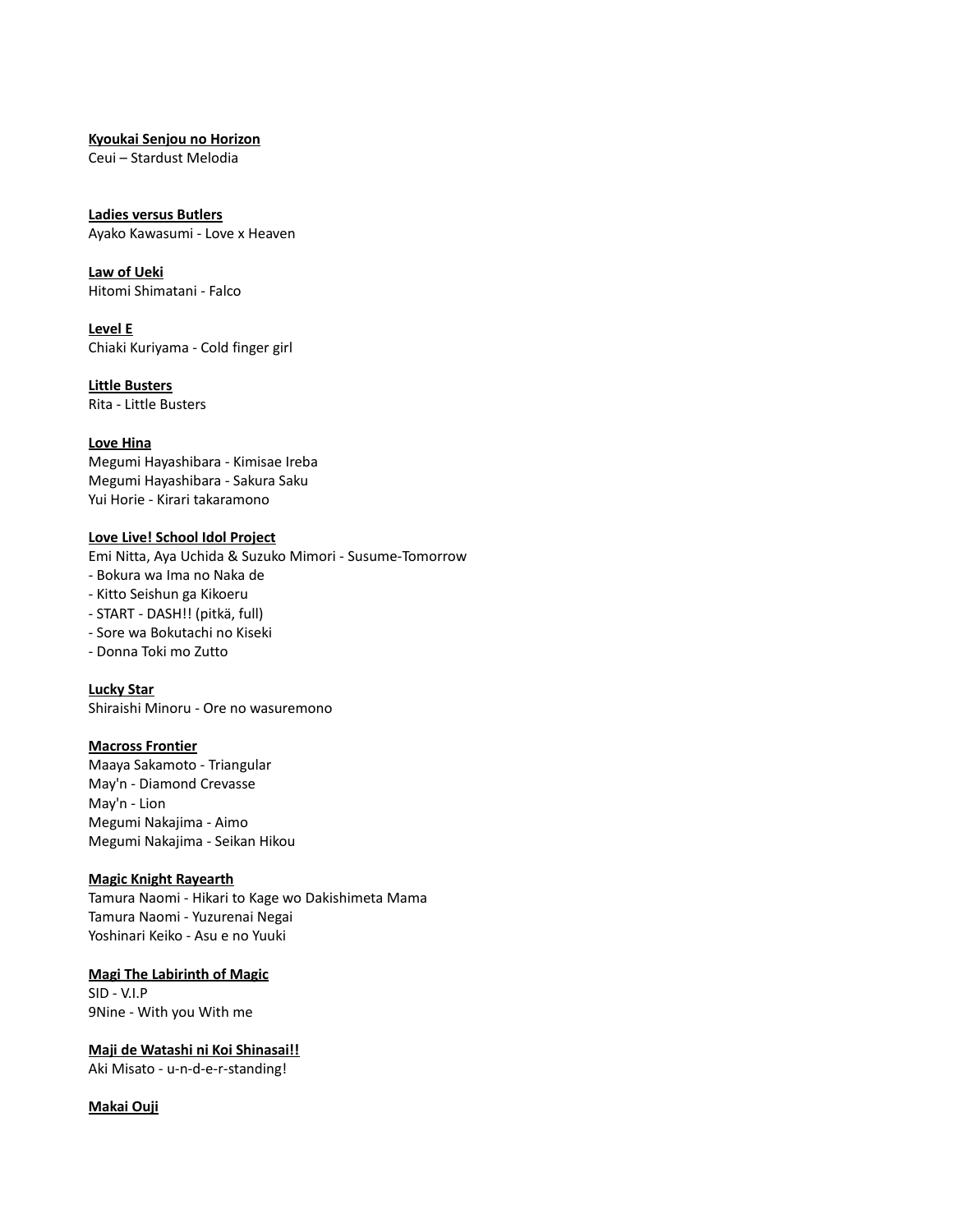Devils and realist - Believe my dice Devils and realist - a shadow's love song

**Marmelade Boy** Rei Hamada - Egao ni Aitai Fujiwara Miho - Suteki no Serenade

**Mashiro-Iro Symphony** Choucho - Authentic Symphony

# **Matentei Loki Ragnarok**

Shinichirou Miki - Believe in Heaven White Bound - Rakuen no Tobira

**Mayo Chiki!** Kitamura Eri - Be Starters

**Mayoi Neko Overrun!!**

Kanae Itou - Happy New Nyaa

**Mazinger Z** Ichiro Mizuki - Mazinger Z

## **Meitantei Conan**

B'z - Shoudou Garnet Crow - Mysterious Eyes Mai Kuraki - Growing of my heart Rina Aiuchi & Yuuka Saegusa - 100 mono tobira The High-Lows - Mune ga doki doki ZARD - Ai wa kurayami no naka de Garnet Crow - Misty Mystery Garnet Crow - Namida no Yesterday Mai Kuraki - Ichibyou goto ni Love for you Mai Kuraki – Try Again Naifu – Mysterious Rina Aiuchi - Koi wa Thrill, Shock, Suspense Rina Aiuchi - Magic Valshe - Butterfly Core ZARD - Glorious Mind

## **Midori no Hibi**

Saori Atsumi - Mou sukoshi... Mou sukoshi...

## **Mirai Nikki**

Faylan - Blood Teller Yousei Teikoku - Filament Yousei Teikoku - Kuusou Mesorogiwi

## **Miss Monochrome**

Yui Horie - Poker Face

## **MM!**

Ayana Taketatsu - Help-Hell Side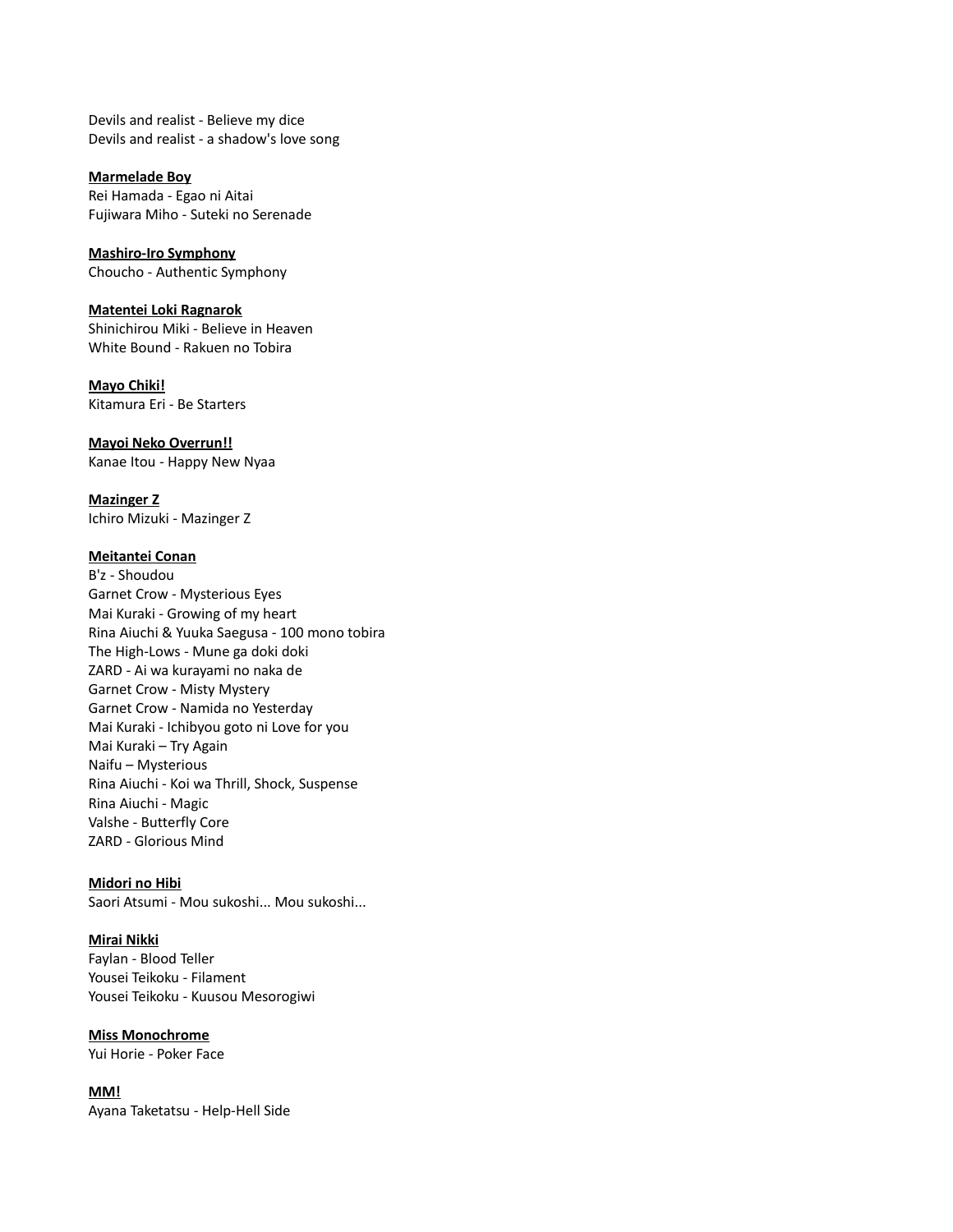#### **Monogatari Series Second Season**

Kana Hanazawa - Mousou Express Yui Horie - Chocolate Insomia Emiri Kato - Happy Bite

#### **NaNa**

ANNA 'inspi NANA (Black Stones) - Rose ANNA 'inspi NANA (Black Stones) - Kuroi namida OLIVIA 'inspi REIRA ~TRAPNEST~ - A little pain OLIVIA 'inspi REIRA ~TRAPNEST~ - Wish

#### **Nanatsu no Taizai**

Ikimono Gakari - Netsujou no Spectrum

#### **Naruto**

Akeboshi - Wind Akeboshi - Yellow Moon Asian Kung-fu Generation - Haruka Kanata Chaba - Parade FLOW - GO!!! Hearts Grow - Yura Yura Ikimono gakari - Blue bird Ikimono gakari - Hotaru no Hikari Little by little - Kanashimi wo Yasashisa ni Little by little - Kimi monogatari Long shot party - Distance Mass Missile - Ima made nando mo MATCHY with QUESTION - Mezamero Yasei Motohiro Hata - Toumei Datta Sekai NICO Touches the Walls - Broken Youth Ore Ska Band - Pinocchio RYTHEM - Harmonia

#### **Naruto Shippuuden**

Aisha feat Chenon - Kono Koe Karashite AZU - For You Stance Punks - No boy, no cry Supercell - Utakata Hanabi 7!! - Lovers Alüto - Michi ~to you all~ FLOW - Sign Inoue Joe – CLOSER Nogizaka46 - Tsuki no Ookisa Shinku Horou - Niji DOES - Guren DISH// - FLAME Diana Garnet - Spinning World Yamazaru - Kaze

#### **Nichijou**

Hyadain - Hyadain no Joujou Yuujou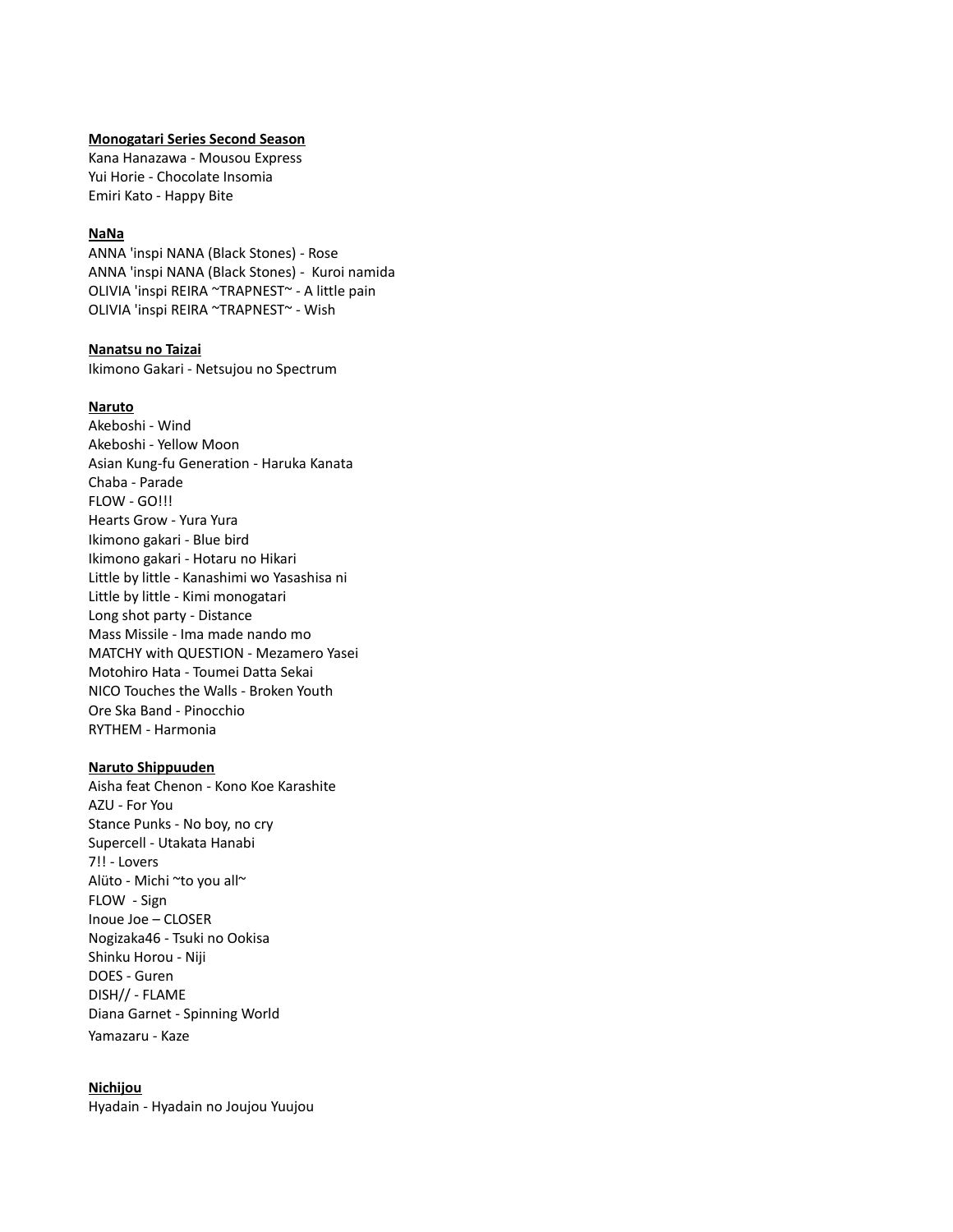Hyadain - Hyadain's Kakakata Kataomoi-C

**Nisekoi** ClariS – CLICK Claris - STEP

#### **Nobunaga The Fool**

Asuka - Ran JAM PROJECT - Breakthrough Minori Chihara - Fool the World STEREO DIVE FOUNDATION - Axis

#### **Nogizaka haruka no Himitsu Purezza**

Milan Himemiya - Chouhatsu Cherry Heart N's - Himitsu Suishou! Uruto Love

## **No Game, No Life**

Ai Kayano -Oración

**Noir** Akino Arai - Kirei na Kanojo

**Noragami** Tia- Heart realize Hello Sleepwalkers - Goya no Machiawase

## **Nurarihyon No Mago**

Katate SIZE - Departure Katake SIZE - Orange Smile Katake SIZE - Sparky Start Katake SIZE - Symphonic Dream

**Ookiku Furikabutte** Galileo Galilei - Natsuzora

## **OokamiKakushi**

FictionJunction - Toki no Mukou Maboroshi no Sora

**Ookami Shoujo To Kuro Ouji** SpecialThanks - LOVE GOOD TIME

**One Piece** D51 - Brand New world Kouta Shinzato -Hands up!

**Ore no Imouto ga Konna ni Kawaii Wake ga Nai** Claris - Irony

**Ore monogatari!!** TRUSTRICK - Mirakei Answer

**Ore-tachi ni Tsubasa wa Nai**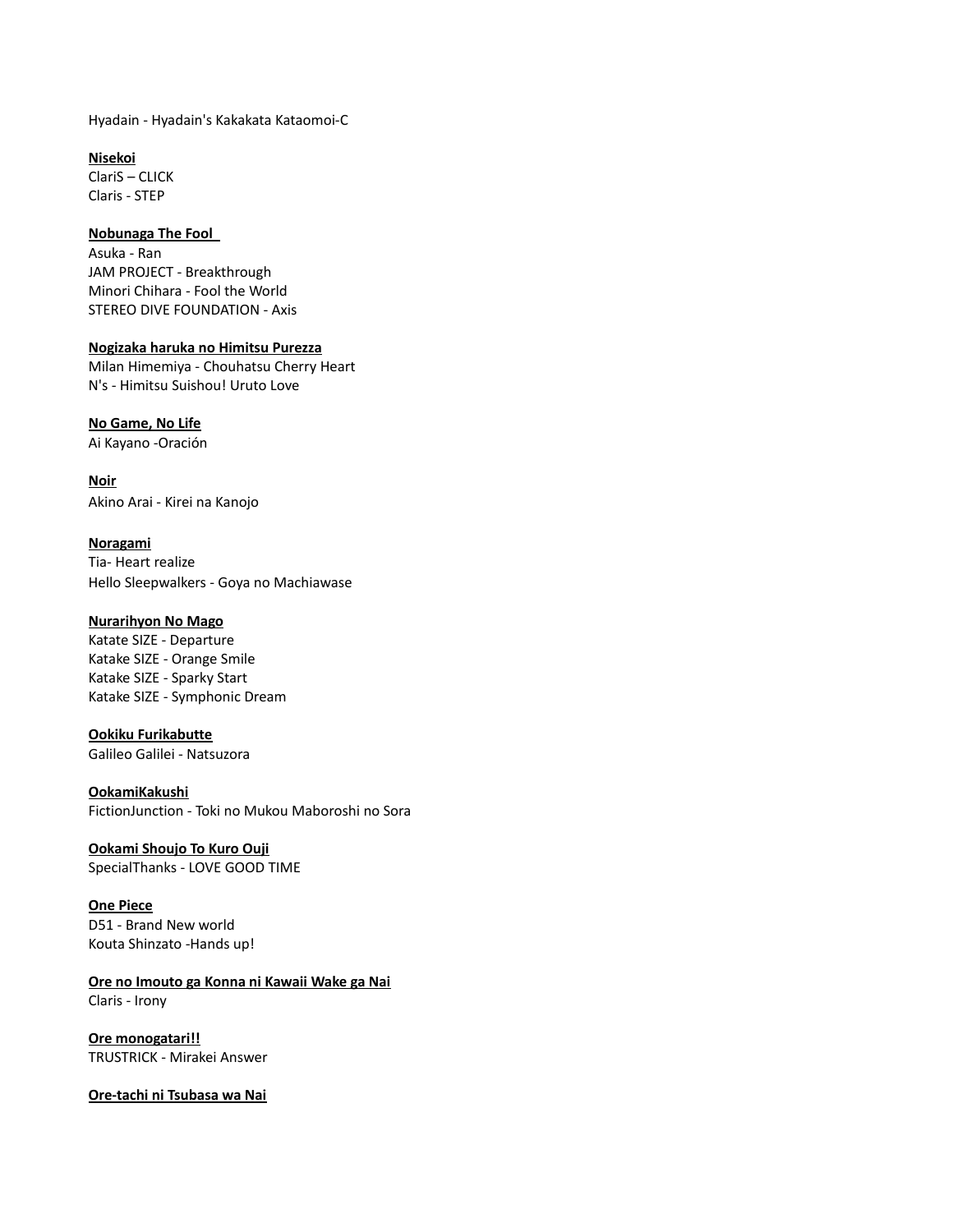Aki Misato - Spread Wings

**Ouran High School Host Club** Chieko Kawabe - Sakura Kiss

LAST ALLIANCE - Shissou

**Pandora Hearts** Savage Genius - Maze

**Paradise Kiss** Franz Ferdinand - Do You Want To Tommy February6 - Lonely in Gourgeous

**Pita-Ten** Funta - Wake Up Angel Miyuki Sawashiro - Chiisana Mahou

**Plastic Memories** Eri Sasaki - Ring of Fortune

**Power Puff Girls Z** Nana Kitade - Kibou no kakera

**Prince of Tennis** Hiro-X – Driving Myself Hiro-X- Future Kimeru – You got game Masataka Fujishige - Keep Your Style

**Psycho-Pass** Nothing's Carved in Stone - Out of Control Ling Tosite Sigure - abnormalize

**Psycho-Pass 2** Egoist - Fallen Ling Tosite Sigure - Enigmatic Feeling

**Puella Magi Madoka Magica** Claris - Connect Kalafina - Magia

**Rail Wars** Minori Chihara - Mukai Kaze ni Utarenagara

**Ranma ½** DoCo - Boku Tachi wa Kore Kara Etsuko Nishio - Jajauma ni Sasenaide

**Record of Lodoss War TV** Mayaa Sakamoto - Kiseki no Umi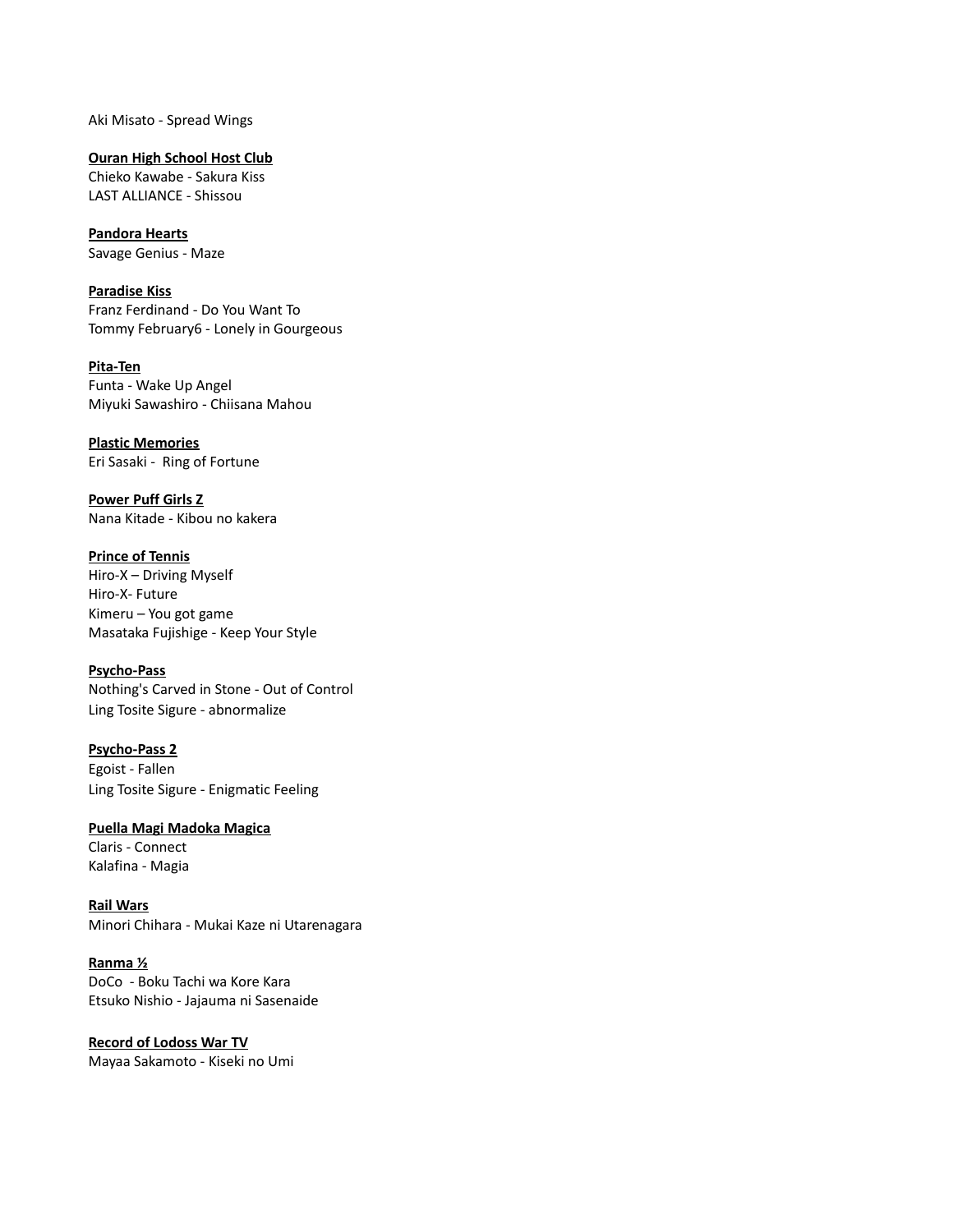**Robotic;Notes** Itou Kanako - Topology

**Romeo x Juliet** 12012 - Cyclone

**Rosario + Vampire Capu2** Nana Mizuki - Discotheque Nana Mizuki - Trinity Cross

**Rose of Versailles** Hiroku Suzuki - Bara Wa Utsukushiku Chiru

**Rozen Maiden** Ali Project - Kinjirareta Asobi

**Rozen Maiden Traumend**  Ali Project - Seishoujo Ryouiki

**Rozen Maiden 2013** Ali Project - watashi no bara no haminasai

**Runouni Kenshin** Curio - Kimi ni fureru dake de L'Arc~en~ciel - Niji Suzukaze Mayo - Namida Wa Shitte Iru T.M.Revolution - Heart Of Sword

# **Sailor Moon**

Fukami Rica - Route Venus Hashimoto Ushio - Princess moon Kae Hanazawa - Sailor Stars Song

**Sailor Moon R** Ishida Yoko - Otome no Policy

**Sailor Moon Sailor Stars** Mizuki Arisa - Kaze mo Sora mo Kitto

**Sailor Moon SuperS** Fujitani Miwako - Watashi tachi ni Naritakute

**Saint Seiya** MAKE UP - Pegasus fantasy Yumi Matsuzawa - Chikyuugi

**Saiyuki** Garden - Late show

**Saki Achiga-hen** Stylips - Miracle Rush

**Samurai 7**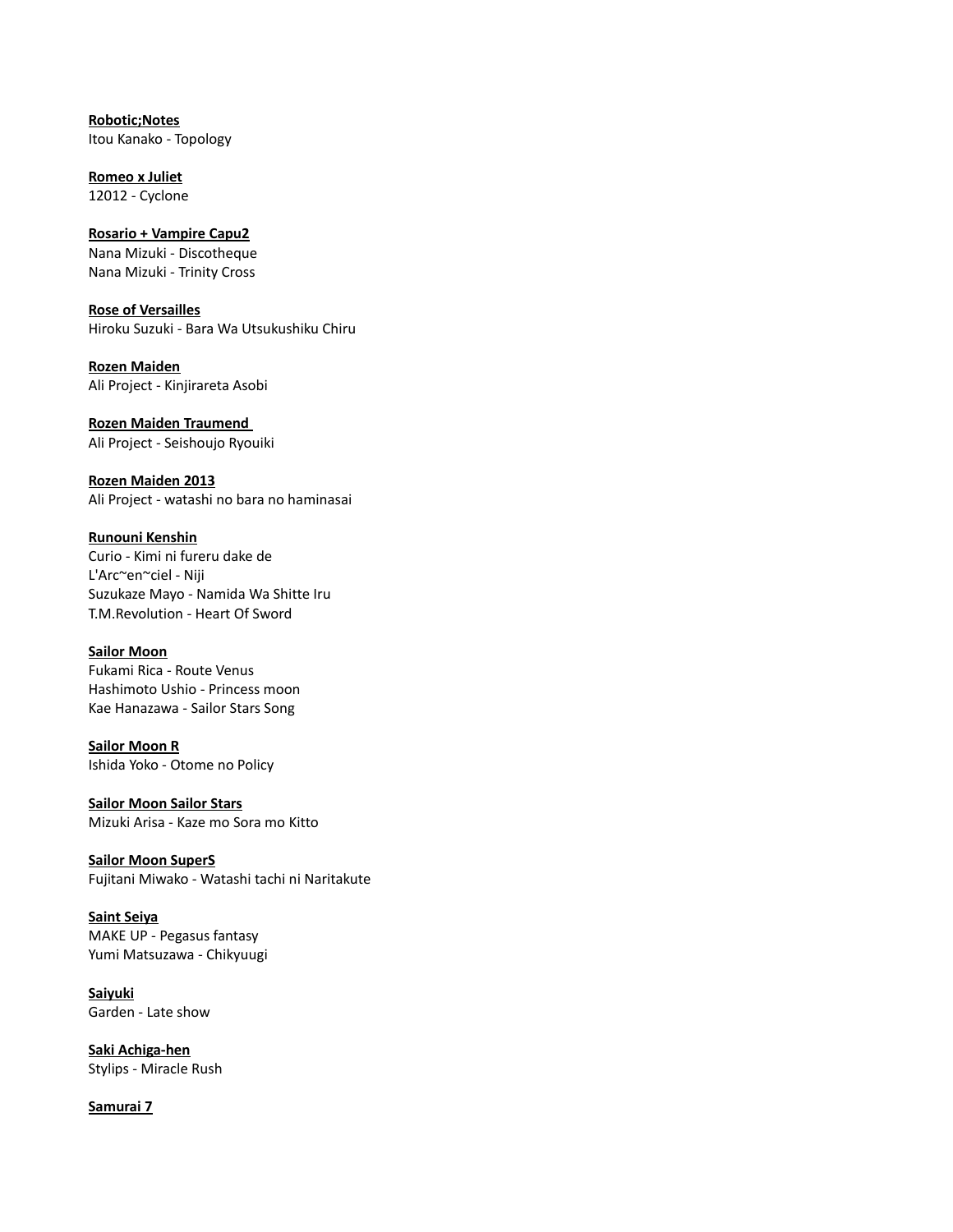Nanase Aikawa – Unlimited

**Samurai Flamenco** SPYAIR - JUST ONE LIFE

FLOW - Ai Ai Ai ni Utarete Bye Bye Bye

 **Sasami-san@ganbaranai Hecho** ZAQ - Alteration

**Sayonara Zetsubou Sensei** Kenji Otsuki - Hito Toshite Jiku ga Bureteiru Zetsubou Shoujotachi - Zessei Bijin

**Sayuki** Hidenori Tokuyama - For real

## **School Days**

DiviceHigh - Innocent blue Kiriko - Still Love You Mitsumeru Yori Wa Shiawase Minami Kuribayashi - Anata Ga Inai Itou Kanako – Waltz

#### **School Rumble**

Tokitou Ami - Sentimental generation Yuri Horie & UNSCANDAL - Scramble

**Selector Spread WIXOSS** Kanon Wakeshima - World's end, girl's rondo

**Sengoku BASARA** Abingdon boys school – JAP

**Seigi wo Aisuru Mono Gekkou Kamen**

Bonnie Jacks and Hibari Jidou Gasshou-dan - Gekkou Kamen

## **Shagukan No Shana**

Kotoko - Blaze Mami Kawada - Hishoku No Sora Mami Kawada - Joint

**Shagukan No Shana II**

Altima - I'll believe

**Shaman King** Megumi Hayashibara - Over soul

## **Shigatsu wa kimi no Uso**

7!! - Orange Coalamode - nanairo Symphony Wacci - Kirameki Goose house - hikaru nara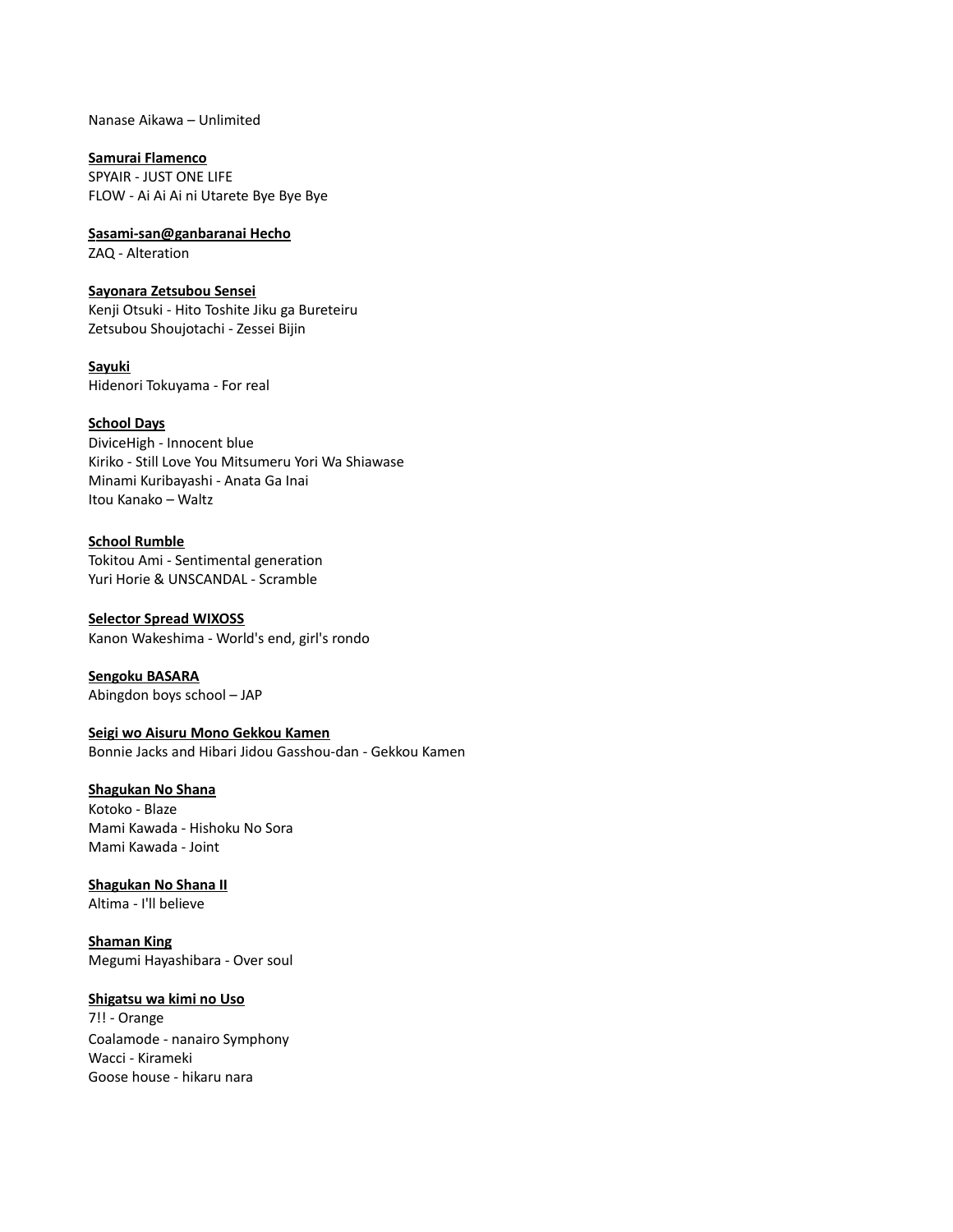**Shokugeki no Souma** Tokyo Karankoron - Spice ULTRA TOWER - Kibou no Uta

#### **Sidonia no Kishi**

Angela - Sidonia

**Shiki** Kanon x Kanon – Calendula Requiem

**Shingeki No Kyojin**

Linked Horizon - Guren no Yumiya Linked Horizon - Jiyuu no Tsubasa Youko Hikasa - Utsukushiki Zankoku na Sekai

### **Shinryaku! Ika Musume**

Ultra-Prism - sinryaku no Susume

**Sister Princess** Yui Horie - Love Destiny

**Shuffle!** Yuria – You

**Suisei no Gargantia** ChouCo - Sora to Kimi no Message Minori Chihara - Kono Sekai wa Bokura no Matteita

**Suki tte ii na yo** Suneohair - slow dance

**Sky Girls** Mell - Virgins High

## **Slam Dunk**

BAAD - Kimi ga suki da to sakebitai Ooguro Maki - Anata dake mitsumete ru

## **Slayers**

Megumi Hayashibara - Breeze Megumi Hayashibara - Don't be discouraged Megumi Hayashibara - Give a reason Megumi Hayashibara - Jama wa sasenai Megumi Hayashibara - Revolution Megumi Hayashibara & Masami Okui - Kujikenaikara!

## **Song of Saya**

Itou Kanako – Garasu no Kutsu Itou Kanako – Saya no Uta

**Sora no Otoshimono** Blue Drops - Heart No Kakuritsu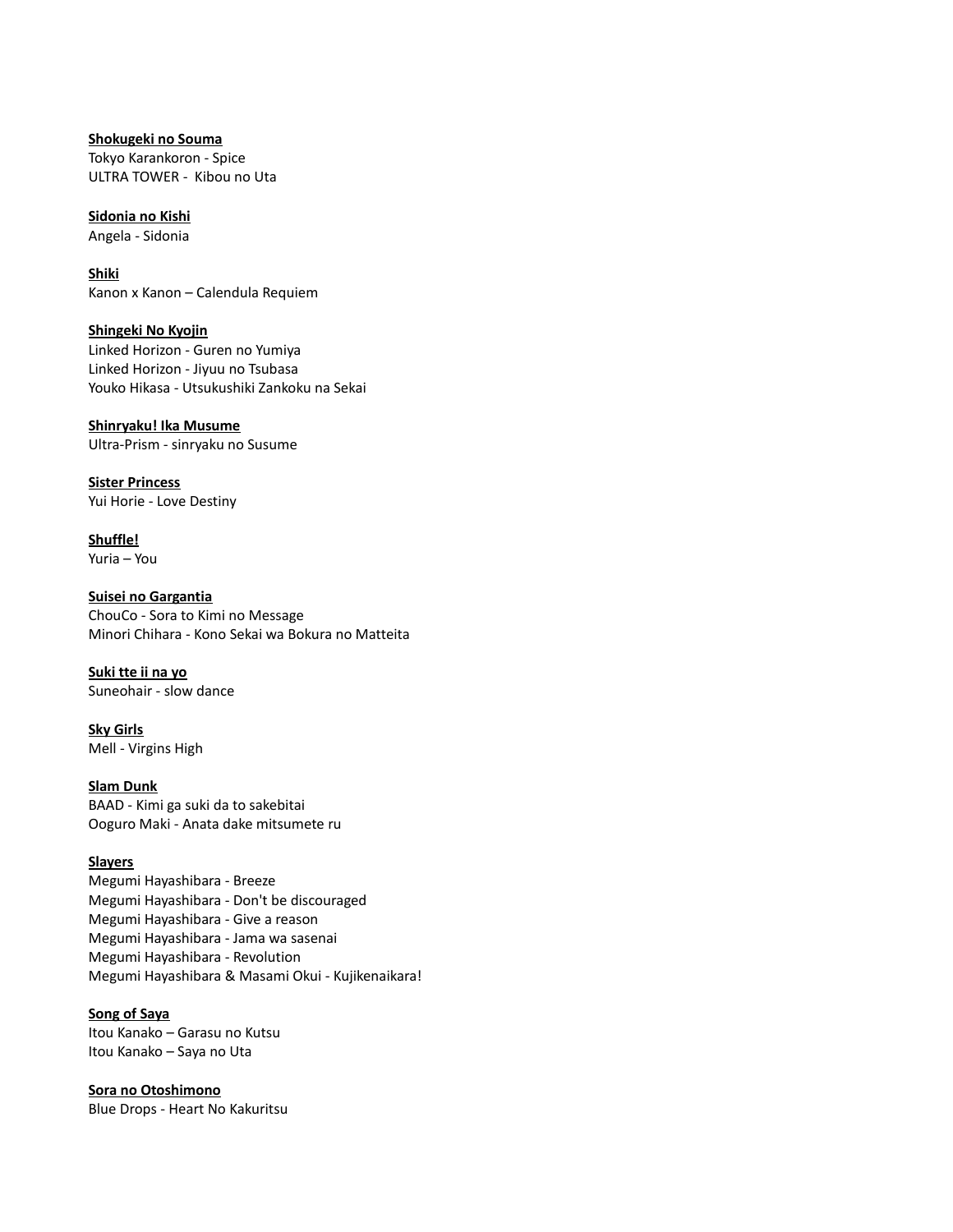Blue Drops - Ring My Bell

**Sorcerous Stabbler Orphen** Shanran Q - Kimi wa Majutsushi Tanpopo - Last Kiss

# **Soul Eater** T.M.Revolution - Resonance

Tommy heavenly6 – PAPERMOON

**Soredemo Sekai wa Utsukushii** Joanna Koike - Beautiful World Rena Maeda- Promise

**Spice and Wolf** Kiyoura Natsumi - Tabi no Tochuu

**Strawberry Panic!** Aki Misato - Shoujo Meiro De Tsukamaete

# **Steins Gate**

Ayane - Itsumo Kono Basho de Itou Kanako – A.R. Itou Kanako – Hacking to the Gate

**Strike Witches** Yoko Ishida - To do what I can

## **Suzumiya Haruhi No Yuuuzu**

Aya Hirano - Bouken Desho Desho Aya Hirano - God Knows Aya Hirano - Hare Hare Yukai Aya Hirano - Lost my music Aya Hirano - Super Driver SOS Brigade - Ima made Arasuji

**Soukyuu no Fafner: Dead Aggressor**

Angela - Shangri-La

**Sword Art Online** Haruka Tomatsu - Yume Sekai

# **Sword Art Online II**

Haruna Luna - Startear Haruka Tomatsu - Courage

**Tantei Opera Milk Holmes**

Faylan - Honnou no Doubt

**Tengen Toppa Gurren Lagann**

Afromania - Minna no Peace Shouko Nakagawa - Sorairo Days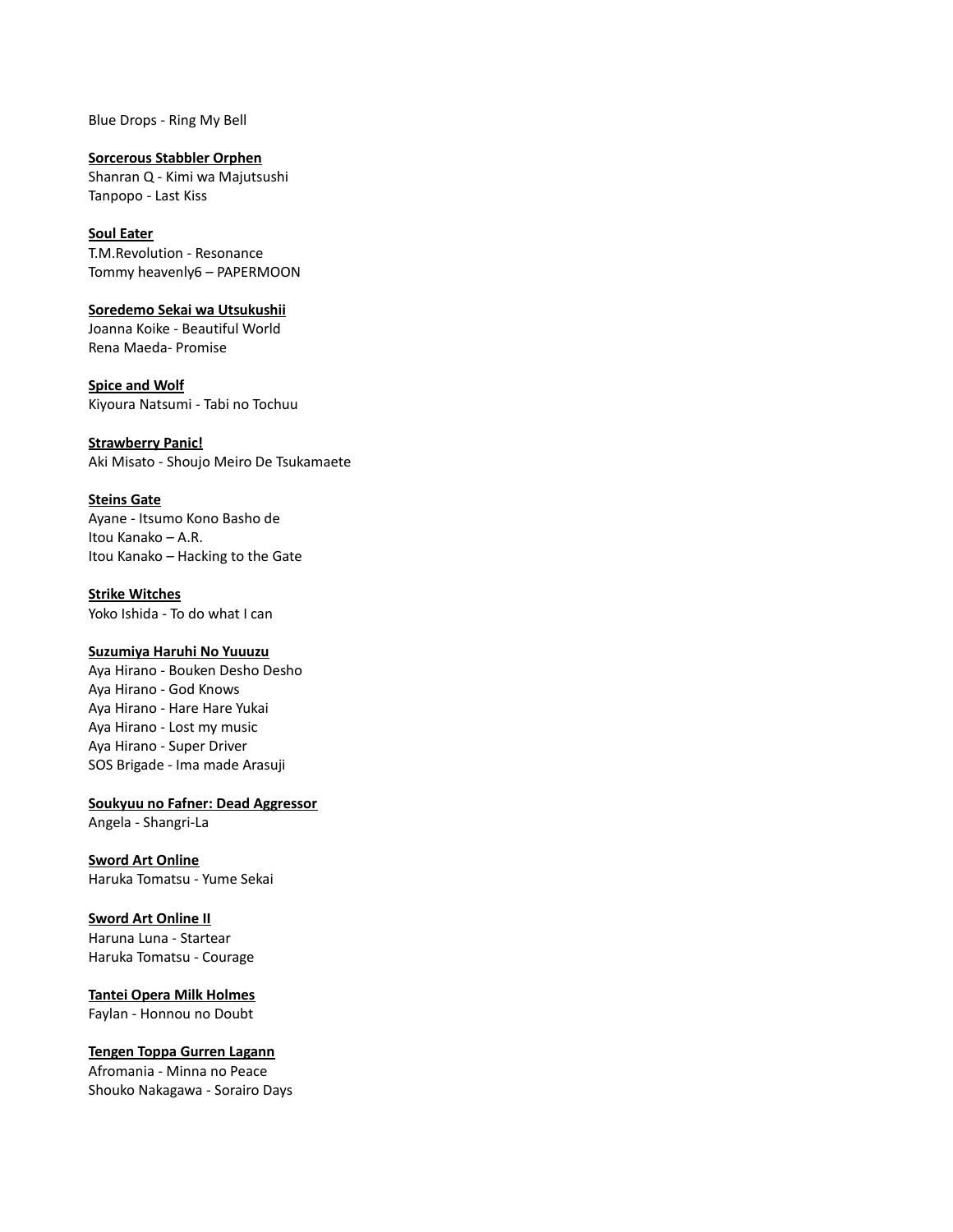# **Tegami Batchi**

Stereopony - Chiisana Mahou

#### **To Aru Kagaku No Railgun**

Flipside - Level 5 Judgelight Flipside - Only my Railgun FripSide - Eternal Reality FripSide - Sister's Noise FripSide - Future Gazer

## **To Aru Majutsu no Index**

Mami Kawada - Masterpiece Mami Kawada - No Buts! Mami Kawada - PSI-missing Mami Kawada - See Visions Mami Kawada - Magic World Maon Kurosaki - Memories Last IKU - Chikaigoto Sukoshi Dake Mou Ichido

#### **Toaru Hikuushi e no Koiuta**

Akai Kouen - Kaze ga Shitteru

**Togainu no Chi** Kanako Itou - No Moral Kanako Itou - Honed Moon -Togareta Tsuki-

### **Tokyo Ghoul**

TK from Ling Tosite Sigure - Unravel People In The Box - Seija-tachi

## **To Love-Ru**

Thyme - Forever We Can Make It Anna - Kiss no Yukue Anna - Lucky Tune

**Tonari no Seki-kun**

# Kana Hanazawa - Meiwaku Spectacle

# **Toradora**

Yui Horie - Vanilla Salt Yui Horie - Pre-Parade Yui Horie - Silky Heart

# **Trinity Blood**

Buck-tick - Dress Tomoko Tane - Broken wings

**Tsubasa Chronicle** Kotani Kinya - Blaze

**Tsukuyomi**

Dimitri From Paris - Neko mimi Mode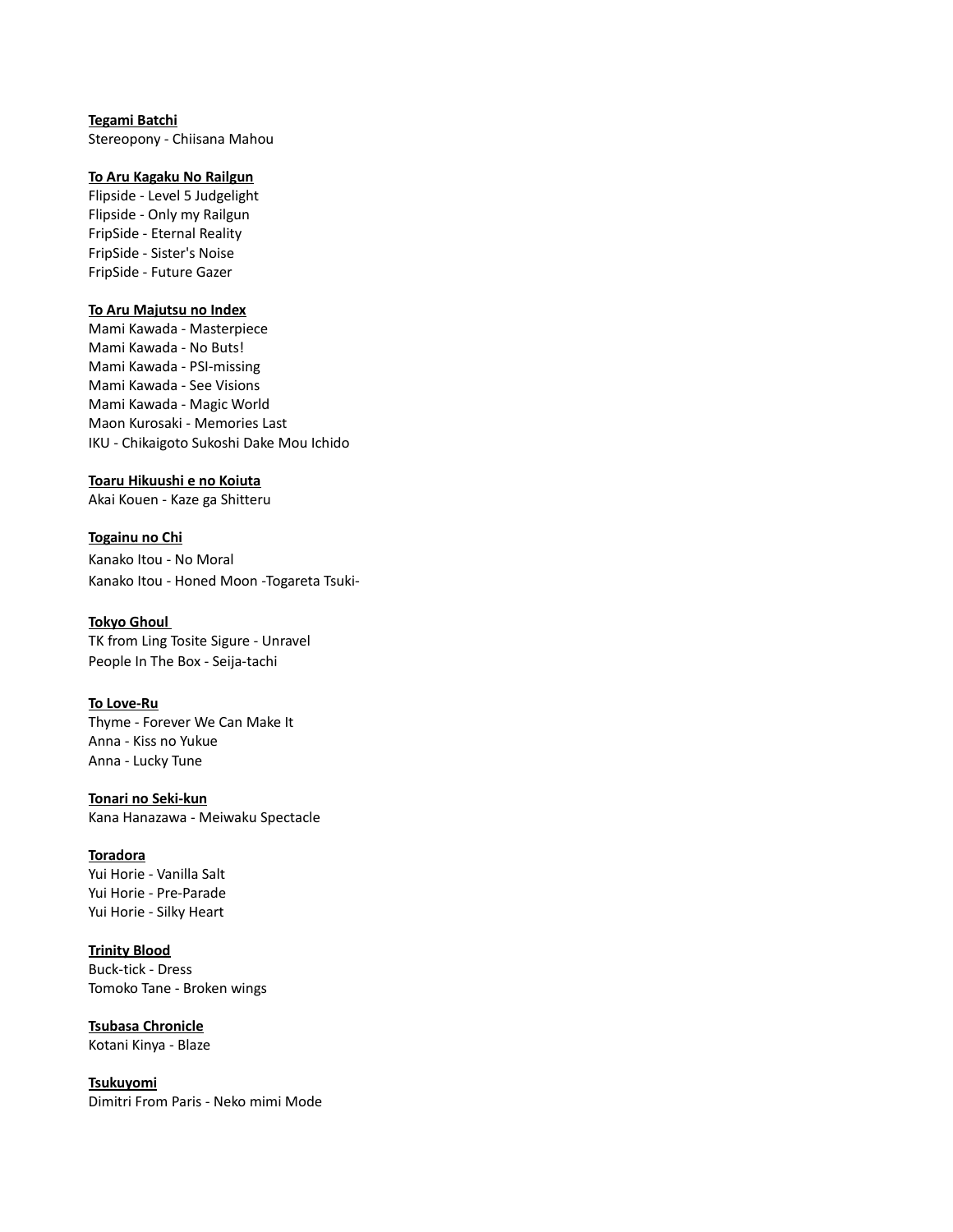**Tsuritama** FUJIFABRIC - Tsurezure Monochrome

#### **Umineko Na Naku Koro Ni**

Jimang - La Divina Tragedia ~Makyoku~ Shikata Akiko - Katayoku no Tori

#### **Uta no Prince-sama Maji Love 1000%**

Miyuki Sawashiro - Maigo no Kokoro Hiro Shimono - Otokogi Zenkai Go!Fight!! Junichi Suwabe - Sekai no Hate Made Believe Heart Kenichi Suzumura - Knocking on the Mind Kishow Taniyama - Orion de SHOUT OUT Kousuke Toriumi - Eternity Love Mamoru Miyano - Narairo no Compass Mamoru Miyano - Orpheus STARISH - Maji Love 1000% STARISH - Mirai Chizu Takuma Terashima - Brand New Melody Hiro Shimono - Truee Wing

**Utena** Masami Okui - Rinbu revolution

#### **Vampire Knight**

Kanon Wakeshima - Still Doll Kanon Wakeshima - Suna no Oshiro ON OFF - Futatsu no Kodou to Akai Tsumi

#### **Watamote**

Izumi Kitta - Dou Kangaete mo Watashi wa Warukunai Konomi Suzuki n' Kiba of Akiba - Watashi ga Motenai no wa Dou Kangaete mo Omaera ga Warui

**Wolf's rain** Maaya Sakamoto - Gravity

**Working** Kana Asumi - Someone else

**xxxHolic** Seamo feat Ayuse Kozue - Honey Honey

**Yu Yu Hakusho** Matsuko Mawatari - Hohoemi no Bakudan

**Yu-Gi-Oh!** Kimeru - Overlap

**Yu-Gi-Oh! ZEXAL**  Mihimaru GT - Masterpiece

**Yurikuma Arashi**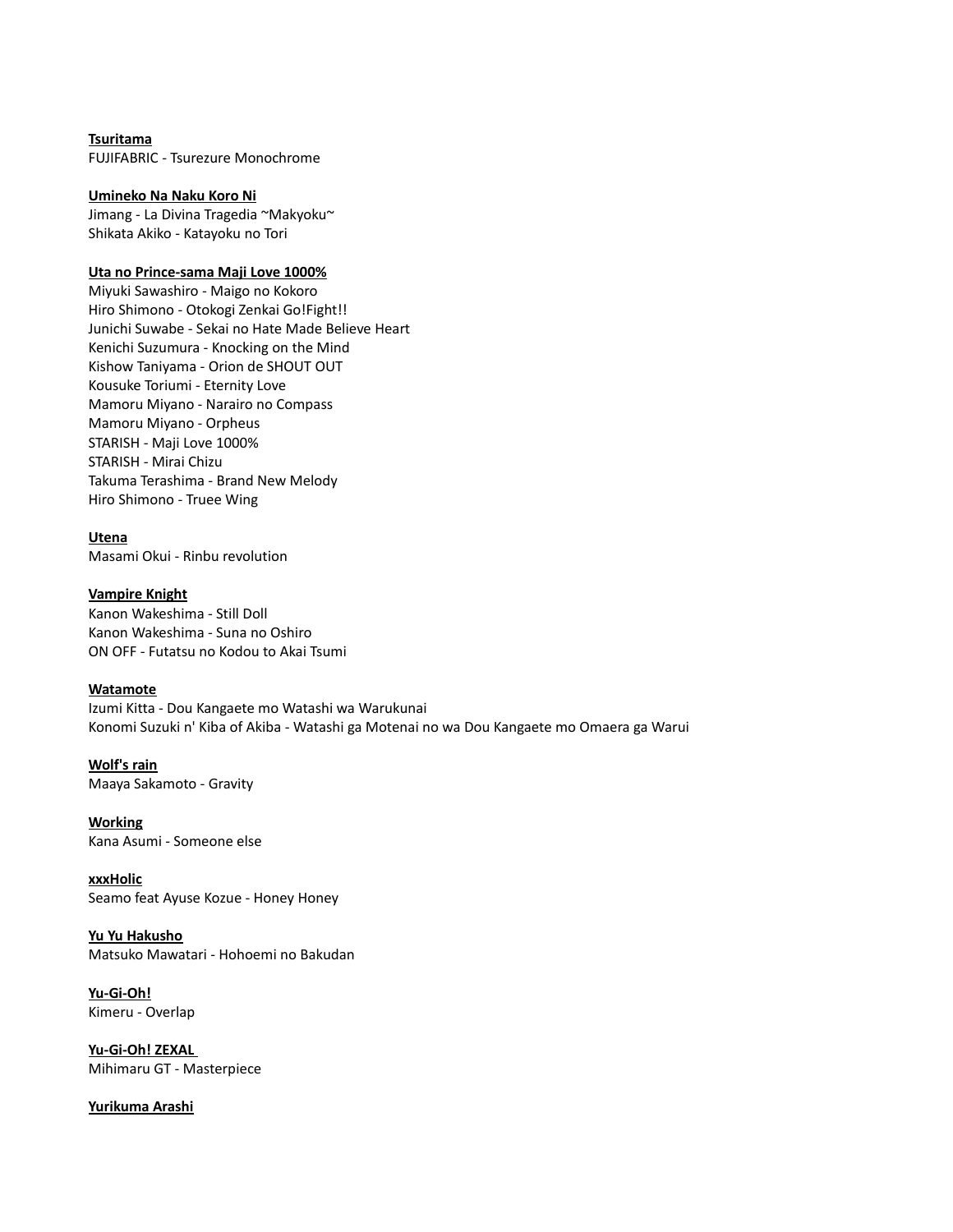## Bonjour Suzuki - Ano Mori de Matteru

#### **Yowamushi Pedal**

ROOKiEZ is PUNK'D - Reclimb Under Graph - Kaze wo Yobe DIRTY OLD MEN - Yowamushi na Honoo

#### **Zankyou No Terror**

Yuuki Ozaki - Trigger Aimer - Dare ka, Umi wo

#### **Zero No Tsukaima**

Ichiko - First Kiss Ichiko - I say Yes Ichiko - I'll be there for you Ichiko - You're the One

#### **Zero No Tsukaima Z**

Rie Kugimiya - Kiss Shite Agenai

### **JAPANI**

7!! - Lovers 7!! - Sayonara Memory 11 Water - Be All Right 5050 - Jungle P

# **A**

Abingdon Boys School - HOWLING Abingdon Boys School - Innocent Sorrow ACIDMAN - Aru Shoumei Ai Kayano - Secret Base ~Kimi ga Kureta Mono~ (10 Years After) Ai Otsuka - Cherish Ai Otsuka - CHU-LIP Ai Otsuka - Frienger Ai Otsuka - Peach Ai Otsuka - Planetarium Ai Otsuka - Sakuranbo Ai Otsuka - Yumekui Ai Takahashi - Cha Cha Cha Aiba Masaki - Hello Goodbye Aiba Masaki - Magical Song Akanishi Jin - Care Akanishi Jin - Eternal Akanishi Jin & Nishikido Ryo - Ai no Katamari Akanishi Jin (LANDS) - Bandage Akari Kaida - Pure again AKB48 - Heavy Rotation AKB48 - Keibetsu Shiteita Aijou AKB48 - Koi Suru Fortune Cookie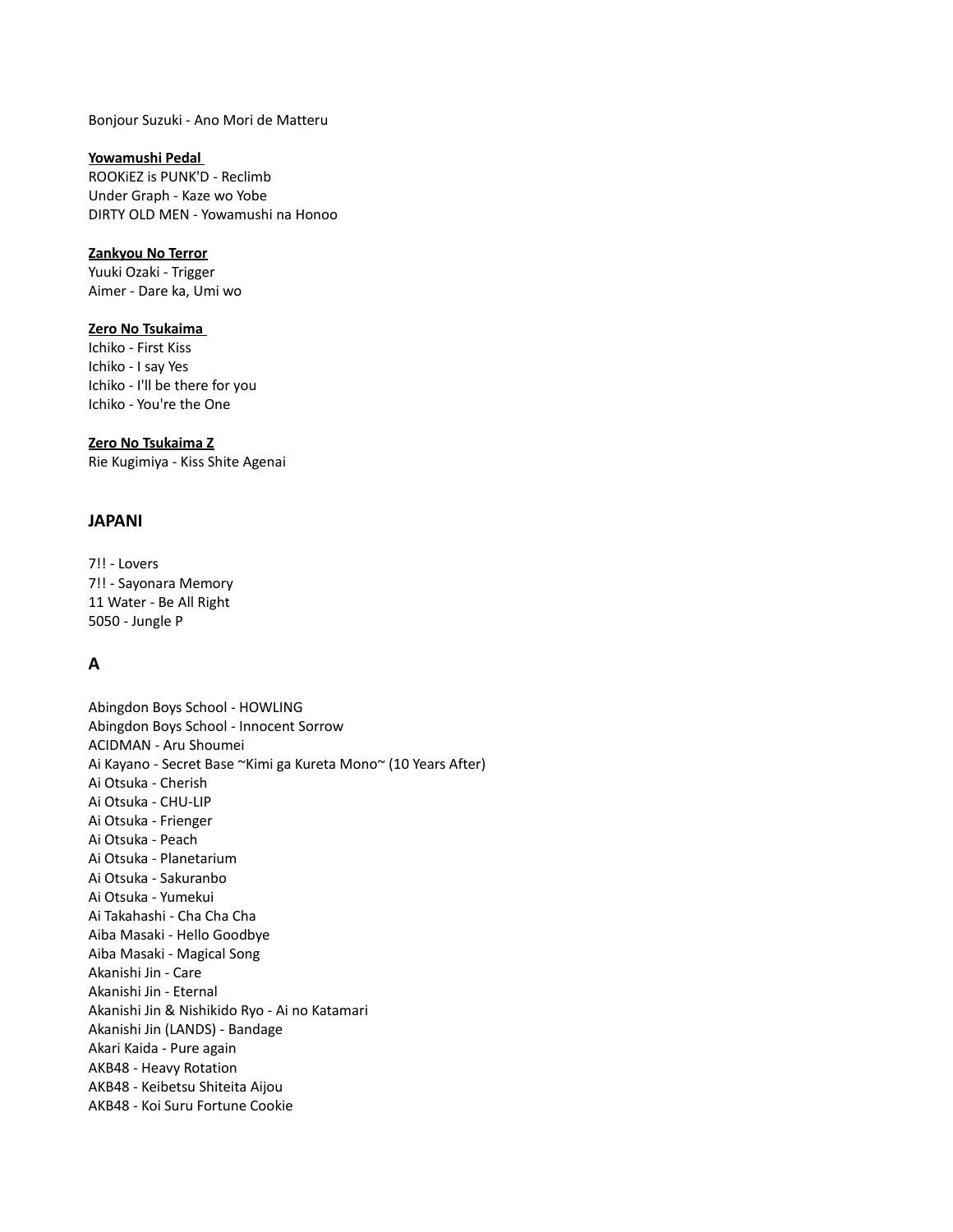AKB48 – Mirai no Kajitsu Akeboshi - Wind Akeboshi - Yellow Moon Alüto - Michi ~to you all~ Angela - Boku ja nai Angela Aki - Kiss Me Good-Bye ANNA 'inspi NANA ~BLACK STONES~ - Kuroi Namida ANNA 'inspi NANA ~BLACK STONES~ - Lucy ANNA 'inspi NANA ~BLACK STONES~ - Rose ANNA 'inspi NANA ~BLACK STONES~ - Stand By me Aqua Timez - ALONES Aqua Timez - Velonica Arai Akino - Macross Plus Voices Arashi - A.R.A.S.H.I Arashi - Ashita no Kioku Arashi - Cry For You Arashi - Face Down Arashi - Happiness Arashi - Kitto Daijobu Arashi - Lotus Arashi - Love So Sweet Arashi - Monster Arashi - One Love Arashi - Sakura Sake Arashi - To be Free Arashi - Troublemaker Arashi - Truth Arashi - We can make it Arashi - Wild at Heart Arashi - Wish Arashi -Kaze no Mukou e Asian Kung Fu Generation - After Dark Asian Kung Fu Generation - Haruka Kanata Asian Kung-Fu Generation - Atarashii Sekai Asian Kung Fu Generation - Rewrite Asian Kung Fu Generation - Road movie Asian Kung Fu Generation - Road Movie Asian Kung Fu Generation - Sore Dewa, Mata Ashita Atsuko Enomoto - Be my Angel Aya Hirano - God Knows Aya Hirano - Hare Hare Yukai Aya hirano - LOVE GUN Aya Hirao - Lost My Music Aya Hisakawa - Omedeto! Aya Hisakawa - Onaji Namida Wo Wakeatte Aya Hisakawa - Onaji Namida wo Wakeatte Aya Matsuura - Good Bye Natsuo Aya Matsuura - Yeah Meccha Holiday Aya Matsuuta - LOVE Namida Iro Ayaka - Okeaeri Ayaka - Why Ayane - Lunatic Tears Ayumi Hamasaki - Angel's Song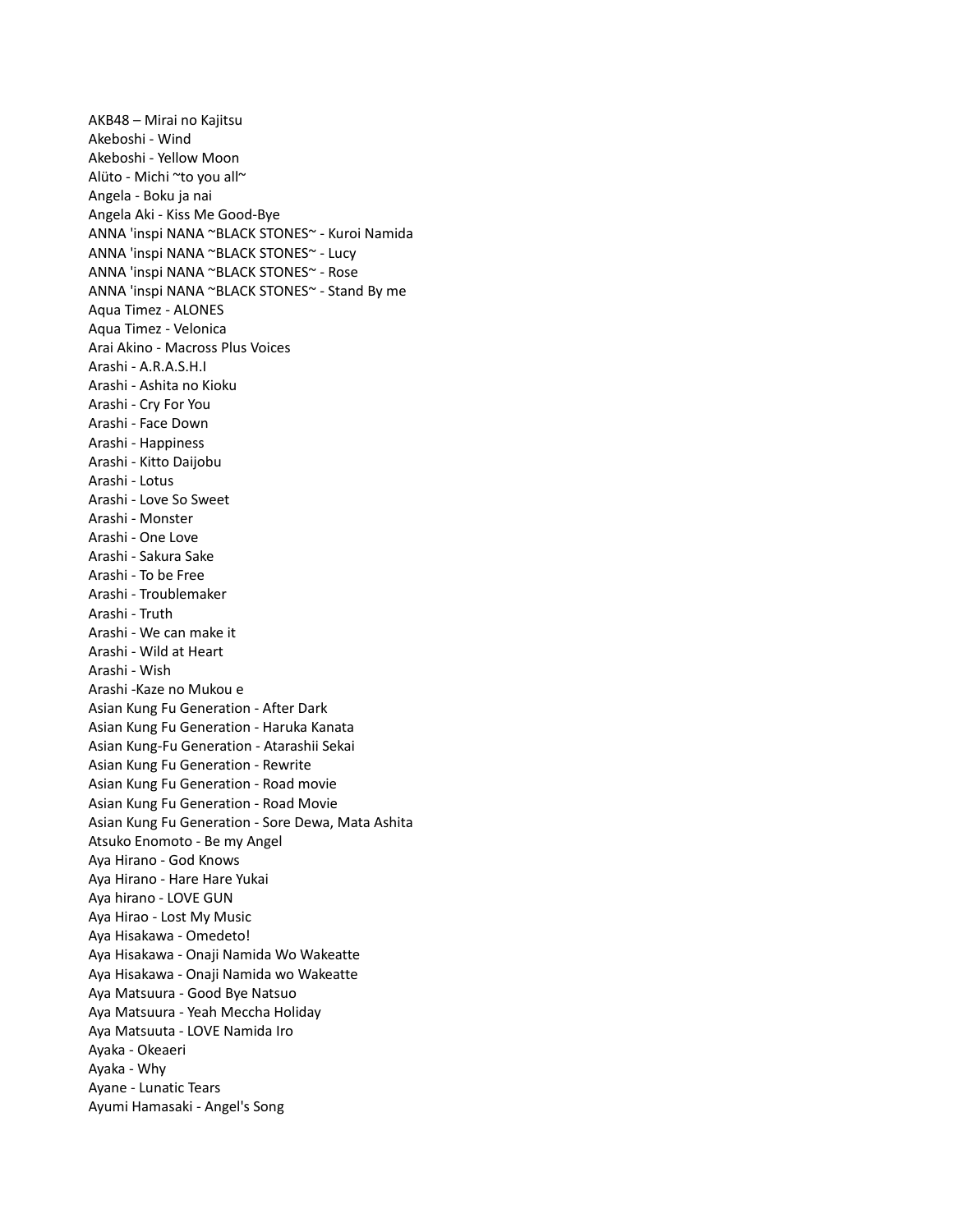Ayumi Hamasaki - appears Ayumi Hamasaki - Boys & Girls Ayumi Hamasaki - CAROLS Ayumi Hamasaki - Connected Ayumi Hamasaki - Dearest Ayumi Hamasaki - Evolution Ayumi Hamasaki - For My Dear Ayumi Hamasaki - Poker Face Ayumi Hamasaki - Rainbow Ayumi Hamasaki - Rule Ayumi Hamasaki - SEASONS Ayumi Hamasaki - Sparkle Ayumi Miyazaki - Brave Heart Azumi Inoue - Tonari no Totoro

## **B**

BABYMETAL - GIMME CHOCO!! BABYMETAL - Iijime, Dame, Zettai BABYMETAL - Megitsune Bana - Half Pain Bana - Shell Beat Crusaders - Tonoght, tonigh, tonight Berryz Koubou - Gag 100kaibun Aishite Kudasai Berryz Koubou - Gaki Taishou Berryz Koubou - jingisukan Berryz Koubou - Motto Zutto Issho ni Itakatta Berryz Koubou - Nanchuu Koi wo Yatteruu YOU KNOW Berryz Koubou - Piriri to Yukou Berryz Koubou - Piriri To Yukou Berryz Koubou - WANT! Big Bang - Let Me Hear Your Voice Black Biscuits - Timing BoA - Amazing Kiss BoA - Be The One BoA - Duvet BoA - Every Heart BoA - Love Letter BoA - Valenti Bon-bon Blanco - Bon voyage! Bonnie Pink - Last kiss BOYSTYLE - Kokoro no chizu Brown Eyes Girls - Sign ( Japanese ver.) Buck-tick - Dress Buono! - Rottara Rottara Buta-Otome - Fantasy Satellite

# **C**

Captain Straydum - Metso no Merosu Capsule **-** Idol Fancy Capsule **-** Sugarless Girl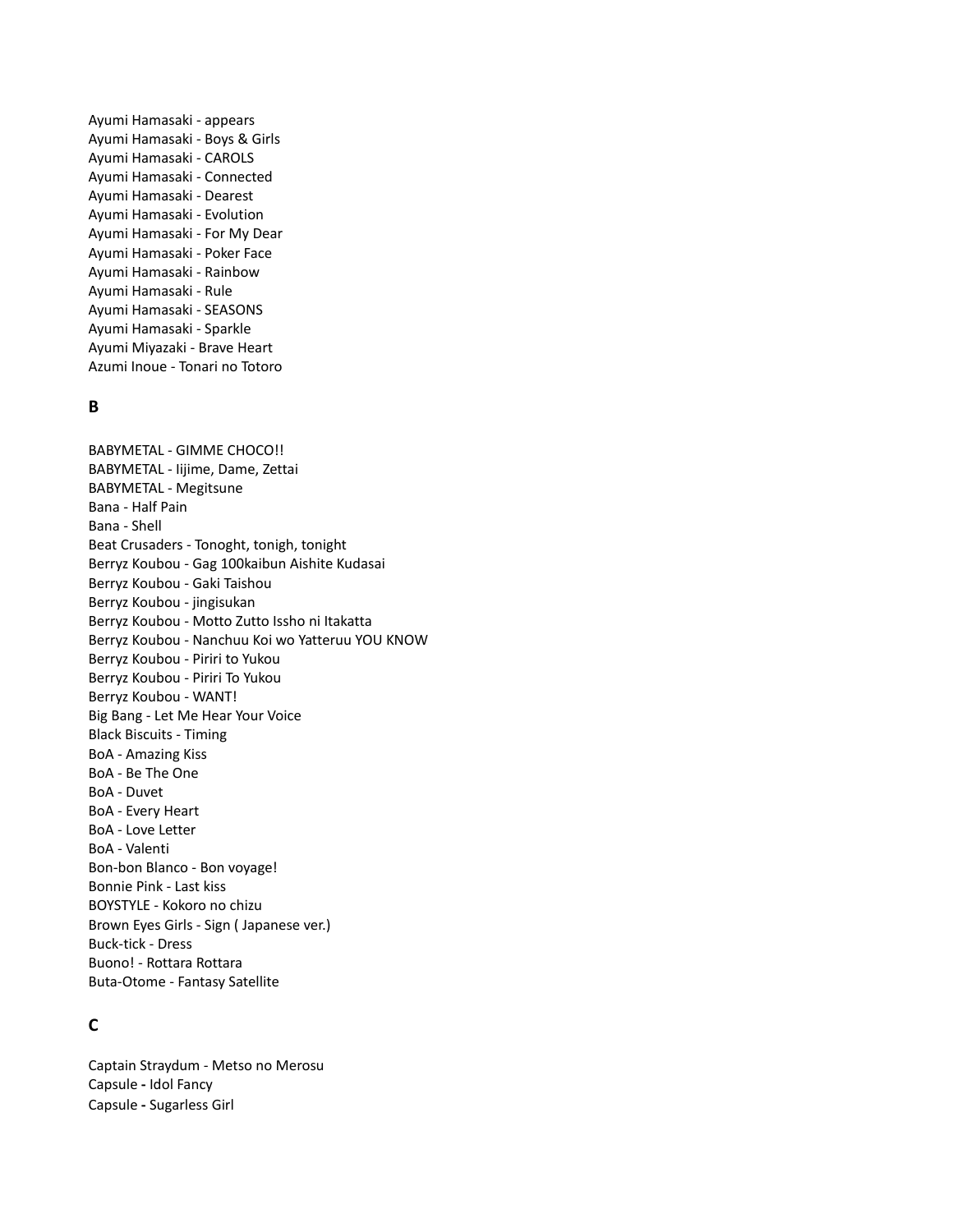CCB - Romantic ja Tomaranai Chaba - Parade Chaka - Ashita e no Melody Chata - Dango Daikazoku Chelsy - I Will CHEMISTRY - Period Chiaki Ishikawa - Uninstall Chieko Kawabe - Be your girl Chieko Kawabe - Sakura kiss Chihiro Onitsuka - Infection Chihiro Yonekura - Winter Wish Chisa Yokoyama - Geki! Teikoku Kagekidan Cool Joke - undo Cool&Create - Locked Girl Country Musume - Uwaki Na Honey Pie Crystal King - Ai wo Torimodose!! (You wa Shock) C-ute - Ai tte Motto Zanshin C-ute - Bagel in Ham & Cheese C-ute - Crazy Kanzen na Otona C-ute - Kiss Me Aishiteru C-ute - Namida mo Dekinai Kanashiku mo Nai Nan Ni C-ute - Tokai no Hitorigurashi Moshitakunai

# **D**

D'espairsray - Redeemer D'espairsray - TRICKSTeR D-51 - Brand new world Daisuke - Moshimo Dazzle Vision - Second Dazzle Vision - Vision Deathgaze - Blood Deathgaze - Sorrow Deco27 feat. Marina - Aimai Elegy DEEN - Hitori Janai DiaLady - Lady mermaid Dir en grey - Cage Dir en Grey - I'll Dir en grey - Kodou Dir En Grey - SAku Dir En Grey - The Final Dir en grey - Yokan DOES - Donten Domoto Koichi - Bad desire Domoto Koichi - KAgen no Tsuki Domino - Kira Kira Dream - My Will

## **E**

Eir Aoi - Sirius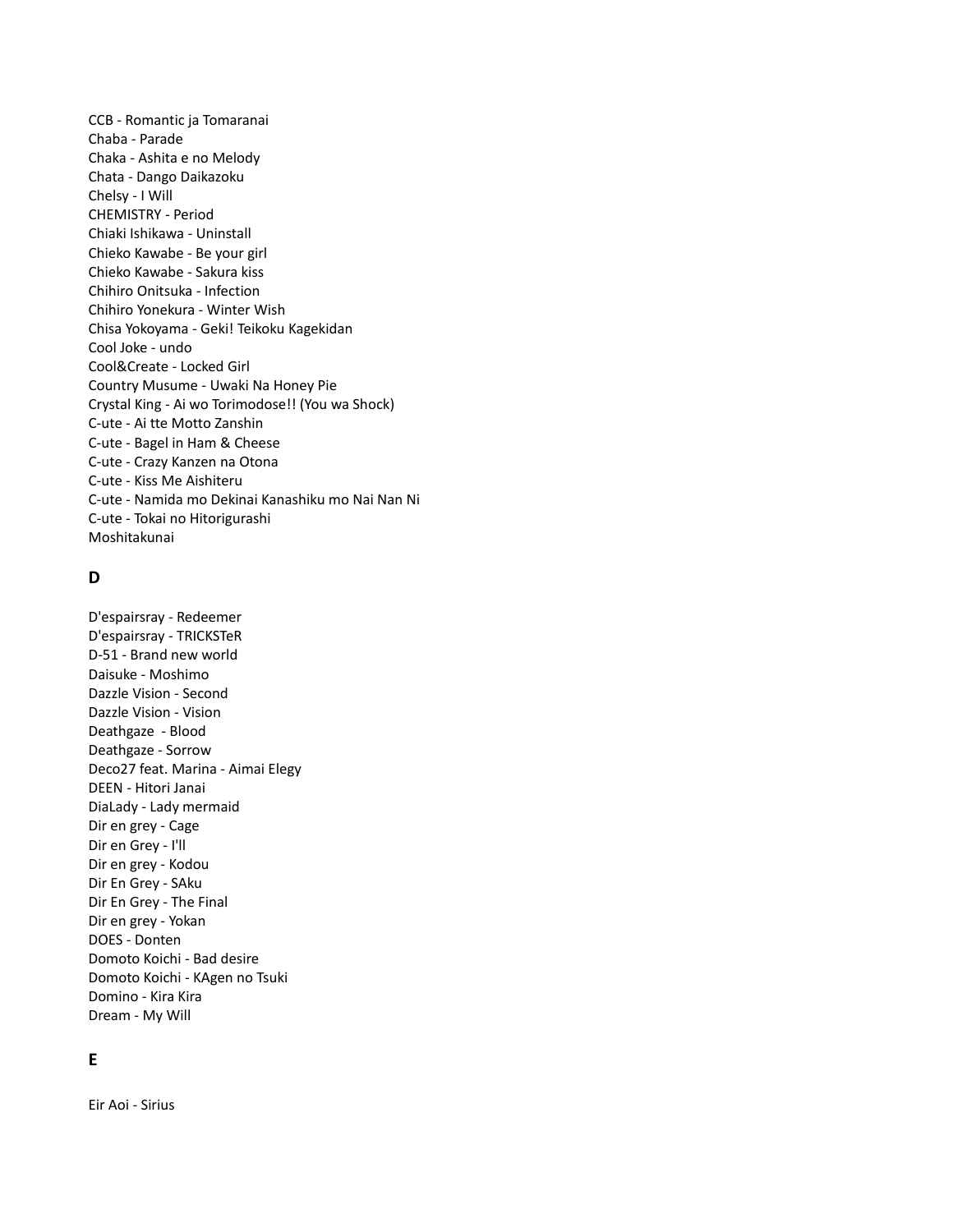Eir Aoi - Lapis Lazuli ELLEGARDEN - Monster ELLENGARDEN - Jitterbug Etsuko Nishio - jajauma ni Sasenaide Excel Girls - Ai Excel Girls - Menchi Aishou no borero

# **F**

Fictionjunction – Synchronicity Fictionjunction - Toki no Mukou Maboroshi no Sora FictionJunction KEIKO - Kaze no machi he FictionJunction Yuuka - Kouya Ruten Flow - Days FLOW - GO!!! FLOW - Ai Ai Ai ni Utarete Bye Bye Bye Flow – Sign Folder5 - Believe Folder5 - Ready Fripside - Decate FripSide - Flower of Bravery Funkist - Snow Fairy

## **G**

Gackt - Ghost Gackt - Jesus Gackt - Mizerable Gackt - Redemption Gackt – Vanilla Gackt – Last Song Gackt - Redemption Galileo Galilei - Aoi Shiori Galileo Galilei - Circle Game Galileo Galilei - SGP Garden - Late Show Garnet Crow - Mysterious Eyes Garnet Crow - Misty Mystery Garnet Crow - As the Dew Garnet Crow - Misty Mystery Garnet Crow - Namida no Yesterday Girl's Generation - Mr. Taxi Girls Dead Monster - Crow Song Girls Dead Monster - Day Game Girls Dead Monster - Highest Life Girls Dead Monster - Little Braver Girls Dead Monster - Morning Dreamer Girls Dead Monster - Rain song Girls Dead Monster - Run with Wolves Girls Dead Monster - Shine Days Girls Dead Monster - Thousand Enemies Golden Girls - Study a Go! Go!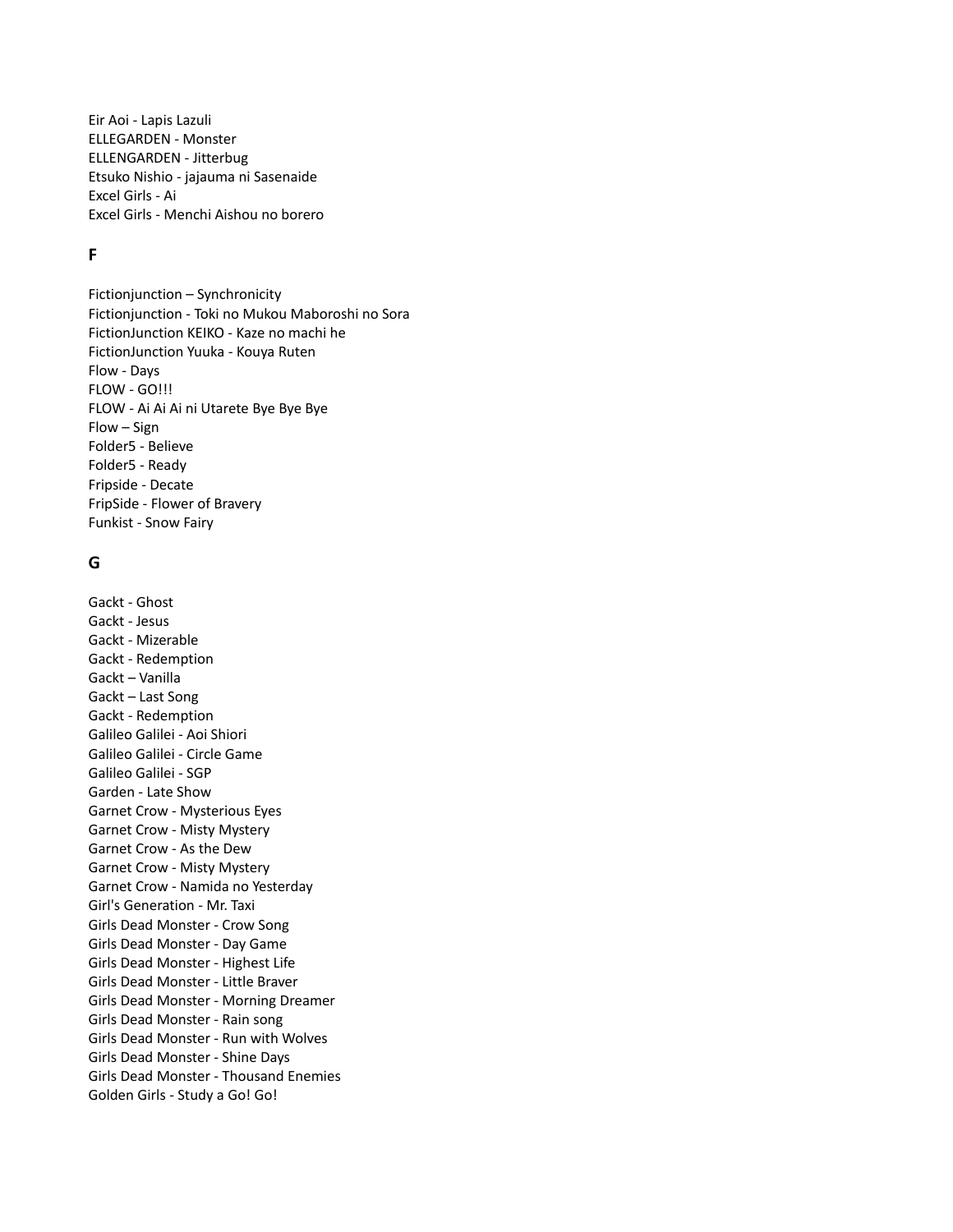Granrodeo - Dark Shame GranRodeo - Henai no Rondo GRANRODEO - The Other self GReeeeN - HEROES

## **H**

HALCALI - Long Kiss Goodbye Hama Chisaki - Mi amor Hangry & Angry - Top Secret Hearts Grow - Yura Yura Hello! Project All Stars - All For One And One For All! Hey Say 7 - Hey Say Hey Say JUMP - Arigatou Sekai no Doko ni Itemo Hey Say JUMP - Hitomi no Screen Hey Say JUMP -Mayonaka no Shadow boy Hidenori Tokuyama - For Real HIGH and MIGHTY COLOR – Dive into yourself HIGH and MIGHTY COLOR – For Dear HIGH and MIGHTY COLOR - Hot limit HIGH and MIGHTY color - Ichirin no hana HIGH and MIGHTY COLOR – Over HIGH and MIGHTY COLOR - Style ~get glory in this hand~ HIGH and MIGHTY COLOR – tadoritsuku Basho HIGHT and MIGHTY Color – Pride Hikasa Youko - No, Thank You! Hirai Ken - Ookina Furudokei Hiroko Asakawa - Fly me to the Moon Hironobu Kageyama - Bokutachi wa Tenshi Datta Hironobu Kageyama - Cha la head cha la Hironobu Kageyama - HEATS Hironobu Kageyama - The Biggest Fight! Hironobu Kageyama - We gotta Power Hironobu Kageyama & Broadway - Soldier Dream Hironobu Kageyama -Vajura on! Hitomi Shimatani - Falco Hitomi Shimatani - Perseus HOUND DOG - ROCKS Hyadain - Golbez Shitenou Toujou Hyde - Season's Call Hyde - Shallow Sleep

## **I**

Iceman - Shining Collection Ida Megumi - Tsuki no Akari Ikimono gakari - Blue bird Ikimono gakari - Hanabi Innocent Key - The Brutal Sisters and Suffering Maid Inoue Joe - CLOSER Iori - Kimi ga Ireba IOSYS - Cirno's Perfect Math Class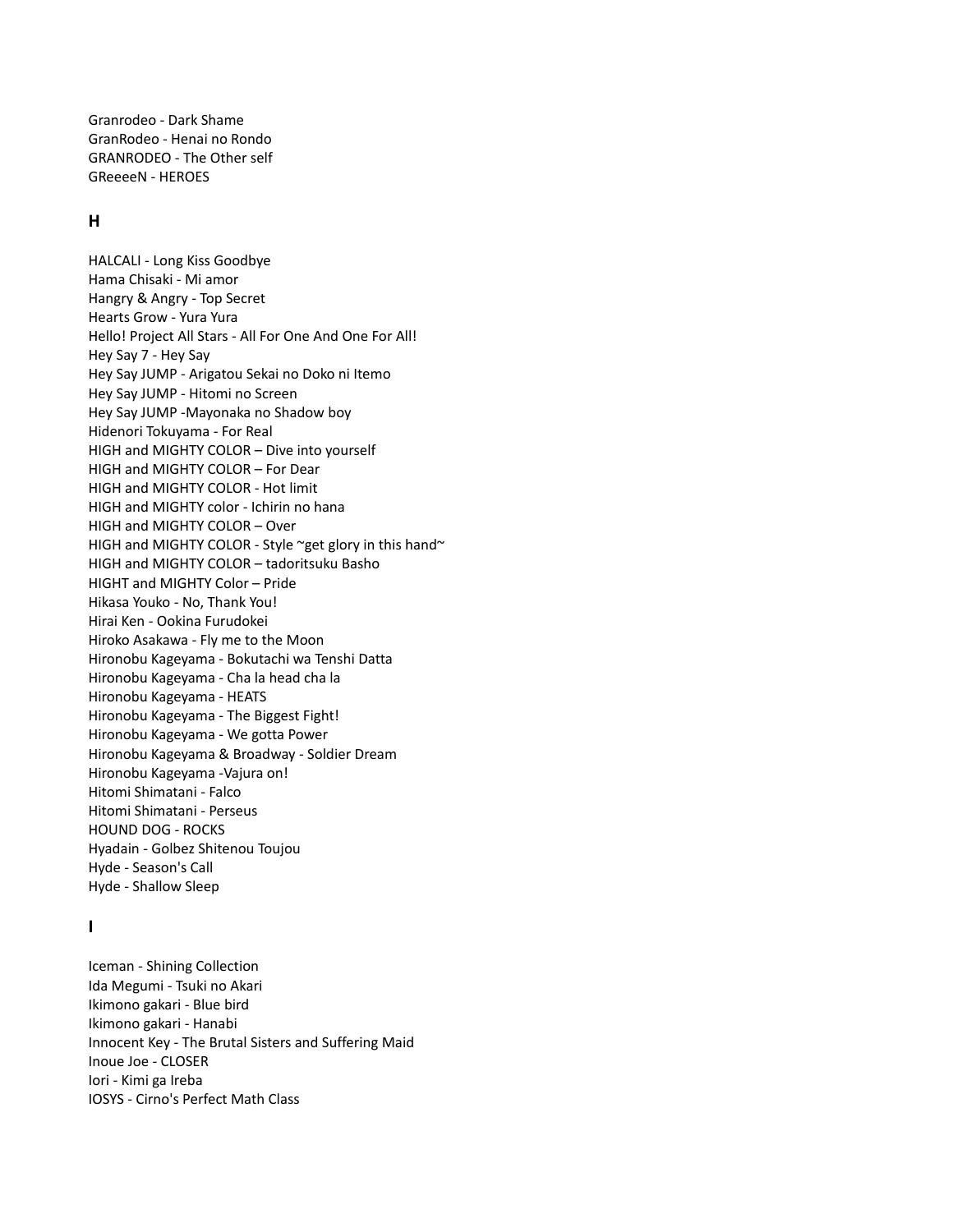IOSYS – Cool Create IOSYS - Ecstasy Masochistic IOSYS - Flower of the sun IOSYS - Heartful Necromancer IOSYS - Hinarin's Relation of Misfortune IOSYS - Neko Miko Reimu IOSYS - These Two Wings IOSYS – Usatei Ishida Youko - Egao no Mahou Itou Kanako - Heartbreaking Romance Itou Kanako - Hotarubi Itou Kanako - Kanashimi no Mukou e Itou Kanako - Sky Clad no Kansokusha Iwasaki Taku - Konoyo no Uta

# **J**

JaeJoong (DBSK) - Maze Janne Da Arc - Gekkouka Janne da Arc - Shining ray JAPANI/JAPANESE Jinn - Raion Jinn- Kaidoku Funou Johnnys Juniors - Can do Can go Johnnys Juniors - Shake Judy and Mary - Motto Juice=Juice - Romance no Tochuu Jun Hiroe - Silent Voice June - Baby It's You

## **K**

K- Only Human Kaku Wakako & Kimura Yumi - Itsumo nando demo Kalafina - Believe Kalafina - Hikari no Senritsu Kalafina - Lacrimosa Kalafina - Manten Kalafina - Oblivious Kalafina - Sprinter Kalafina - To The Beginning Kamenashi Kazuya - 1582 Kamenashi Kazuya - Kizuna Kana Hanazawa - Ashita Kuru Hi Kana Hanazawa - Renai Circulation Kanjani8 - 365 Nichi Kazoku Kanjani8 - Eden Kanjani8 - Heavenly Psycko Kanjani8 - Kanfuu Fighting Kanjani8 - LIFE~Me no Mae no Mukou e~ Kanjani8 - Mermaid Kanjani8 - Naniwa Iroha Bushi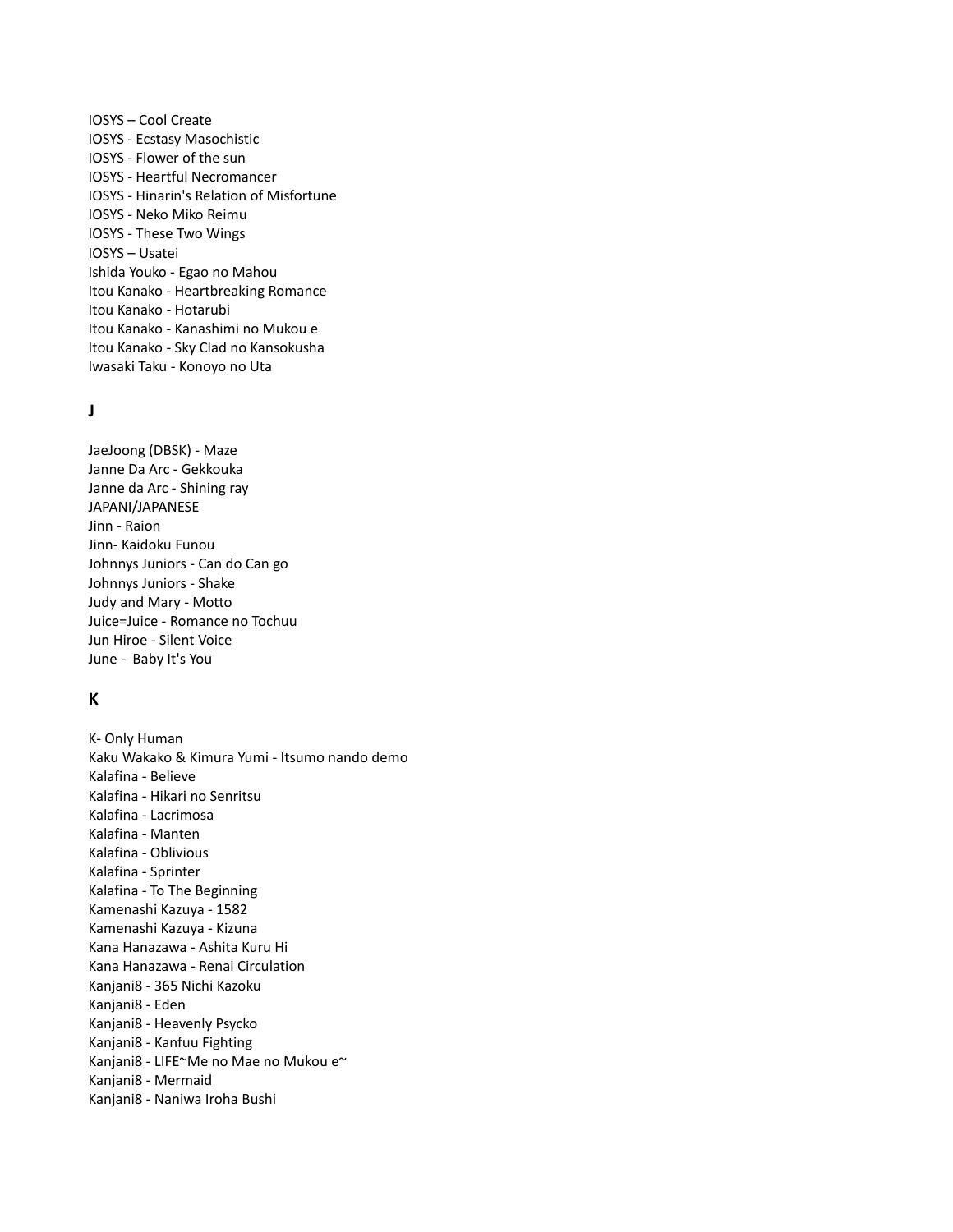Kanjani8 - Oh! Enka Kanjani8 - Osaka Rainy Blues Kanjani8 - Sukiyanen Osaka Kanjani8 - Wahaha Kanjani8 - Zukkoke Otokomichi Kanjani8 -My Home Kanjani8 -Tsubasa ni koi Kanon - Florescence Kanon - Last Regrets Kanon Wakeshima - Still Doll Kanon Wakeshima - Suna no Oshiro Kanon x Kanon – Calendula Requiem KAT-TUN - Birth KAT-TUN - Lips KAT-TUN -DUES KAT-TUN - Harukana Yakusoku KAT-TUN - Keep the Faith KAT-TUN - Love Yourself KAT-TUN - One Drop KAT-TUN - Real Face KAT-TUN - She said KAT-TUN - Signal Kawamoto Makoto - One Half Kelun - CHU-BURA Kenichi Suzumura - Shiroi Karasu Kenichi Suzumura & Yoshinori Fujita - Bokura no Love Style Kenji Kawai - Making of Cyborg KinKi Kids - Ai no Katamari KinKi Kids - Garasu no Shounen KinKi Kids -Boku no Senkai ni wa Hane ga Aru KinKi Kids -Flower KinKi Kids -Kanashimi Blue Kiroro - Best Friend Kishida Brigade & The Morning Star Rockets - The Brilliant Star Rocket Kishida Brigade & The Morning Star Rockets - YU-MU Kishida Kyoudan & The Akebosi Rockets - Solar Sect of Mystic Wisdom Kis-My-Ft2 - Inori Kobushi Factory - Survivor Koda Kumi - Cutie Honey Koda Kumi - Real Emotion Koda Kumi - Sen no kotoba Koh Ikeda - Eien ni Amuro Kotoko - Shooting Star Kouji Wada - Butter-fly Kouji Wada - The biggest dreamer Kusumi Koharu - Balalaika Kyaru Pamyu Pamyu - Fashion Monster Kyary Pamyu - Candy Candy Kyary Pamyu Pamyu - Furisodation Kyary Pamyu Pamyu - Invader Invader Kyary Pamyu Pamyu - Ninja Ri Ban Ban Kyary Pamyu Pamyu - Tsukema Tsukeru Kyary Pamyu Pamyu - yume no hajima ring ring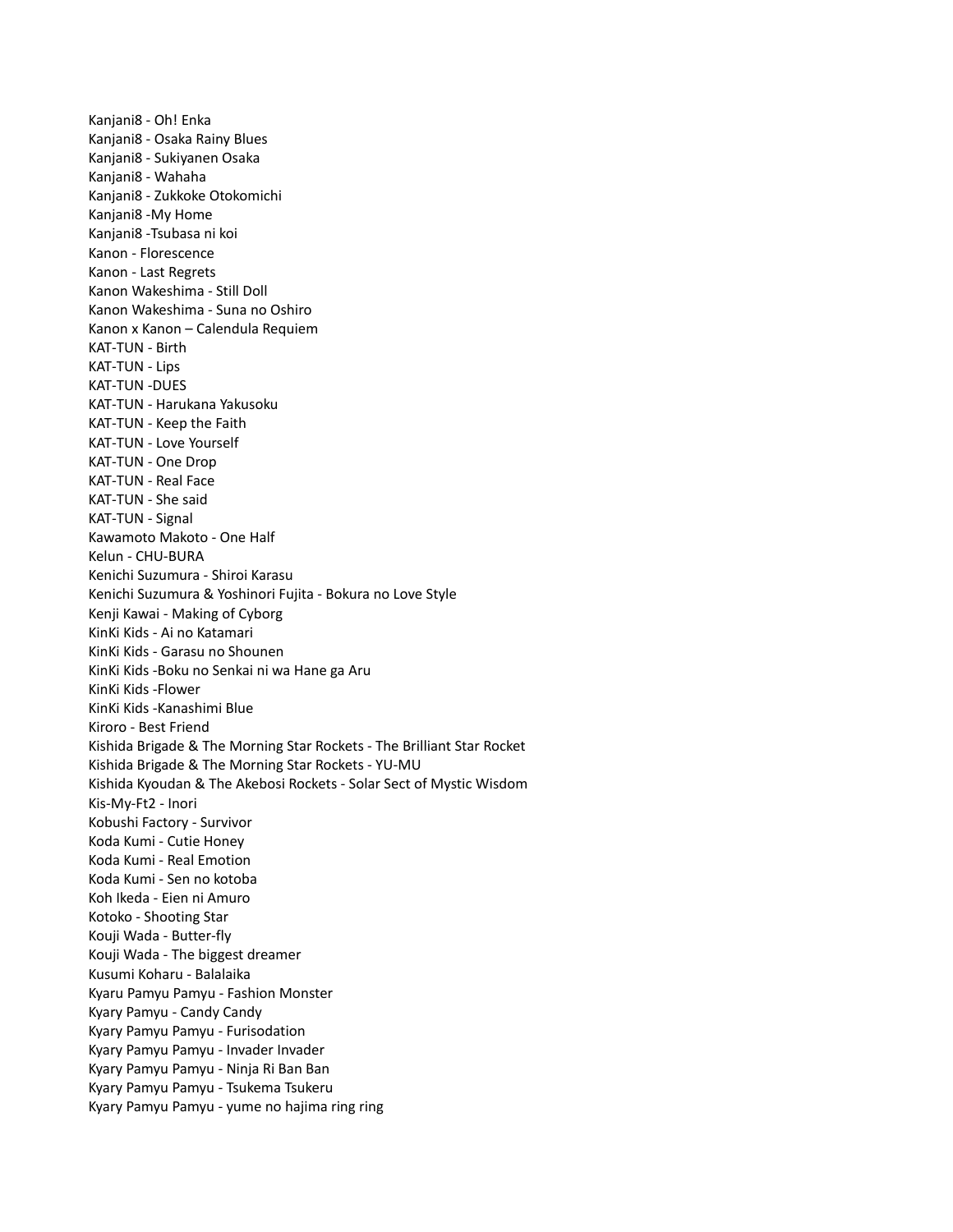Kyary Pamyu Pamyu - PONPONPON Kyu Sakamoto - Ue Wo Muite Arukou (Sukiyaki)

# **L**

L'Arc~en~Ciel - Blurry Eyes L'Arc~en~Ciel - Daybreak's Bell L'arc~en~Ciel - Drivers High L'Arc~en~ciel - Good Luck My Way L'Arc~en~Ciel - Killing Me L'arc~en~ciel - Link L'Arc~en~Ciel - Niji L'arc~en~Ciel - Ready Steady GO L'Arc~en~Ciel - The Fourth Avenue Cafe LAST ALLIANCE - Shissou Lena Park - Inori ~you Raise me up~ Linked Horizon - Guren no Yumiya Little by little - Kanashimi wo yasashisa ni Little by little - Kimi monogatari LM.C - 88 LONG SHOT PARTY - Distance Lullaby Game Luna Sea - Gravity

### **M**

m-flo loves BoA - the Love Bug Maaya Sakamoto - Aoi Hitomi Maaya Sakamoto - Gravity Maaya Sakamoto - Mameshiba Maaya Sakamoto - Saigo no Kajitsu Maaya Sakamoto - Sonic Boom Maaya Sakamoto - Yakusoku wa Iranai Maaya Sakamoto - Yubiwa Maaya Sakamoto -Loop Mahoromatic - Kaerimichi Mai Kuraki - Shiroi yuki Mai Kuraki - Time after time Mai Kuraki – Try Again Mai Yoshioka - Moon Heart Sequence MAKE UP - Pegasus fantasy MAKE-UP feat. Shoko Nakagawa - Pegasus Fantasy ver. Omega Maki Otsuki - Memories Malice Mizer - Aegen Malice Mizer - Beast Of Blood Mamiko Noto - Karinui Mamoru Miyano - Prisoner Mari Iijima - Ai Oboete Imasuka Mariko Kouda - Moment Masami Okui - Jama wa sasenai Masato Arai - Anime Ja Nai Masayoshi Minoshima feat. nomico - Bad Apple!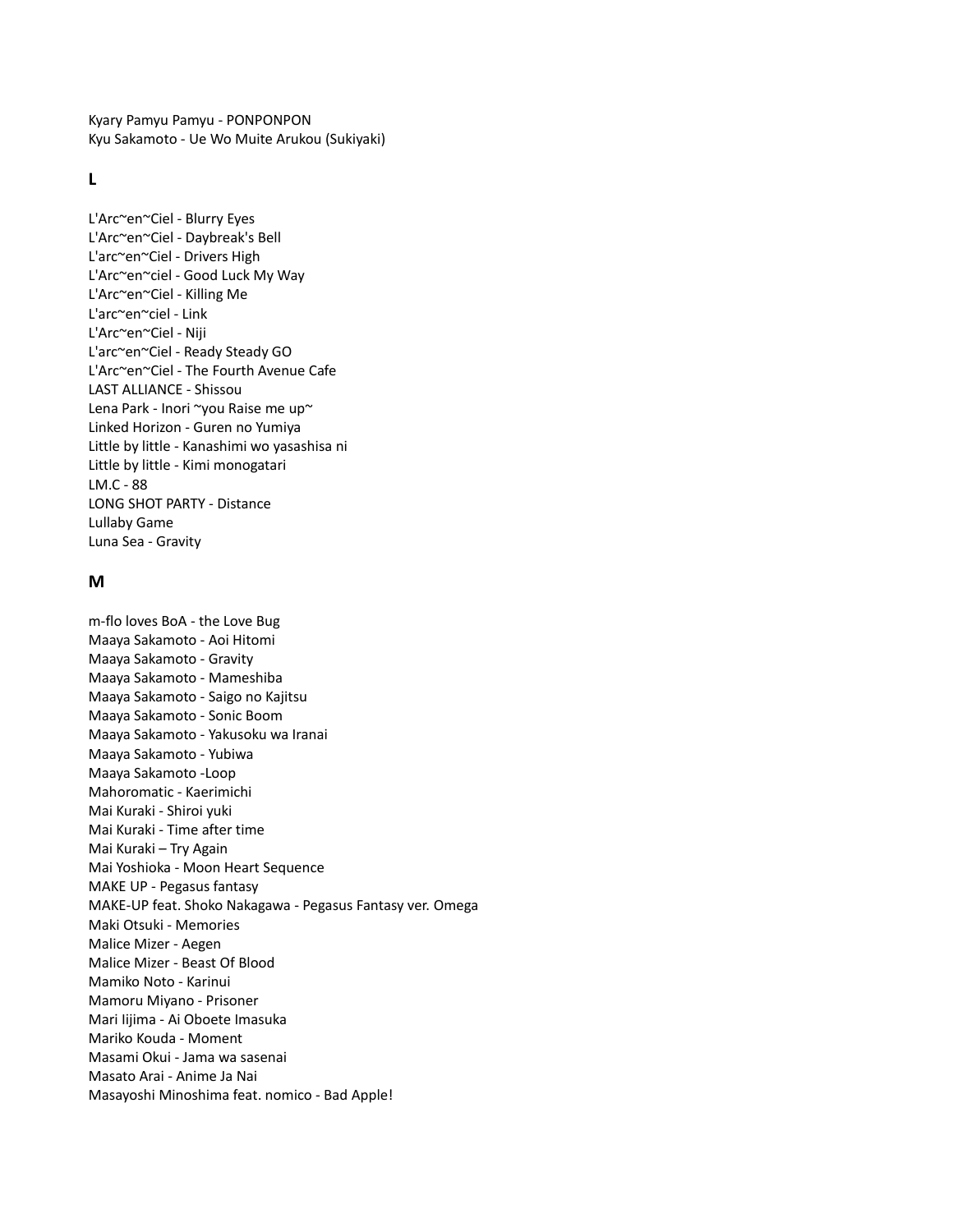MATCHY with QUESTION - Mezamero! Yasei Maximum The Hormone - What's Up, People! Maximum the Hormone - Zetsubou Billy May'n - Vivid MAY'S - Kimi ni Todoke Megumi Hayashibara - Kimisae Ireba Megumi Hayashibara - Over soul Megumi Hayashibara & Masami Okui - Get along Megumi Hayashibara & Masami Okui - Kujikenaikara! Megumi Nakajima - Aimo ~Tori No Hito Megumi Nakajima - Seikan Hikou Megurine Luka - Luka Luka Night Fever Meisa Kuroki - Wired Life Melon Kinenbi - Akai Freesia Mi - Kimi Dake wo MiChi - Change the World MiChi - Hey Girl MiChi - Kiss Kiss xxx Miho Fukuhara - LET IT OUT Miho Komatsu - Nazo Mikuni Shimokawa - Karenai Hana Mini Moni - Strawberry Pie Mini Moni - Telephone Rin Rin Rin Mitsuko Horie - Candy Candy Mitsumune Shinkichi - Zettai unmei mokushiroku Mitsuo Sugiuchi - Yume Miru Tame Ni Miyano Mamoru - Guilty Beauty Love Miyavi - Itoshii Hito Morning Musume - Ai No Gundan Morning Musume – Ai no Tane Morning Musume - Aruiteru Morning Musume - As For One Day Morning Musume – Boya Morning Musume - Dou ni Morning Musume – Egao no kimi wa Taiyou sa Morning Musume – Funwari Koibito Ichinensei Morning Musume - Furusato Morning Musume - Go Girl ~koi no victory~ Morning Musume - Happy Summer Wedding Morning Musume - Hey Mirai Morning Musume - Iikoto Aru Kinen no Shunkan Morning Musume - Iroppoi Jirettai Morning Musume - Jounetsu No Kiss Wo Hitotsu Morning Musume - Kimagure Princess Morning Musume - Maji Desu Ska! Morning Musume – Makeru ki shinai konya no Shobu Morning Musume - Matenrou Show Morning Musume - Naichau Kamo Morning Musume - Naichau Kamo Morning Musume - Onna Ga Medatte Naze Ikenai Morning Musume - Onna To Otoko No Lullaby Game Morning Musume - Pyoko Pyoko Ultra Morning Musume - Renai Hunter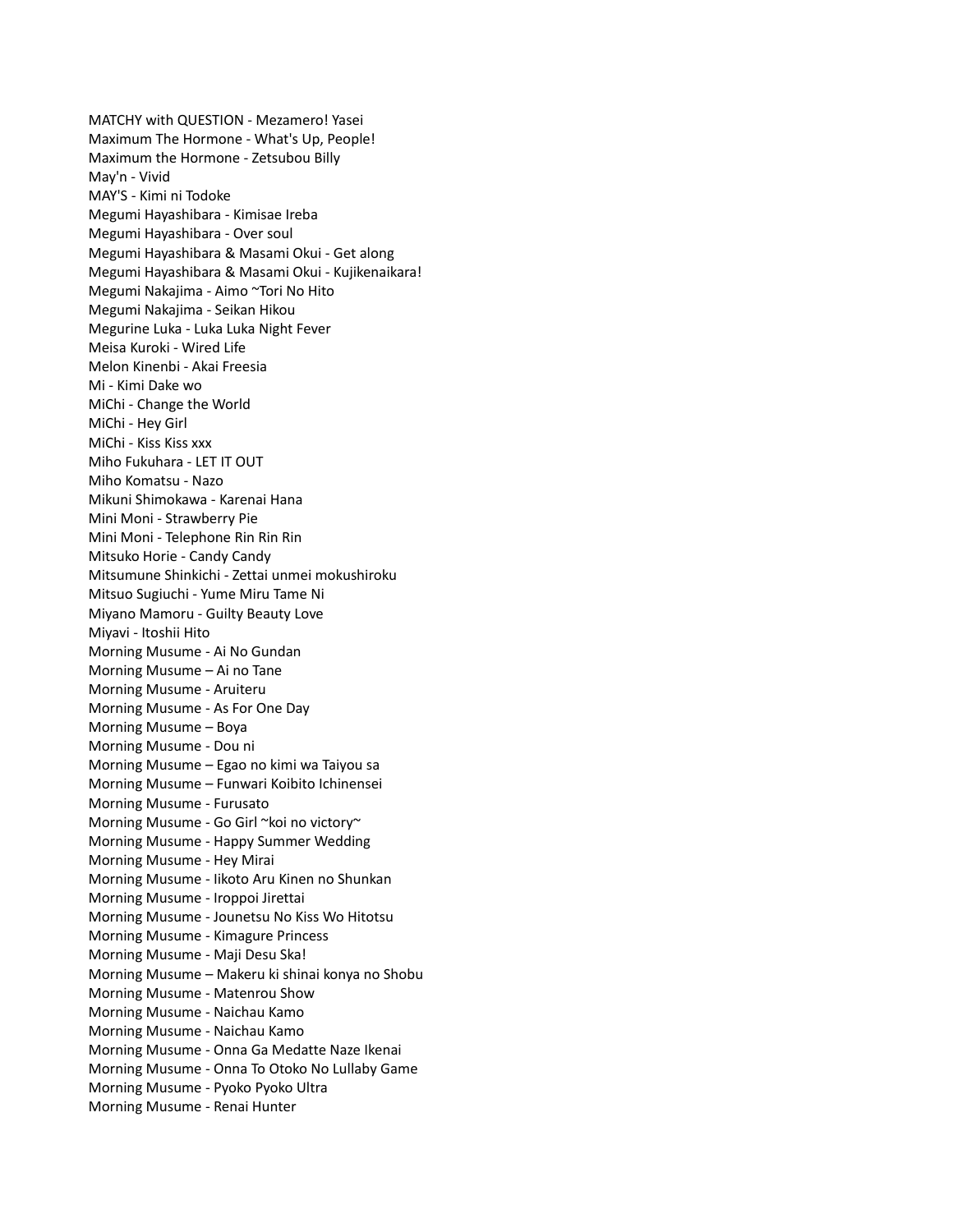Morning Musume - Renai Revolution 21 Morning Musume - Reni Hunter Morning Musume - Roman ~My Dear Boy~ Morning Musume - Shouganai Yume Oibito Morning Musume - Shouganai Yume Oibito Morning Musume - Suki Na Senpai Morning Musume - The Matenrou Show Morning Musume - Wagamama Kinomama Ai no Joke Morning Musume - Seishun Kozou ga Naiteru MUCC – Kuukyo na Heya Mugiwara Kaizoku Dan - Family Muten Musume - Appare Kaiten Zushi!

## **N**

NAGI and Tim Vegas - Chen no Gensokyo Ondo Namie Amuro - Come Nana Kitade - Kesenai tsumi Nana Kitade - Kibou no kakera Nana Mizuki - Junketsu Paradox NANA starring MIKA NAKASHIMA - Glamourous sky NANA starring MIKA NAKASHIMA - Hitoiro Naomi Kaitani - Tooi Kono Machi De Naoya Mori - Yuuzora no Kamihikouki Natsumi Kiyoura - Tabi no Tochuu Negoto -Sharp NEWS - Sayaendou NEWS - Akaku Moyuru Taiyou NEWS - Chankapana NEWS - Cherish NEWS - Dancin' in the Streeet NEWS - Hoshi wo mezashite NEWS - Kibou Yell NEWS - NEWS Nippon NEWS - Sakura girl NEWS - Taiyou no Namida NEWS -Be Funky NEWS -Fighting man NEWS -Happy Birtday NEWS -Koi no ABO NEWS -Summer time NEWS -Weeeek NICO Touches the Walls - Broken youth NICO Touches the Walls - Hologram Nightmare - Alumina Nightmare - Criminal baby Nightmare - Raison d'etre Nightmare - Shian Nightmare - The world Nishikido Ryo - Code Nishikido Ryo & Ohkura Tadayoshi - Torn NYC - Yuuki 100%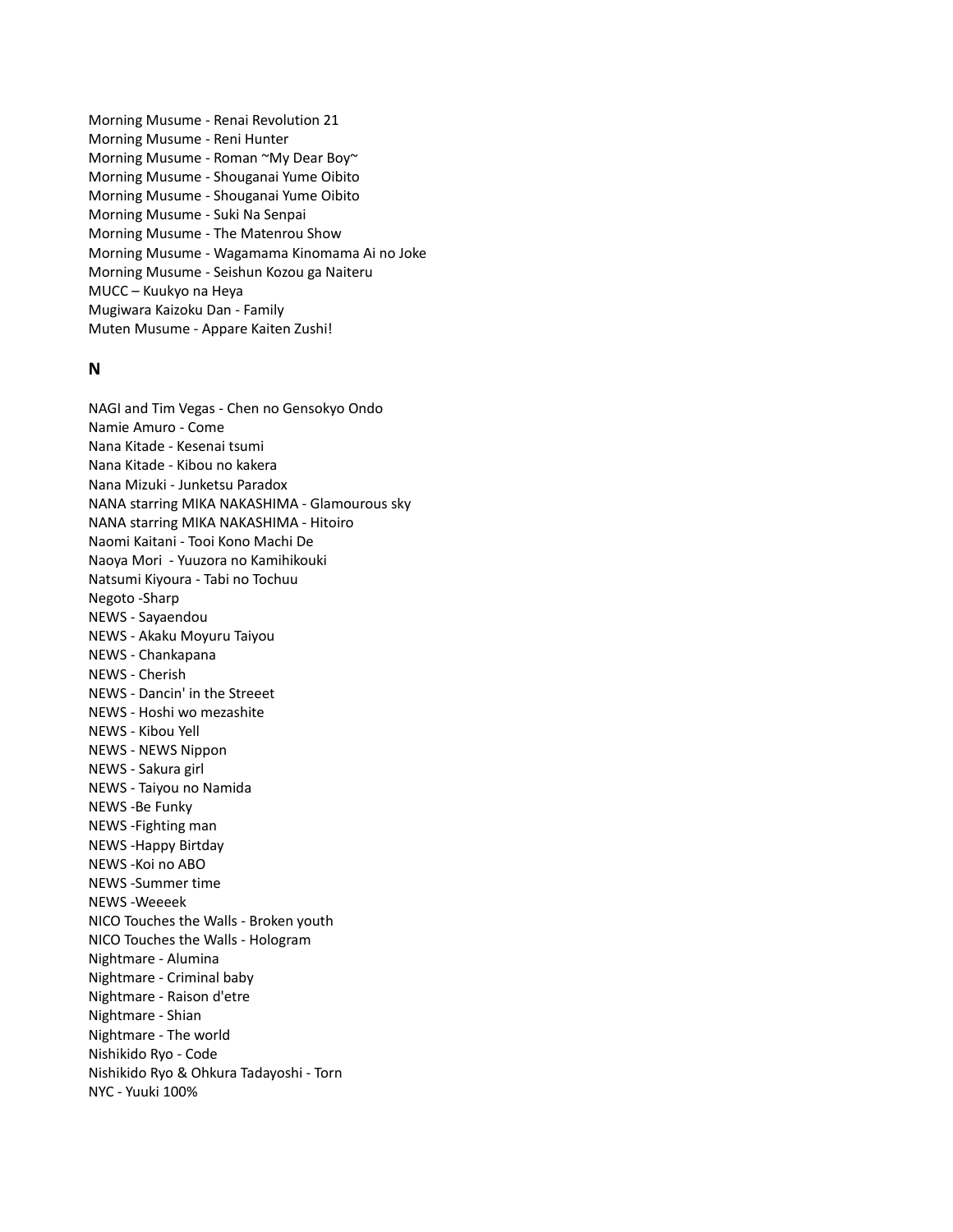## **O**

Ohno Satoshi - Kumori nochi, kasei Ohno Satoshi -Shizuka na yoru ni Ohno Satoshi - Song for me Ohno Satoshi - Take me faraway OLIVIA 'inspi REIRA ~TRAPNEST~ - A little pain OLIVIA 'inspi REIRA ~TRAPNEST~ - Wish OLDCODEX – Rage on ONE OK ROCK - The Beginning ONE OK ROCK - LIar ONE OK ROCK - Remake ONE OK ROCK - Clock Strikes One Piece Mugiwara kaizoku - Family One Piece Mugiwara Kaizoku - Jungle fever One Piece Mugiwara kaizoku - We are! Ongaku Gatas - Narihajimeta Koi no Bell Orange Range - Ikenai Taiyou Orange Range - Monkey Magic Orange Range – O2 Oratorio The World God Only Knows - God only knows -Secrets of the Goddess- (Extract) Ore Ska Band - Pinocchio Ore Ska Band - Tsumasaki Ouran High School Host Club - Mata ashita!

## **P**

Pani Poni Dash! - Roulette Roulette Peach Hips - Moon Revenge Perfume - 1mm Perfume - Computer City Perfume - Electro World Perfume - Love The World Perfume - Magic of Love Perfume - Nee Perfume - One Room Disco Perfume - Polyrhythm Perfume - Spending All My Time Perfume - Spring of Life PIERROT - Barairo no sekai Pigstar - Kimi = Hana Pigstar - Shoudou Porno Graffiti - Melissa Puffy Ami Yumi - Nagisa No Matsuwaru Et Cetera Puppypet - Namidaboshi

# **R**

Ray - Rakuen PROJECT Rei Hamada - Egao ni Aitai Remioromen - Konayuki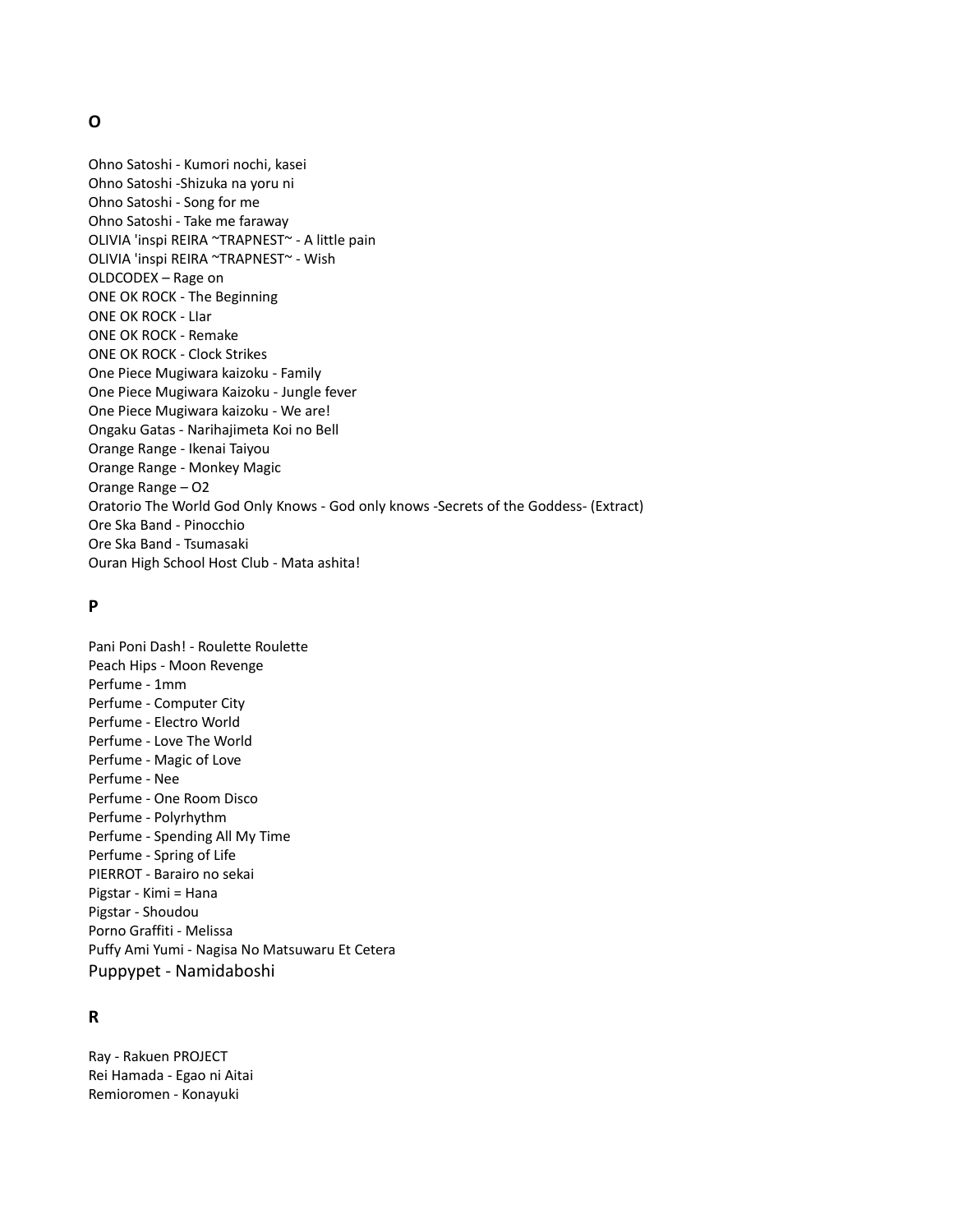Remioromen - Sangatsu Kokonoka Rie Fu - Life is like a boat Rie Tanaka - Fields of Hope Rie Tanaka - Ningyo Hime Rina Aiuchi & Yuuka Saegusa - 100 mono tobira Rina Aiuchi - Koi wa Thrill, Shock, Suspense Rina Aiuchi - Magic Ritsuki Nakano - Suteki Da Ne Riyu Kosaka - Danzai no hana ~Guilty sky~ Ruppina - Fait Ruppina - Free Will Rythem – Harmonia

## **S**

Sakanoue Yosuke - Super Drive SamboMaster- Sekai wa Sore wo Ai to Yobundaze Sambomaster - Sekai Wa Sore Wo Ai To Yobundaze SAWA - Swimming Dancing SCANDAL - Awanai Tsumori no, Genki de ne SCANDAL - Doll SCANDAL - Harukaze SCANDAL - Shoujo S SCANDAL - Shunkan Sentmenial Seki Toshihiko & Heita Hiroaki - Bad friends Sekken-ya - Tewi! EienTewi Sharan Q - Kimi wa Majutsushi Shela - Tsuki to taiyou Shion Tsuji - Sky chord ~Otona ni naru kimi he~ Shoko Nakagawa - Ray Of Light Shunichi Miyamoto - Byakuya ~True light~ Shuuji to Akira - Seishun Amigo Siam Shade - 1-3 No Junjou Na Kanjou SID - Monochrome no kiss SID - Rain SID - Ranbu No Melody SID - Uso Silver Forest - Kero (9) Destiny Sister Mayo - Love Tropicana Sixpence None The Richer - Kiss Me SMAP - Dynamite SMAP - Lion heart SMAP - Sekai ni hitotsu dake no hana SMAP - Sotto Kyutto SMAP - Yozora No Mukou Smileage - Ii Yatsu Smileage - Mistery Night! SOUND HOLIC - Zen Jinrui no Hisou Tensoku Sowelu - I Will SPLAY - Drawing days SPYAIR - Sakura Miisu Tsuki SPYAIR - Samurai Heart (Some Like it Hot!!) Stance Punks - No boy, no cry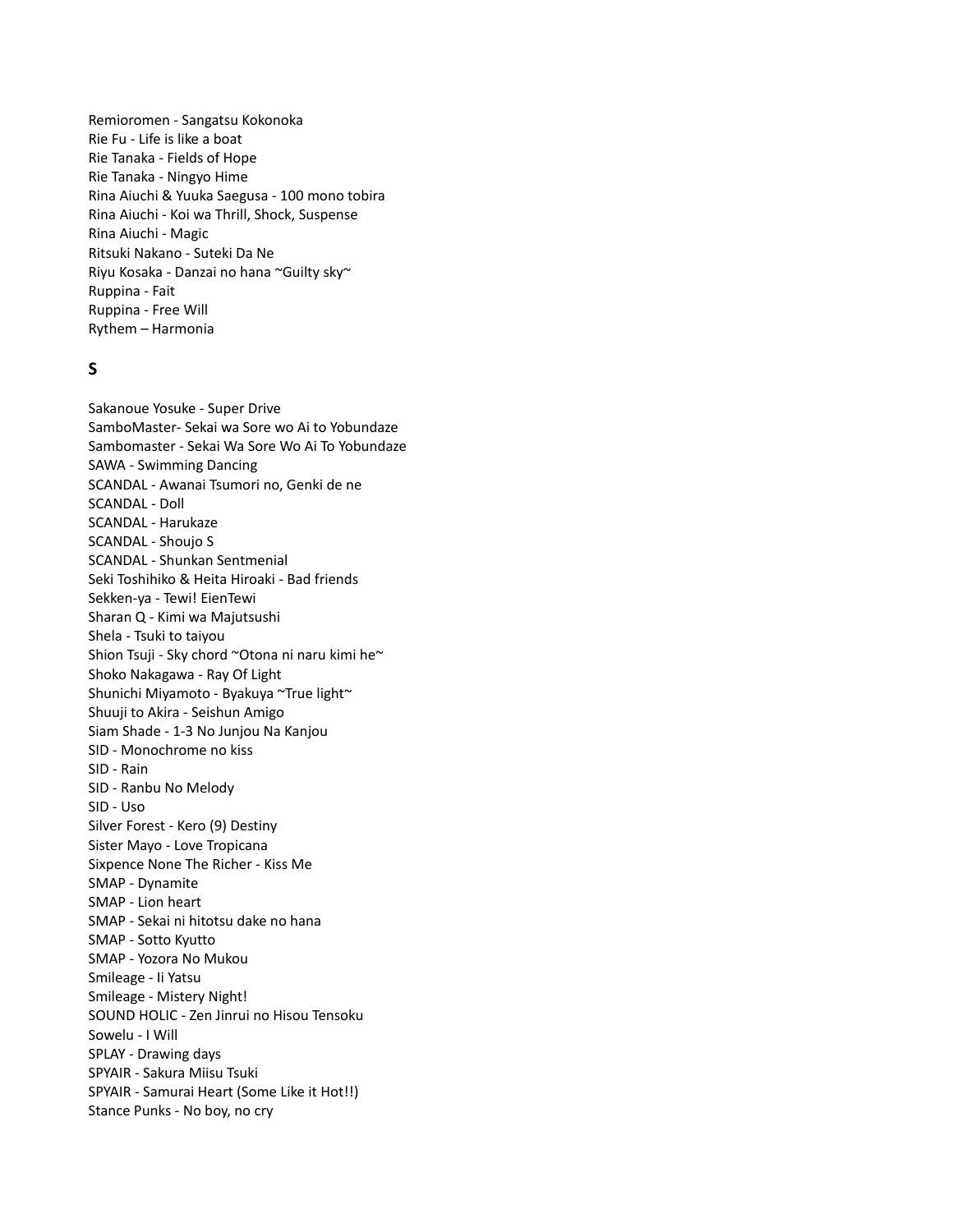Stereo Pony - Hitohira no hanabira Stereopony - Chiisana Mahou Stereopony - Namida no Mukou StylipS - Study x Study Suara - Kimi ga Tame Suga Shikao - 19Sai Suga Shikao - Kono Yubi Tomare Sukima Switch - Golden time lover Suneohair - Akai Coat Suneohair - Sakasama Bridge Suneohair - slow dance SunSet Swish - My pace Super Junior - Mr. Simple Supercell - My Dearest Supercell - Utakata Hanabi Supercell -Kokuhaku SYNC.ART'S - Silver Circulation

# **T**

T.M.Revolution - Heart Of Sword T.M Revolution - Heart of Sword T.M.Revolution - Resonance T.M.Revoluton - Heart of Sword T.M.Revoluton x Nana Mizuki - Preserved Roses Tackey & Tsubasa - Kamen Tackey & Tsubasa - Venus Tackey & Tsubasa - Yume Monogatari Tainaka Sachi - Kirameku namida wa hoshi ni Takacha - Movin!! Tanabata - Unknown Girl Tanaka Rie - Fields of Hope Tegoshi Yuya - Ai nante The Babystars - Hikari E The Boom - Shima Uta The Brilliant Green - Ash Like Snow the GazettE - Guren the GazettE - Silly God Disco the GazettE - The Invisible Wall the GazettE - Vortex the GazzettE – Cassis the Gazzette - Filth In the Beauty The High-Lows - Mune ga doki doki The Mass Missile - Ima made nando mo The Pillows - Hybrid Rainbow The Scanty - I Love You Three Lights - Nagareboshi He (Search For Your Love) Three Lights - Nagareboshi He {Search| For Your Love) Tia- Ryuusei Tim Vegas feat. Michiyo - Oriental Memory of Forgathering Dream Tim Vegas feat. NAGI - Chen no Gensokyo Ondo Tohoshinki - Mirotic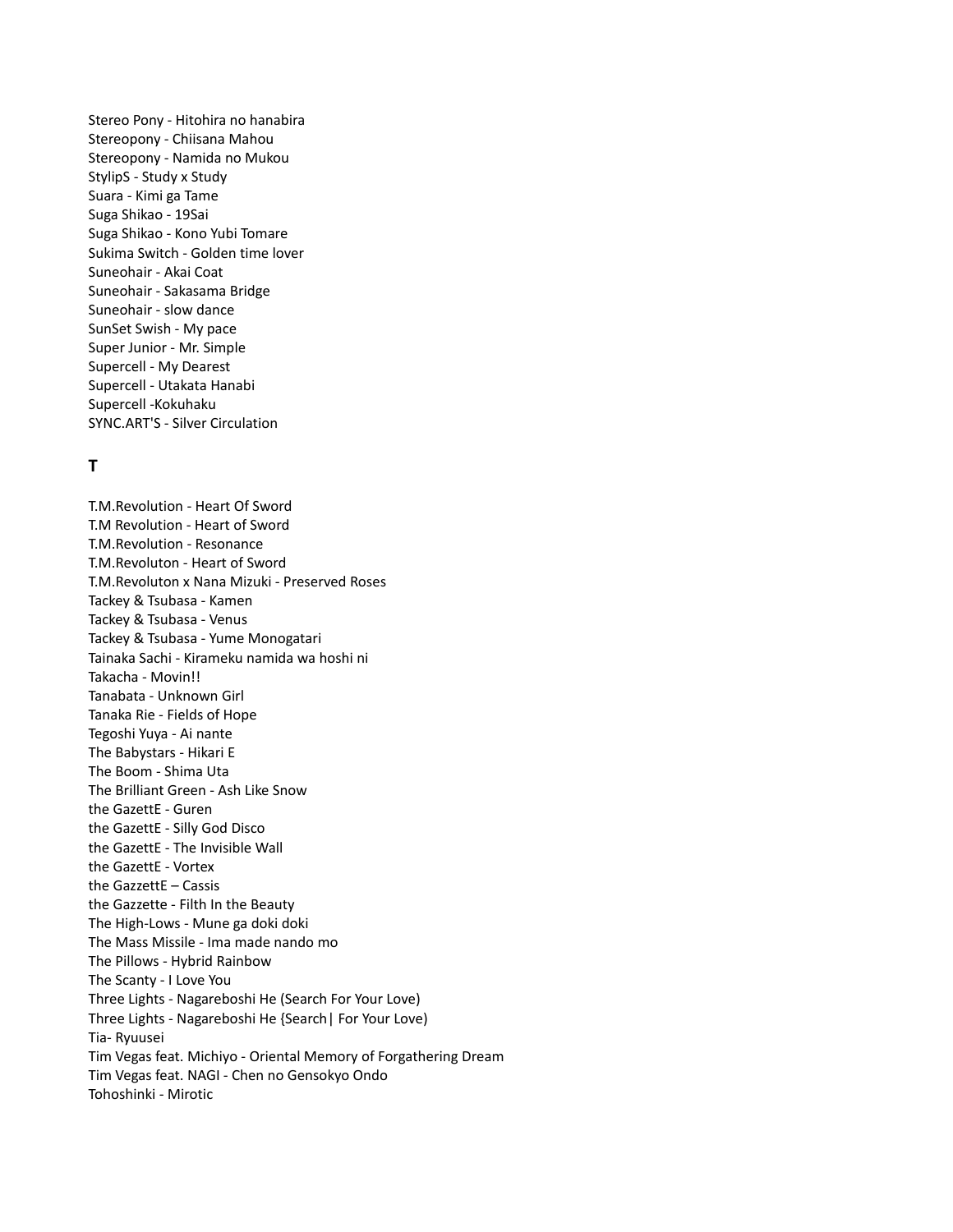TOKIO - Honjitsu Mijukumono TOKIO - Love You Only TOKIO - Sorafune Tokitou Ami - Sentimental Generation Tokyo Girlsââ,-Ëœ Style - Ganbatte Iisudatte Shinjiteru Tokyo Girlsââ,-Ëœ Style - Himawari To Hoshikuzu Tokyo Girlsââ,¬Ëœ Style - Kodou No Himiisu Tokyo Girlsââ,-Ëœ Style - IGrari TOMATO CUBE - Watashi ga iru yo Tommy February6 - Lonely in Gorgeous Tommy heavenly6 - +Got1ic Pink+ Tommy heavenly6 - Lollipop Candy Bad Girl Tommy heavenly6 - PAPERMOON Tommy heavenly6 - Pray Tomoko Tane - Broken wings Toshihiko Seki & Soichiro Hoshi - Treasure TRIPLANE - Dear friends

# **U**

Unlimits - Cascade Unlimits - Haruka Kanata Utada Hikaru - Beautiful World Utada Hikaru - Be My Last Utada Hikaru - Eternally Utada Hikaru - First love Utada Hikaru - Flavor Of Life Utada Hikaru - Hikari Utada Hikaru - Passion Utada Hikaru - Prisoner of love Utada Hikaru - Sakura Drops Utada Hikaru - This Is Love UVERworld - Colors of the Heart UVERworld- D.techolife

# **V**

V6 - Change The world V6 - Darling V6 - Honey Beat V6 - Wa ni natte odorou Valshe - Butterfly Core VOCALOID - Alice The Human Sacrifice VOCALOID2 Hatsune Miku & GUMI - Matryoshka VOCALOID2 Hatsune Miku & Megurine Luka - magnet VOCALOID2 Hatsune Miku - Black Rock Shooter VOCALOID2 Hatsune Miku - HORIZON VOCALOID2 Hatsune Miku - Joker VOCALOID2 Hatsune Miku - Last Night, Good Night VOCALOID2 Hatsune Miku - Love Is War VOCALOID2 Hatsune Miku - Miku Miku Ni SHite Ageru VOCALOID2 Hatsune Miku - Miku Miku Ni Shite Ageru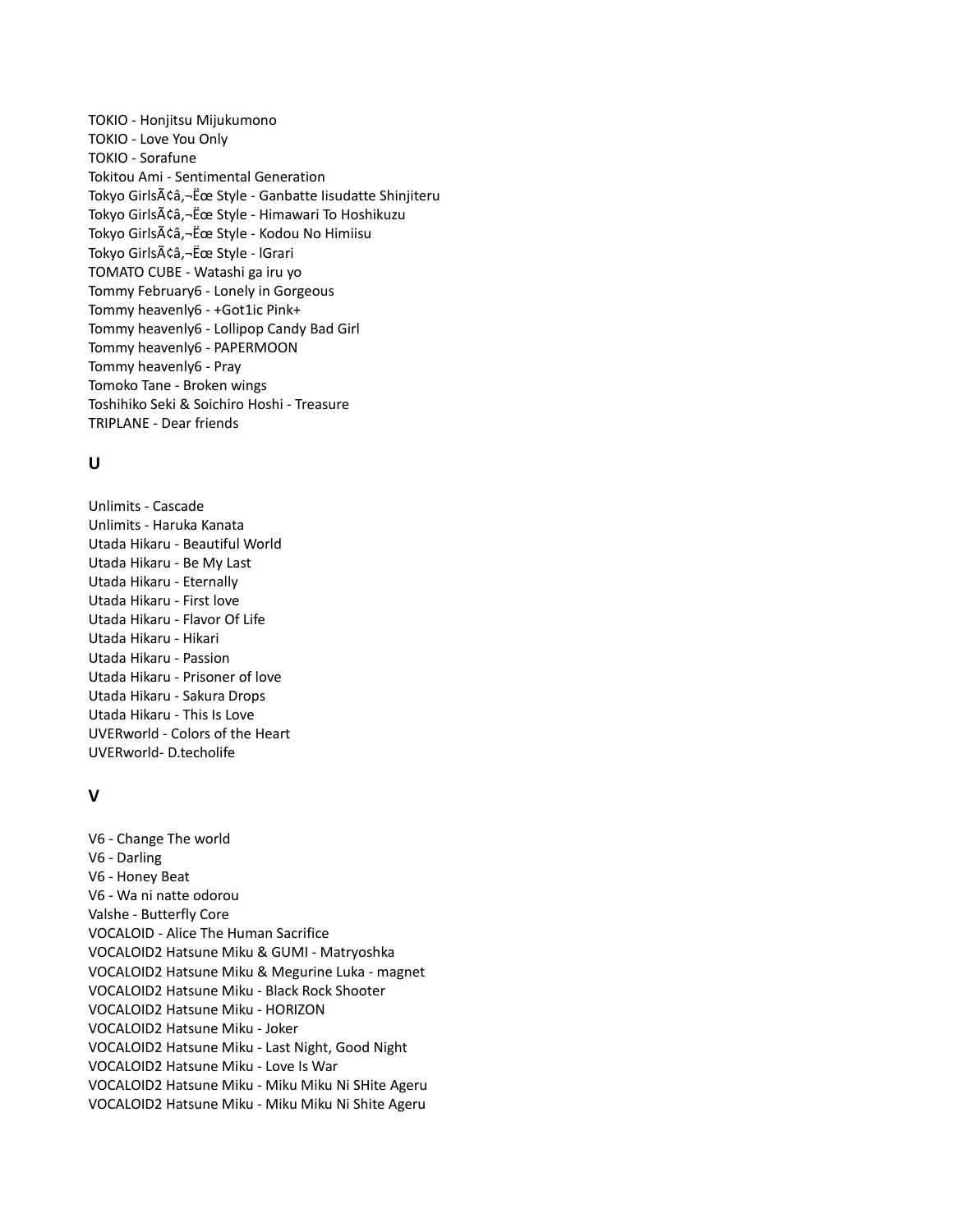VOCALOID2 Hatsune Miku - Rotten Girl, Grotesque Romance VOCALOID2 Hatsune Miku - Saihate VOCALOID2 Hatsune Miku - Ura Omote Lovers VOCALOID2 Hatsune Miku - World Is Mine VOCALOID2 Kagamine Rin - Tokyo Teddy Bear VOCALOID2 Kagamine Rin & Len - Trick And Treat VOCALOID2 Megpoid GUMI - Mosaic Role VOCALOID2 Megpoid GUMI - PANDA HERO VOCALOID2 Megurine Luka - Just Be Friends VOCALOID2 Megurine Luka - Luka Luka Night Fever VOCALOID3 IA - A Tale If Six Trillion Years And One Night VOCALOID KAITO - Judgement Of Corruption VOCALOID Miku Hatsune - Po Pi Po VOCALOID Teto Kasane - Ochame Kinou (Fukkireta) (TV) VOCALOID BUMP of Chicken feat. Miku Hatsune - Ray Akuno P feat. Rin Kagamine - Aku no musume Kei Feat. Luca Megurine - Hello Worker Deco27 feat. Miku Hatsune - Yume Yume ASY feat. IA - see the Lights

# **W**

W-inds - Ameato W - Koi NO Fuga W - Koi no Vacance W - Miss Love Tantei Wands - Sabitsuita Machine Gun Wands - Sekai ga Owaru Made wa

# **X**

X Japan - Forever Love X Japan - Tears xxxLovendoR - Joukyou Monogaiari

# **Y**

Yaguchi - Kaze wo sagashite Yamapi - Daite senorita Yamazaki Masayoshi - One More Time, One More Chance Yasuda Shota - TOPOP Yazima Beauty Salon - Megami No Chikara Yazima Beauty Salon - Megami no Chikara Yellow generation - Tobira no mukou e Yoko Ishida - Ai no Senshi Yoko Ishida - Open Your Mind ~Chiisana Hane Hirogete Yoko Takahashi - Cruel Angel's Thesis Yoko Takahashi -Tamashii no Rufuran Yoriko - Daia no Hana Yorinuki Gintama-San - Bakuchi Dancer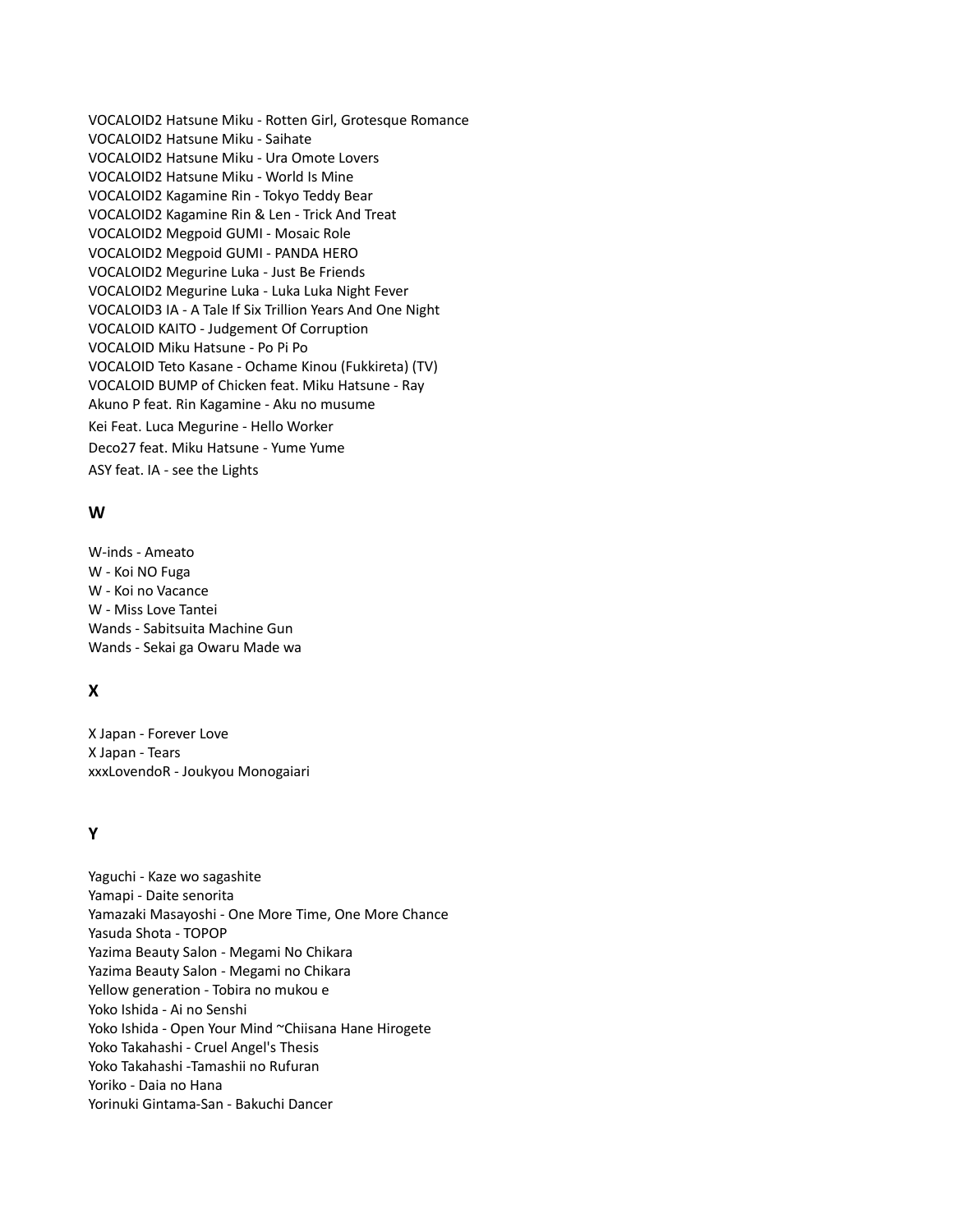Youhna - Houki Boshi You Izumi - Dame! Youko Ueda - Chijou no seiza Youko Ueno - Chijou no seiza Yousei Teikoku - Astral Dogma Yousei Teikoku - Mischievous of Alice Yousei Teikoku - Baptize YUI - Again YUI - Good-bye days YUI - Life YUI - Rolling Star Yui Horie - Yakusoku Yui Makino - Synchronicity Yui Makino - You Are My Love Yui Makino - Yume No Tsubasa Yumi Matsuzawa - Chikyuugi Yuri Horie & UNSCANDAL - Scramble Yuuki Aira - Colorless Wind Yuya Maisushiia - Hallucinaton Yuya Maisushita - SEE YOU Yuya Matsushita - Trust Me

# **Z**

ZARD - Ai wa kurayami no naka de ZARD - Unmei no Roulette Mawashite

# **KOREA**

2NE1 - Fire 2NE1 - I Am The Best 2NE1 - I Don't Care 2NE1 - Let's Go Party 2NE1 - Take a Bow 2PM - Again And Again 2PM - Heartbeat 2PM - Tik Tok 2PM - Tired Of Waiting A Pink - I don't Know Ashily - Lucky B2ST - Bad Girl B2St - Mystery Baek Ji Young - Like Being Hit By A Bullet Baek Ji Young - My Ears Candy Baek Ji Young - That Woman BEAST - SHOCK Big Bang - Fantastic Baby Big Bang - Gara Gara Go!! Big Bang - Haru Haru Big Bang - Let me Hear Your Voice Big Bang - Lies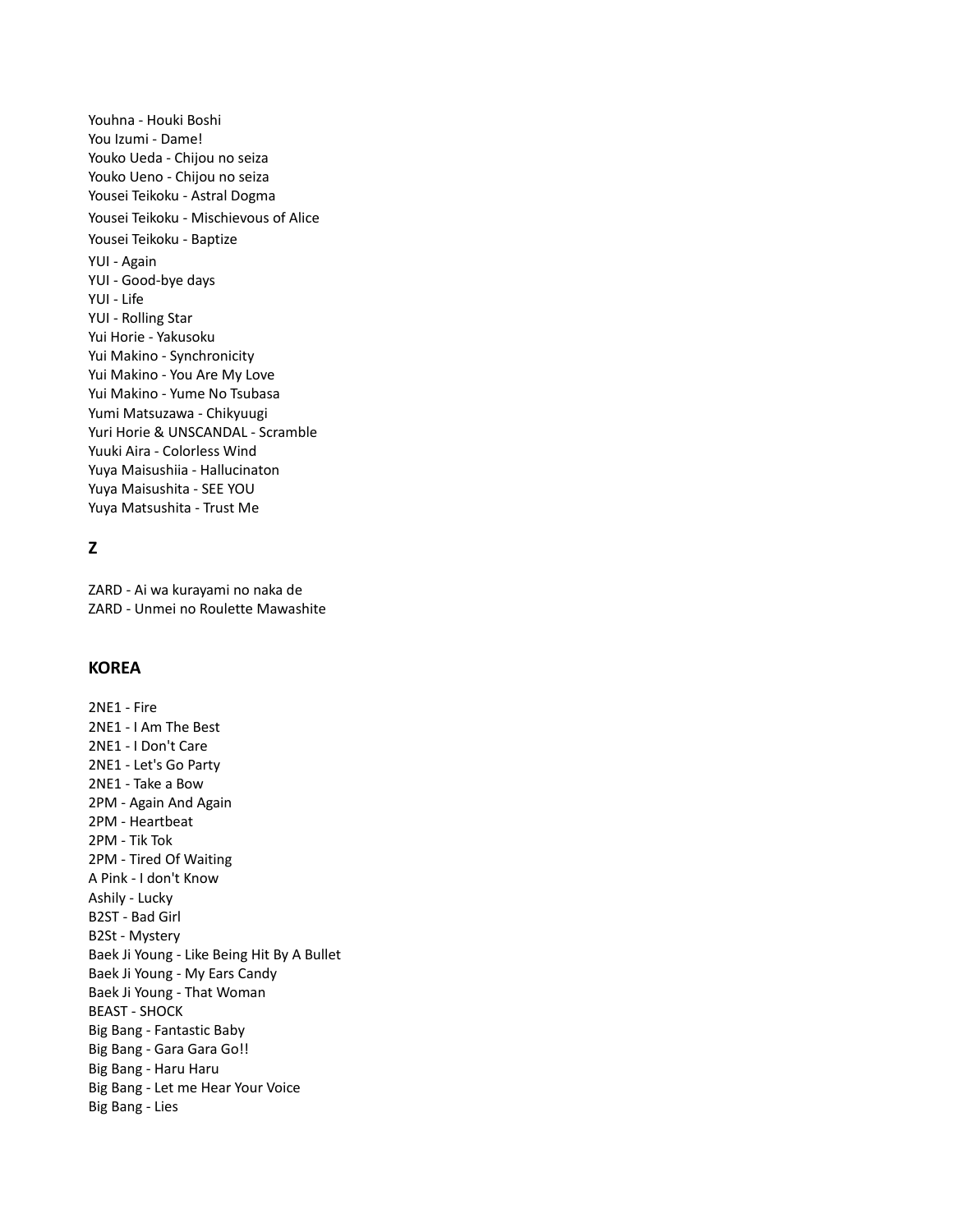Big Bang - Lollipop Big Bang - Sunset Glow Big Bang - Tonight BoA - No.1 BoA feat. Gaeko - Who are you Brown Eyed Girls - Abracadabra CN Blue - I am A Loner DBSK - Mirotic Dirty Eyed Girls - Abracadabra Dong Bang Shin Ki - Beautiful Thing Dong Bang Shin Ki - Beautiful You Dong Bang Shin Ki - Bolero Dong Bang Shin Ki - Love In The Ice Dong Bang Shin Ki - My Destiny Dong Bang Shin Ki - Shine Dong Bang Shin Ki - Taxi Dong Bang Shin Ki - We are! Dynamic Duo - Go Back FT Island - A Man's First Love Followsh Him To the Grave FT Island - Always Be Mine FT Island - Bad Woman FT Island - First Kiss FT Island - I Hope FT Island - Lovesick G.Dragon - Heartbreaker GD - Crooked Girls Generation - Gee Girls Generation – The Boys Hoo Hyen Sun - Don't Know Anything But Love Girls Generation Oh! HowL - Aeng Moo Sae Hyun Ah – Change Hyuna - Bubble Pop! IU - MIA JS & Hyuna - Trouble Maker Kahi - Comeback, You Bad Persona Kara - Mister Kara - Wanna Kim Bum Soo - Bogoshipda KISS - Because I'm A Girl Koyote - Disco King Lee Sun Hee - In Yeon MBLAQ - GOOD love MBLAQ - Oh Yeah Park Bom - You And I Park Hyun Bin - Shabang Shabang Park Jin Young - Honey Park Shin Hye - Without Words PSY - Gangnam Style PSY - Gentleman Seung Ri - Strong Baby SHINee - Amigo SHINee - Hello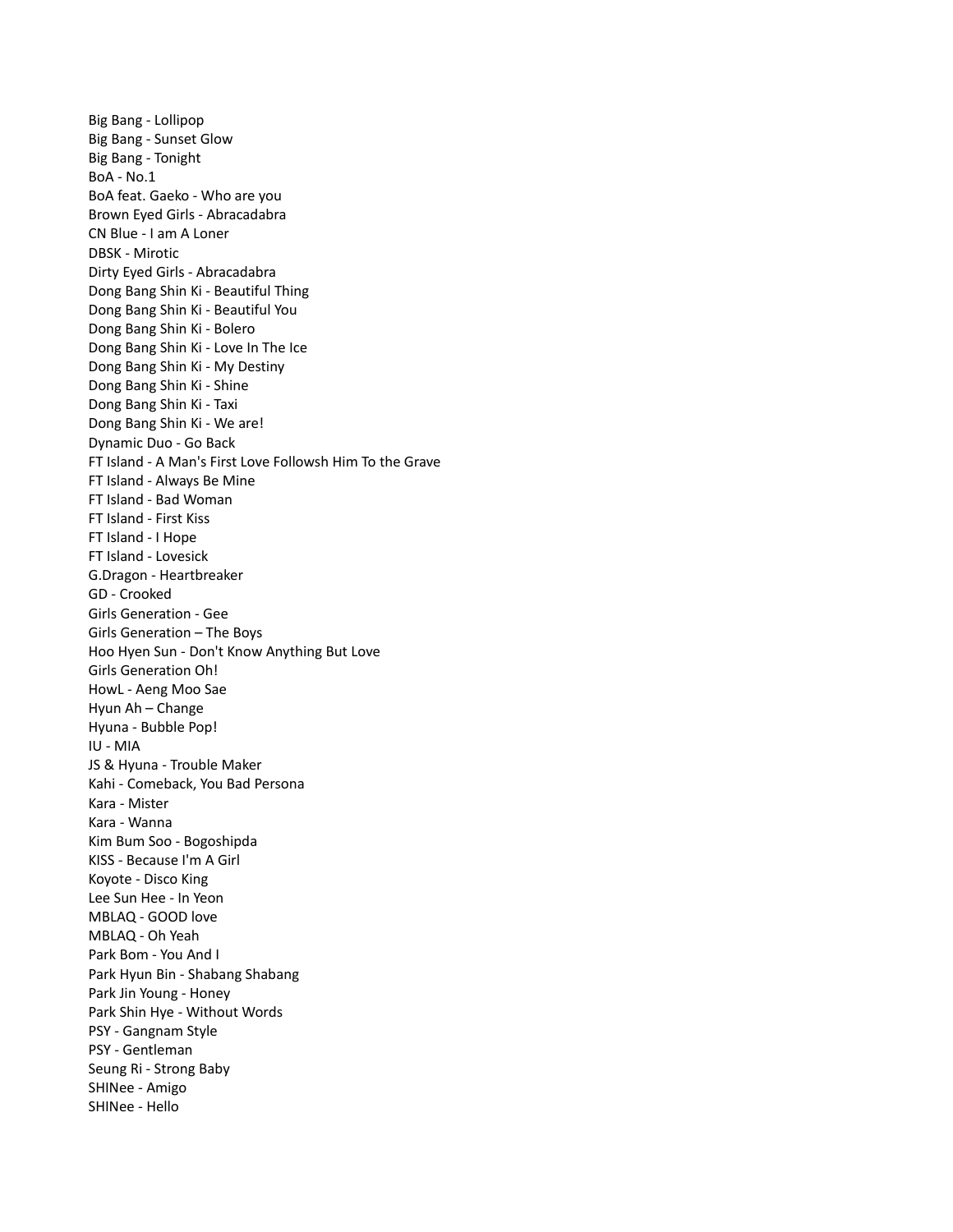SHINee - JoJo SHINee - Juliette SHINee - Love Like Oxygen SHINee - Lucifer SHINee - Ring Ding Dong SHINee - Sherlock Shing Seung Hun - I Believe SNSD - Chocolate Love SNSD - Run Devil Run SNSD - Tell Me Your Wish SS501 - Because I Was Stupid SS501 - Love Like This Super Junior - It's You Super Junior - Miracle Super Junior - Mr. Simple Super Junior - Sexy, Free & Single Super Junior - Sorry Sorry Super Junior - Super Girl Super Team - Supermagic Tae Yeon - Can You Hear Me Tae Yeon - If Taeyang - Wedding Dress Taeyang - Ringa linga Tashannie - Caution (Don't Bother Me) T-Max - Paradise Turtles - What's Goin' On TVXQ! - Something U-Kiss - 0330 U-Kiss - Am I That Easy U-Kiss - Neverland U-Kiss - Someday U-Kiss - Standing still U-Kiss -Bingeul Bingeul Witches - There She Is Wonder Girls - Nobody Wonder Girls - So Hot Wonder Girls - Tell Me Zhang Li yin feat. Junsu - Timeless

## **MY LITTLE PONY**

Art of the dress A True True Friend At the Gala B.B.B.F.F Babs Seed Becoming popular Celestia's Ballad Crystal Fair Equestria Girls Evil Enchantress - Fluttershy Evil Enchantress - Pinkie Pie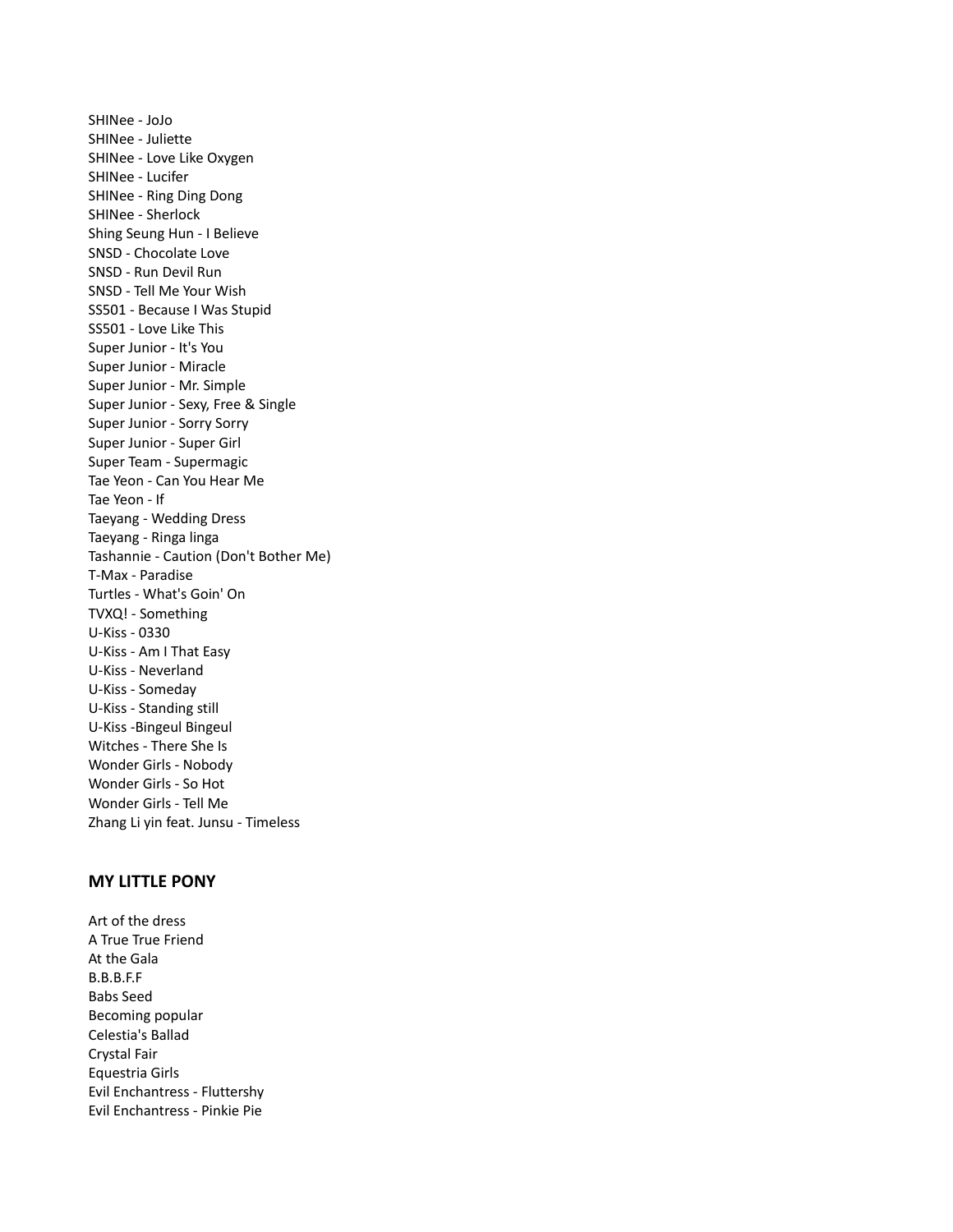Failure Success Find a Pet Giggle at Ghostly Helping Twilight Win The Crown (Equestria Girls movie) Hush now quiet now Love is Bloom (full) Love is Bloom (short) My Little Pony theme (Full) My Little Pony theme (tv) Pony Pokey Raise this Barn Smile Smile Smile So Many Wonders The Heart Carol The Perfect Stallion The Super Speedy Cider Squeezy 60000 This Day Aria What my Cutie Mark is Telling me Winter Wrap up You Gotta Share, You Gotta Care Hearts Strong as Horses Bats Genesority Glass of Water Apples to the Core Pinkie the Party Planner Pinkie's Lament Make a Wish (tv & full version) The Goof off The Super Duper Party Pony Find the Music in You Flim Flam Miracle Curative Tonic The Rappin' Hist'ry of The Wonderbolts You'll Play Your Part Let the Rainbow Remind You

#### **ENGLANTI/ENGLISH**

3 Doors Down- Here without you 3 Doors Down- Kryptonite 30 Second to Mars - The Kill 30 Second to Mars - From Yesterday Abba - Dancing Queen Abba - Money Money Money Abba - Gimme Gimme Gimme Abba - Winner takes it all ACDC - Highway to hell ACDC - Whole Lotta Rosie Adam Lambert - IF I had you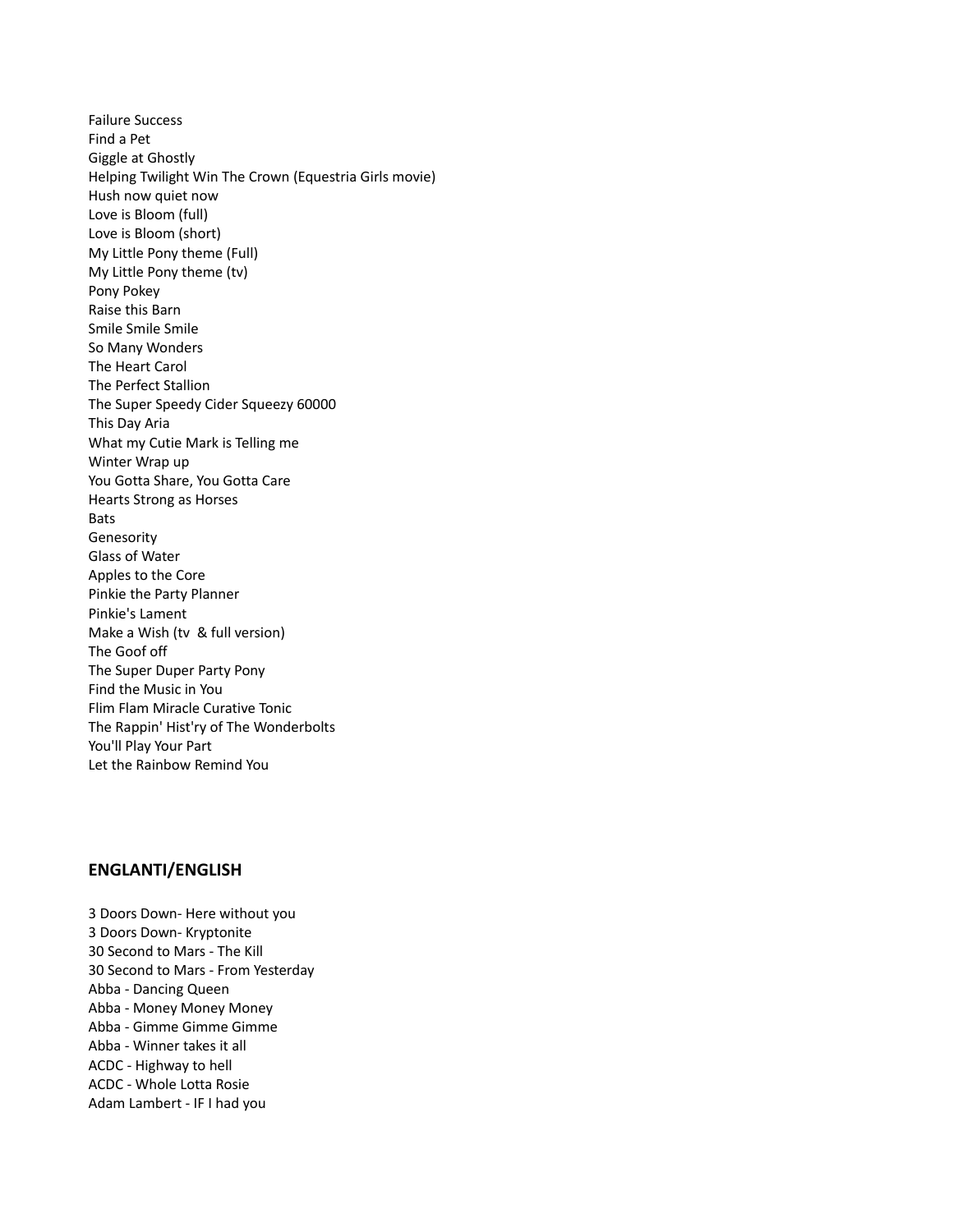Adam Lambert - Whatya want from me Adam Lambert - For Your Entertaiment Adam Lambert - After math Adele - Someone Like You Adele - Rolling in the deep Adele - Skyfall Aerosmith - Don't wanna miss a thing Aerosmith - Crazy Afroman - Because I got high A-Ha - Take on me A-Ha - Crying In the Rain Alexander Rybak - Fairytail Alexandra Stan - Mr.Saxobeat Alice Cooper - Poison Alice Cooper - No More Mr. Nice Guy Anna Abreu - End of Love Annie Lennox - Into The west Annie Lennox - Sweet Dreams Apocalyptica ft. Adam Gontier - I don't care Aqua - Barbie girl Aqua - Dr. Jones Ari Koivunen - Hear my call Artic Monkeys - Fluorescent Adolescent Artic Monkeys - I Bet You Look Good On The Dance Floor At vance - Eye of the tiger Avenue Q - There's a fine, fine line Avenue Q - Internet is for Porn Avicii - Hey Brother Avicii - Wake me Up! Avril Lavigne - Complicated Avril Lavigne - Girlfriend Avril Lavigne - My Happy Ending Avril Lavigne - Nobody's Home Avril Lavigne - Sk8ter boy Avril Lavigne - What the Hell Avril Lavigne - I'm With You B.o.B Feat. Bruno Mars - Nothin' on you Backstreet boys - I want it that way Bad Religion - American Jesus Bad Religion - Big Bang Bad Religion - You Bee Gees - Staying alive Beyonce - Halo Beyonce - Crazy In Love Beyonce - If i were a boy Black Eyed Peas - Shut up Black Eyed Peas - Hey mama Black Eyed Peas - Pump it Black Sabbath - Paranoid Bon Jovi - Livin' on Prayer Bon Jovi - You Give Love a Bad Name Bowling For Soup - 1985 Britney Spears - Baby one more time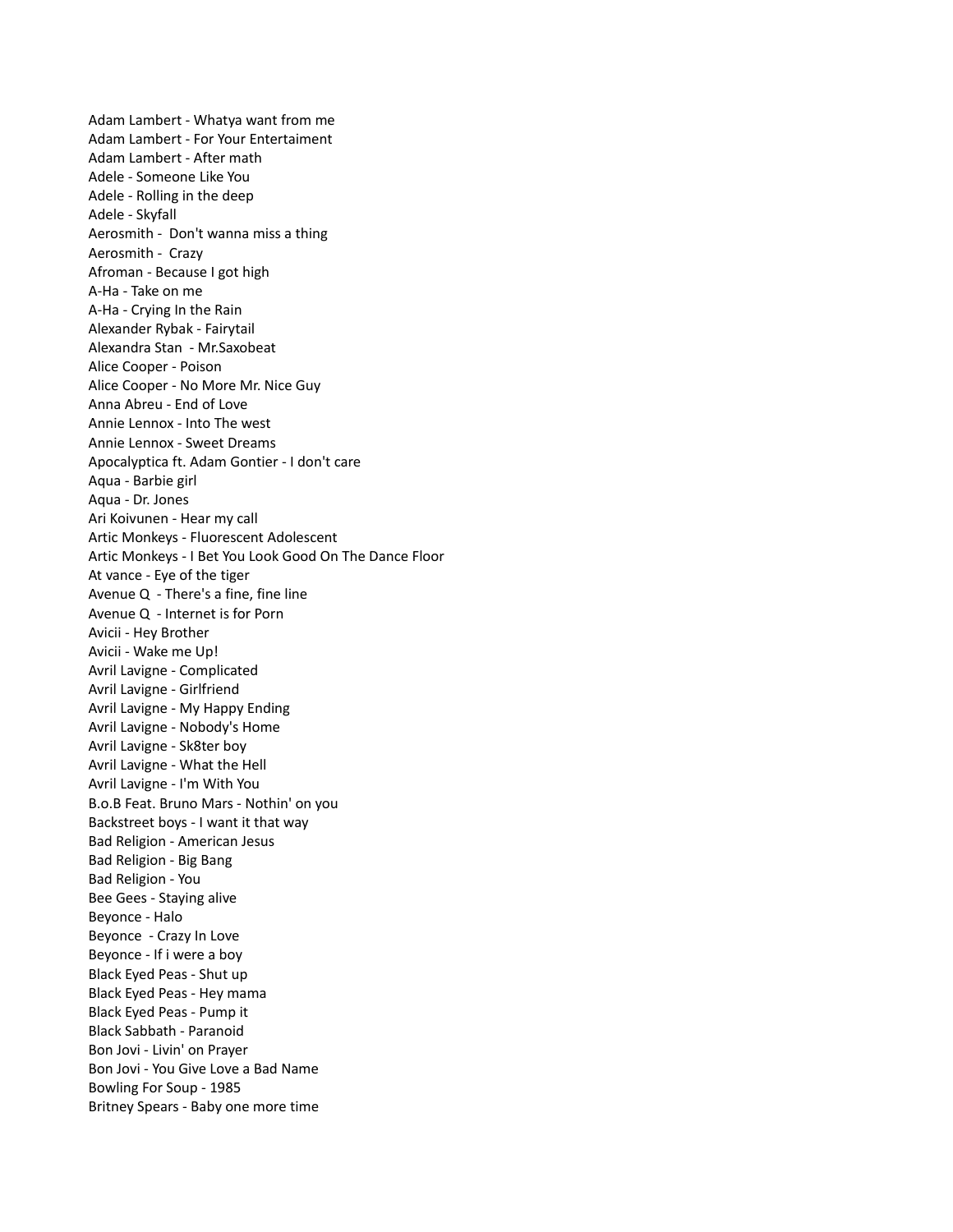Britney Spears - Criminal Britney Spears - Everytime Britney Spears - Hold it against me Britney Spears - I wanna go Britney Spears - Oops.. I did it again Britney Spears - Toxic Britney Spears - Womanizer Bruno Mars - Just the way you are Bruno Mars -Grenade Bruno Mars - Lazy Song Bullet For My Valentine - All These Things I Hate Carl Douglas - Kung Fu fighting Cartoons - Witch doctor Cascada - Everytime we touch Cascada - Miracle Celine Dion - My heart will go on Christina Aguilera - Beautiful Christina Aguilera - Hurt Coldplay - Clocks Coldplay - Talk ColdPlay - Trouble ColdPlay - Yellow ColdPlay - Fix You ColdPlay - Paradise Coldplay - Viva la Vida Daft Punk - Digital Love Daft Punk - Face to Face Daft Punk - One More Time Daft Punk - Technologic Daft Punk - Teachers Daft Punk ft. Julian Casablancas - Instant Crush Daft Punk - Get Lucky Dana Winner - Moonlight Shadow Dead or Alive - You Spin Me Round Depence Mode - Enjoy the Silence Dido - White flag DJ Bobo - Chihuahua Dr.Bombay - Calcutta Eiffel66 - Blue Elton John - Can u feel the love tonight Elvis Presley - It's now or never Elvis Presley - Love me tender Emiko Shiratori - Melodies of life Enrique Inglesias ft. Ludacris & DJ Frank E - Tonight (I'm loving you) Enrique Inglesias feat. PitBull - I Like It Europe - The Final Countdown Evancense - Bring me to life Evancense - My immortal Fall out Boy - Beat it Fall out Boy - Dance Dance Fall out Boy - Thnks Fr Th Mmrs Faye Wong - Eyes On Me Foo Fighters - Best of you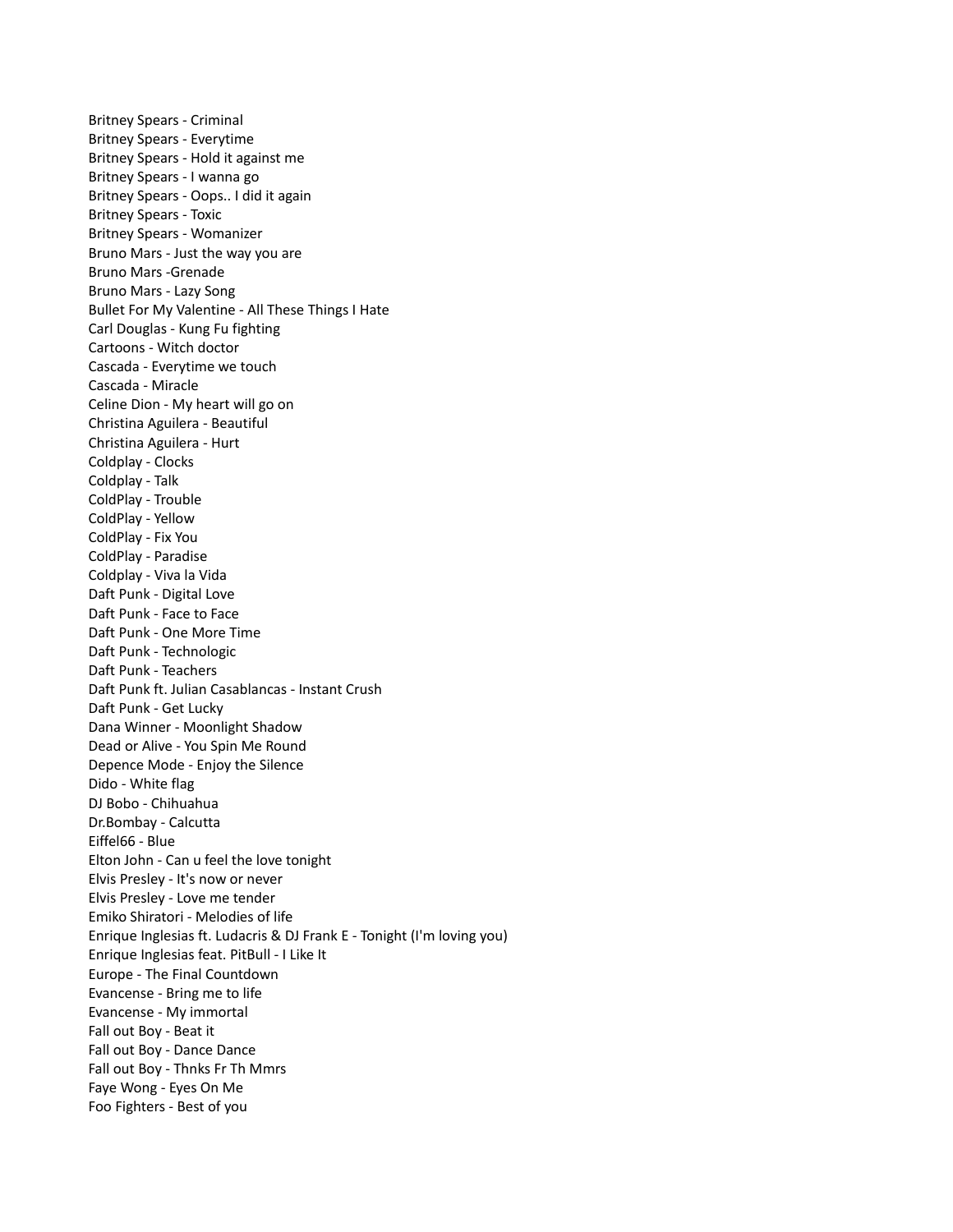Franz Ferdinant - Do you want to Gary Jules - Mad World Glee - Dont stop believin' Gloria Gaynor - I'll survive Good Charlotte - Girls & Boys Good Charlotte - I just wanna live Good Charlotte - Keep Your Hands off my Girl Good Charlotte - The Anthem Good Charlotte - The river Gorillaz - Feel Good INC Green Day - American Idiot Green Day - Basket Case Green Day - Boulevard of broken dreams Green Day - Wake me up when september ends Gwen Stefani - What u Waiting For Haddaway - What is love Hazel Fernandez - Number one HIM - Join me HIM - The funeral of hearts Hoobastank - The reason Hurts - Wonderful life Iron maiden - Fear of The Dark Iron maiden - Hallowed Be Thy Name Iron maiden - The Trooper James Blunt - 1973 James Blunt - You're beautiful Jessie J - nobody's Perfect Jessie J - Price Tag JoJo - Leave Get Out Jonathan Coulton - Re-your brains Jonathan Coulton - Still Alive Jonathan Coulton - Code Monkey Jonathan Coulton - Creepy Doll Jonathan Coulton - First of May Jonathan Coulton - Skullcrusher Mountain Josh Groban - You raise me up Katy Perry - Firework Katy Perry - Hot 'an' Cold Katy Perry - I Kissed a Girl Katy Perry - Last Friday Night Katy Perry - Teenage dream Katy Perry feat. Kanye West - E.T Kelly Clarkson - Because of you Kelly Clarkson - Behind these hazel eyes Kelly Clarkson - Breakaway Kim Herold - Social Butterfly Lady Gaga - Alejandro Lady Gaga - Bad Romance Lady Gaga - Born this way Lady Gaga - Dance in the dark Lady Gaga - Judas Lady Gaga - Lovegame Lady Gaga - Marry the night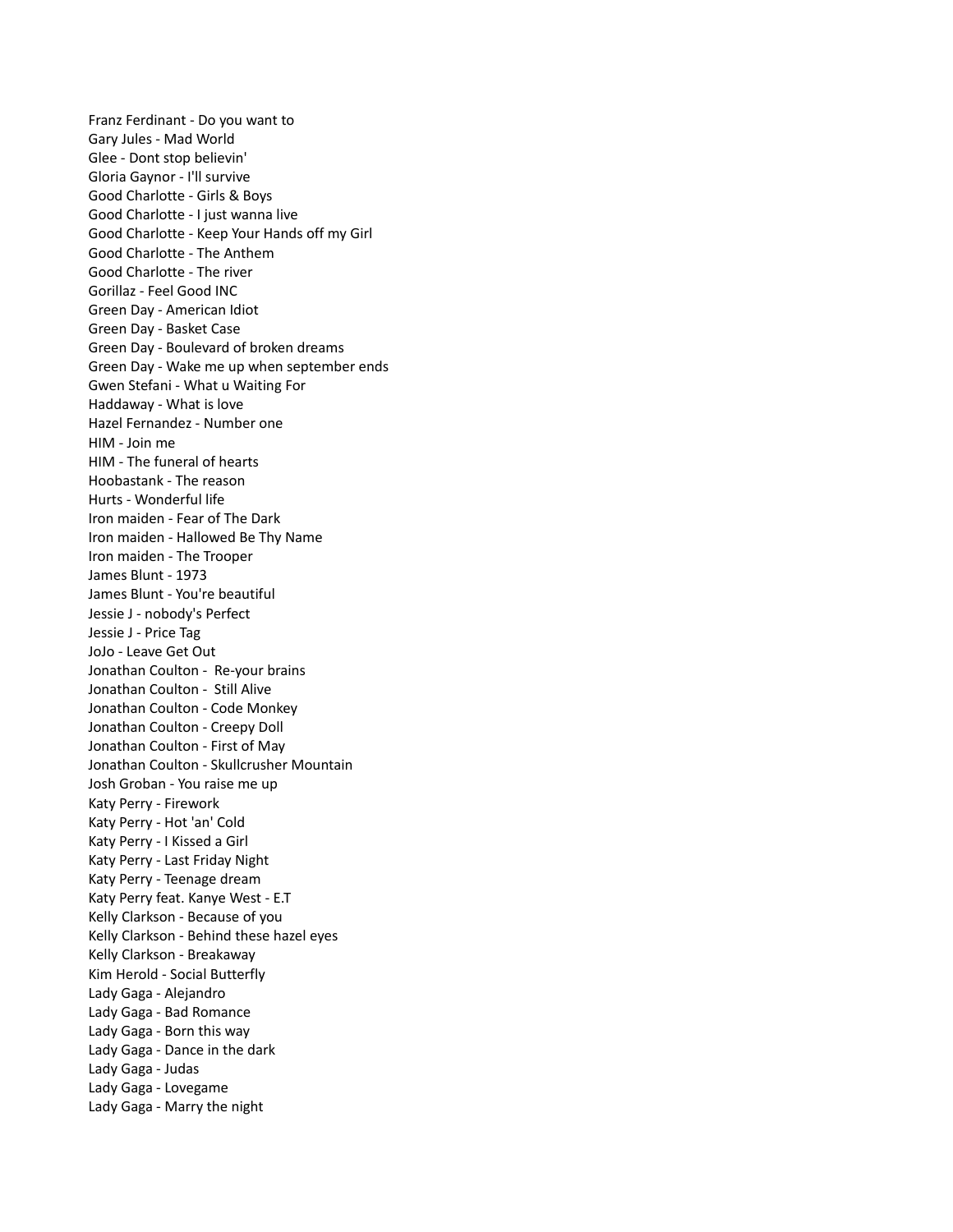Lady Gaga - Just Dance Lady Gaga - Paparazzi Lady Gaga - Poker face Lady Gaga - Speechless Lady Gaga - Telephone Lady Gaga - Monster Leann Rimes - Can't fight the moonlight Limp Bizkit - Behind Blue eyes Linkin Park - Breaking the habit Linkin Park - In the end Linkin Park - Numb Linkin Park - What I've Done LMFAO, Lauren Bennett & Goon Rock - Party Rock Anthem Lovex - Guardian Angel Maaya Sakamoto - Gravity Madonna - Hung up Madonna - Like a Virgin Madonna - Papa Don't Preach Mai Ayame - Rain Marilyn Manson - Personal Jesus Maroon 5 - She will be Loved Maroon 5 - This Love Maroon 5 ft. Christina Aguilera - Moves Like Jagger MC Hammer - U can't touch this MCFly - Obviously Metallica - Enter Sandman Metallica - Master of Puppets Metallica - Nothing Else matters Metallica - Nothing Else Matters Michael Jackson - Beat it Michael Jackson - Billie Jean Michael Jackson - Black or white Michael Jackson - Dirty Diana Michael Jackson - Earth Song Michael Jackson - Libarian girl Michael Jackson - Man in the mirror Michael Jackson - Smooth Criminal Michael Jackson - The way you make me feel Michael Jackson - Thriller Miley Cyrus - Wrecking Ball Motörhead - Ace of Spades Mr. Mister - Broken wings Muse - Time is Running Out Muse - Undisclosed desires My Chemical Romance - Helena My Chemical Romance - Teenagers My Chemical Romance - Welcome to the black parade Negative - Won't let go New kids on the block - Step by Step Nickelback - How you remind me Nicole Kidman & Ewan McGregor - Elephant love Medley Nightwish - Amaranth Nightwish - I Wish I Had An Angel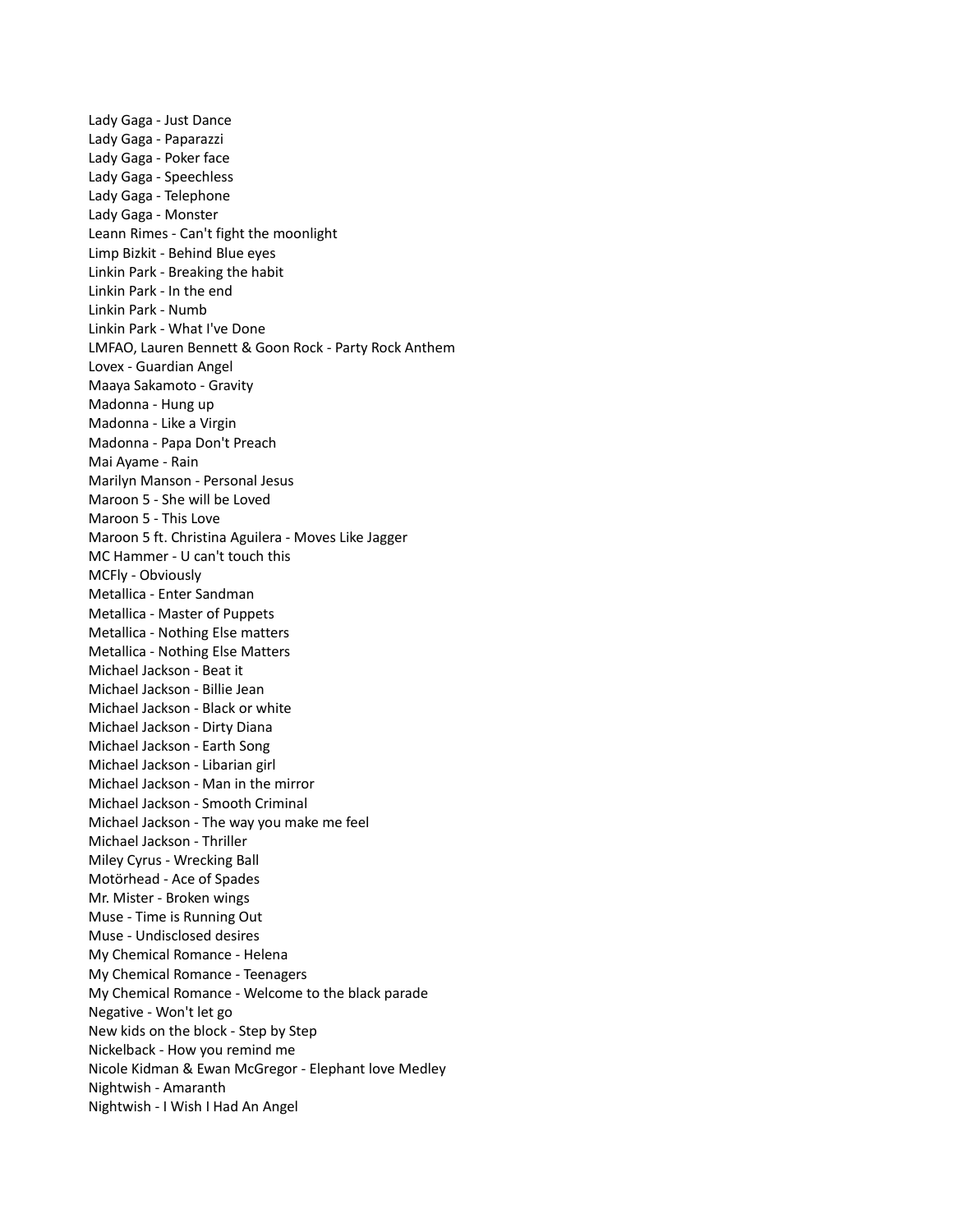Nightwish - Nemo Nightwish - Phantom Of The Opera Nightwish - Sleeping sun Nightwish - Wish I had an angel Nightwish - Wishmaster Nightwish - The Kinslayer Nirvana - Smells like teen spirit No Doubt - Don't Speak Oasis - Champagne Supernova Oasis - Wonderwall One Direction - Kiss you One Direction - One Thing One Direction - Story of My Life One Direction - While we're young One Republic - Stop And Stare Outkast - Hey ya Owl City - FireFlies Ozzy Osbourne -Dreamer Panic At the disco - But It's Better If You Do Panic At the disco - I write sins not tragedies Paramore - Decode Paramore - Ignorance Paramore - That's What You get Phantom Planet - California Phil Collins - You'lle be in my heart Pink - Fuckin' Perfect Pink - Get this party started Pink - Please don't leave me Pink - So what Pink - Who Knew Pink feat. Nate Russ - Just give me reason Pink Floyd - Another Brick In The Wall Plain White T's - Hey There Delilah Pokemon - Gotta Catch them all! Queens - Another One Bites The Dust Queens - Bohemian Rhapsody Queens - Killer Queen Queens - The show must go on R Kelly - I believe I can fly R.E.M - Losing my religion Red Hot Chili Peppers - Californication Rednex - Cotton-eye Joe Rembrands - I'll be there for you Rick Astley - Never gonna give you up Ricky Martin - Livin' La vida loca Right Said Fred - I'm too sexy Rihanna - Disturbia Rihanna - Don't stop the music Rihanna - Russian Roulette Rihanna - SOS Rihanna - Umbrella Robbie Williams - Advertising Space Robbie Williams - Angels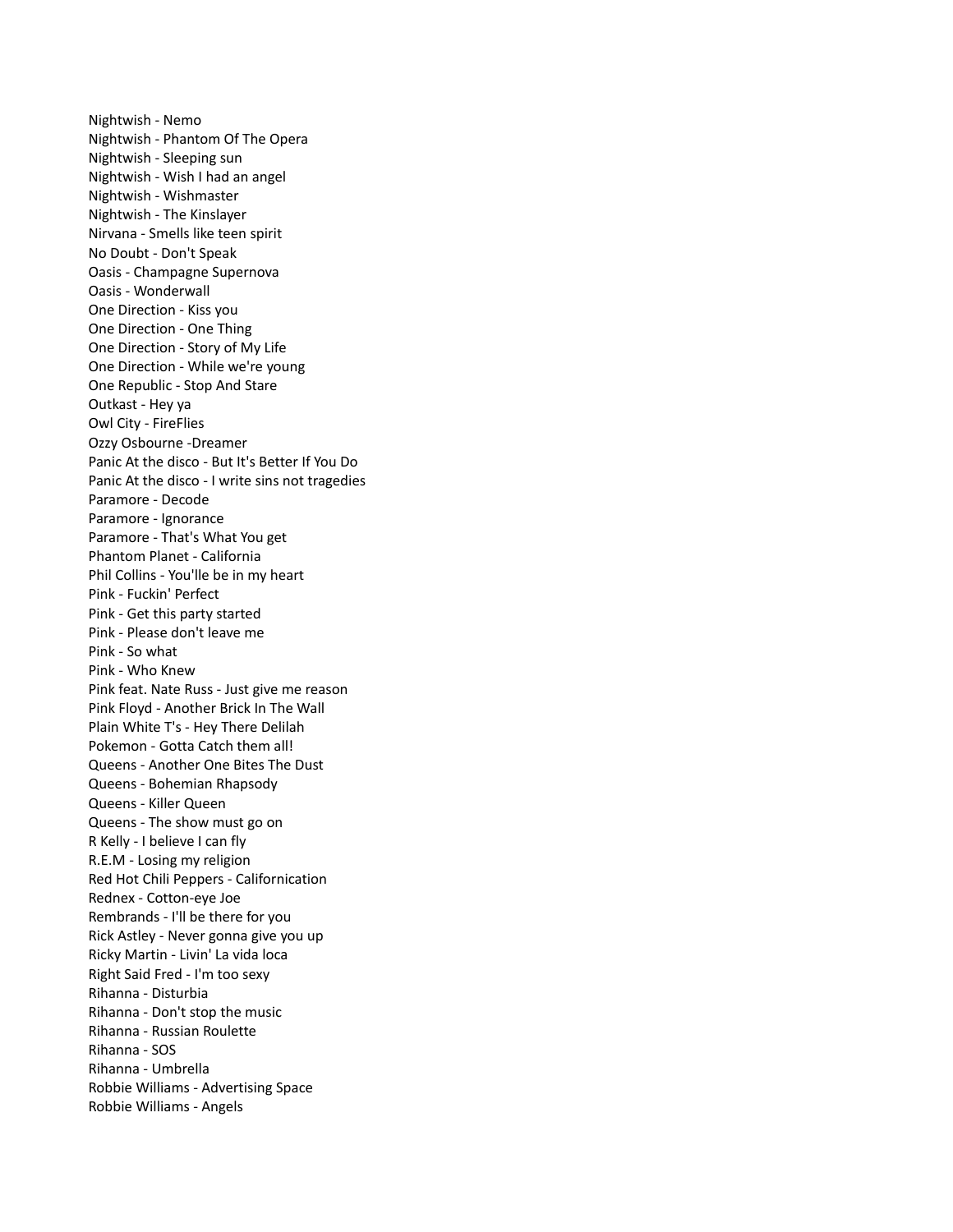Robbie Williams - Come Undone Robbie Williams - Feel Robbie Williams - Let Me Entertain you Robbie Williams - Supreme Ronan Keating - If tomorrow never comes Ronan Keating - When you say nothing at all Rufus Wainwright - Hallelujah Sade - Smooth Operator Sam Cooke - Wonderful World The Pussycat Dolls - Beep Sam Sparro - Black and gold Scissor sisters - I don't feel like dancing Scorpions - Send me an angel Scorpions - Wind of Change Seal - Kiss From a Rose Shakira - Hip's Don't lie Shakira - She Wolf Shakira - Waka Waka (This time for Africa) Shakira - Whenever wherever Shakira & Rihanna - Can't Remember to Forget You Simon & Garfunkel - The Sound of Silence Simple Plan - Welcome to my life Smash Mouth - All star Smile. dk - Butterfly Sonata Arctica - Fullmoon Sonata Arctica - Tallulah Spice Girls - Wannabe Sum 41 - Pieces System of a down - BYOB System of a down - Chop Suey System of a down - Lonely Day T.a.t.u - All about us T.a.t.u - Gomenasai Take that - Patience Take that - The Flood The All-American Rejects - Dirty Little Secret The All-American Rejects - Move Along The Beatles - Let it be The Beatles - Yesterday The Cranberries - Zombie The Doors - Break on Through The Killers - Mr. Brightside The Killers - Somebody told me The Monkees - I'm a Believer The Offsping - Pretty Fly The Police - Every Breath You take The Rasmus - First day of my life The Rasmus - Guilty The Rasmus - In the shadows The Rasmus - Livin' in a World Without You The Rasmus - No fear The Who - Baba O'Riley The Who - Won't get fooled again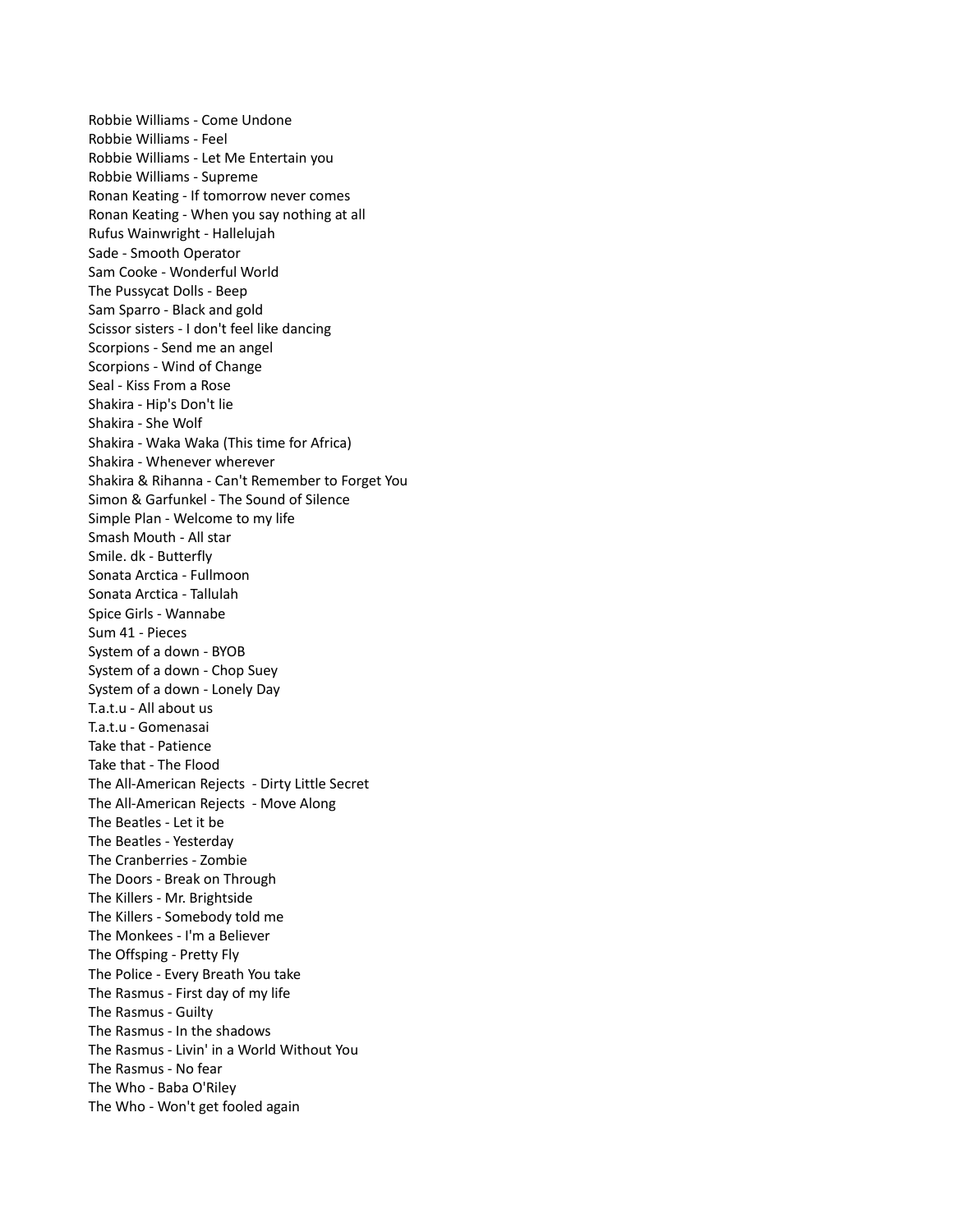They Might Be Giants - Boss Of Me Tokio Hotel - Humanoid Tom Jones - Sexbomb Train - Drive By Train - Hey, Soul Sister U2 - Beautiful Day U2 - Elevation U2 - I Still Haven't Found What I'm Looking For U2 - Sweetest Thing Ugly|Kid Joe - Cats In The Cradle Utada Hikaru - Sanctuary Vengaboys - Boom boom boom boom Village People -Y.M.C.A Ville Valo & Natalia Avelon - Summer wine Weather Girls - It's Raining Men Weird Al Yankovic - White And Nerdy Weird Al Yankovic - Which Backstreet boy is Gay? Wham! - Wake Me Up Before You Go Go Whitesnake - Here I go again Within Temptation - Stand My Ground X Japan - Crucify My Love X Japan - I.V Ylvis - The Fox

# **SUOMI**

Apulanta - Pahempi Toistaan Apulanta - Viisaus Ei Asu Meissä Cheek - Liekeissä CMX - Ruoste Digimon suomitunnari Disco - Ilkeitä Asioita Don huonot - Hyvää yötä ja huomenta Don huonot - Riidankylväjä Don huonot - Seireeni Egotrippi - Matkustaja Eppu Normaali - Tahroja Paperilla Eppu Normaali - Vuonna 85 Happoradio - Che Guevara Happoradio - Hirsipuu Happoradio - Puhu Äänellä Jonka Kuulen Indica - Ikuinen Virta Jenni Vartiainen - Missä Muruseni On Jonna Tervomaa - Rakkauden Haudalla Kotiteollisuus - Helvetistä itään Kotiteollisuus - Tämän taivaan alla Leevi and The Leavings - Laura Jenna Ellinoora alexandra Camilla Jurvanen Leevi and The Leavings - Pohjois-Karjala Loituma - Ievan Polkka Movetron - Ei Kenenkään Maa Neljä Baritonia - Pop-musiikkia Neljä Ruusua - Hunningolla